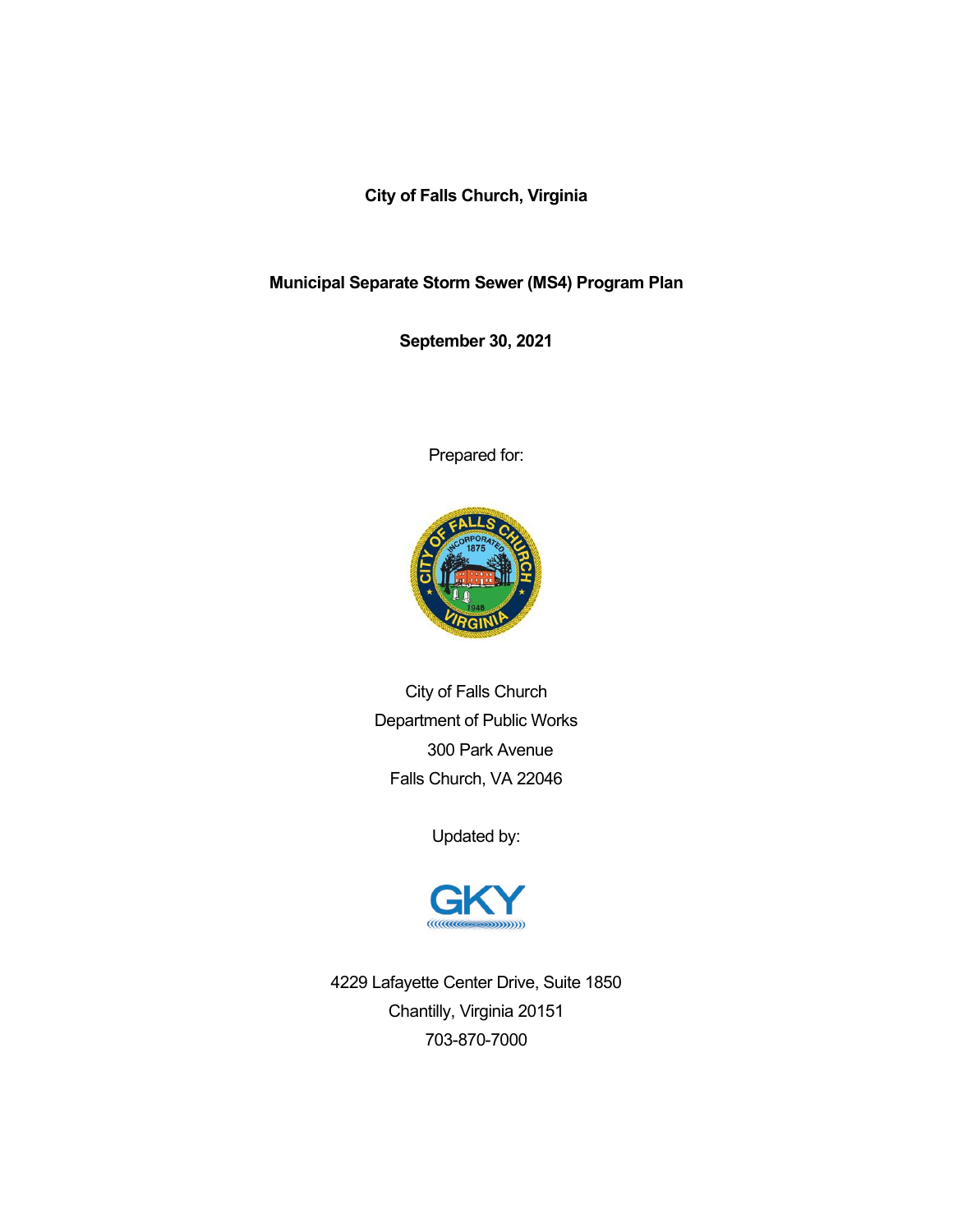

# **Table of Contents**

| 1.0 |                                                                                      |  |
|-----|--------------------------------------------------------------------------------------|--|
| 1.1 |                                                                                      |  |
| 1.2 |                                                                                      |  |
| 1.3 |                                                                                      |  |
| 2.0 |                                                                                      |  |
| 2.1 |                                                                                      |  |
| 2.2 |                                                                                      |  |
| 2.3 |                                                                                      |  |
| 3.0 |                                                                                      |  |
| 3.1 |                                                                                      |  |
|     |                                                                                      |  |
|     |                                                                                      |  |
| 3.2 |                                                                                      |  |
| 3.3 |                                                                                      |  |
| 3.4 |                                                                                      |  |
| 3.5 |                                                                                      |  |
| 4.0 | BMPs and Strategies for Compliance with Minimum Control Measures (MCMs)  17          |  |
| 4.1 |                                                                                      |  |
|     | 4.1.1                                                                                |  |
|     |                                                                                      |  |
| 4.2 | Minimum Control Measure 2 - Public Involvement and Participation (MCM #2) 19         |  |
|     | 4.2.1                                                                                |  |
|     |                                                                                      |  |
| 4.3 | Minimum Control Measure 3 - Illicit Discharge Detection and Elimination (MCM #3)  23 |  |
|     | 4.3.1                                                                                |  |
|     |                                                                                      |  |
| 4.4 | Minimum Control Measure 4 - Construction Site Stormwater Runoff Control (MCM #4) 28  |  |
|     | 4.4.1                                                                                |  |
|     |                                                                                      |  |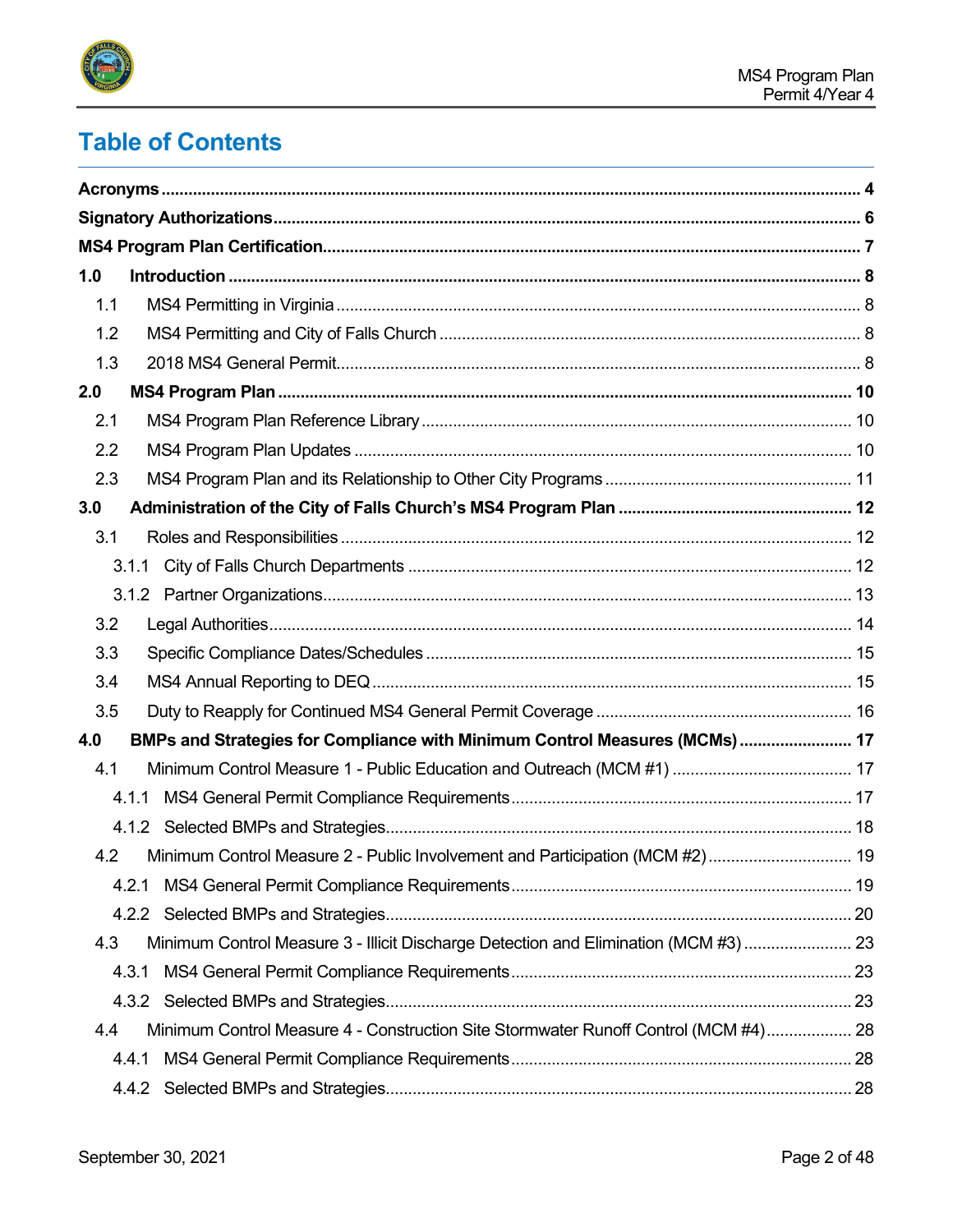

| 4.5   | Minimum Control Measure 5 - Post-Construction Stormwater Management for New Development and     |  |
|-------|-------------------------------------------------------------------------------------------------|--|
|       |                                                                                                 |  |
|       |                                                                                                 |  |
| 4.6   | Minimum Control Measure 6 - Pollution Prevention and Good Housekeeping for Facilities Owned and |  |
| 4.6.1 |                                                                                                 |  |
|       |                                                                                                 |  |
| 5.0   | Compliance with Total Maximum Daily Load (TMDL) Special Conditions 40                           |  |
| 5.1   |                                                                                                 |  |
|       |                                                                                                 |  |
| 512   |                                                                                                 |  |
|       |                                                                                                 |  |
|       |                                                                                                 |  |
| 5.2   |                                                                                                 |  |
|       |                                                                                                 |  |
| 5.2.2 |                                                                                                 |  |
| 5.2.3 |                                                                                                 |  |
|       |                                                                                                 |  |
| 6.0   |                                                                                                 |  |

# **Appendices**

**Appendix A - Reference Library**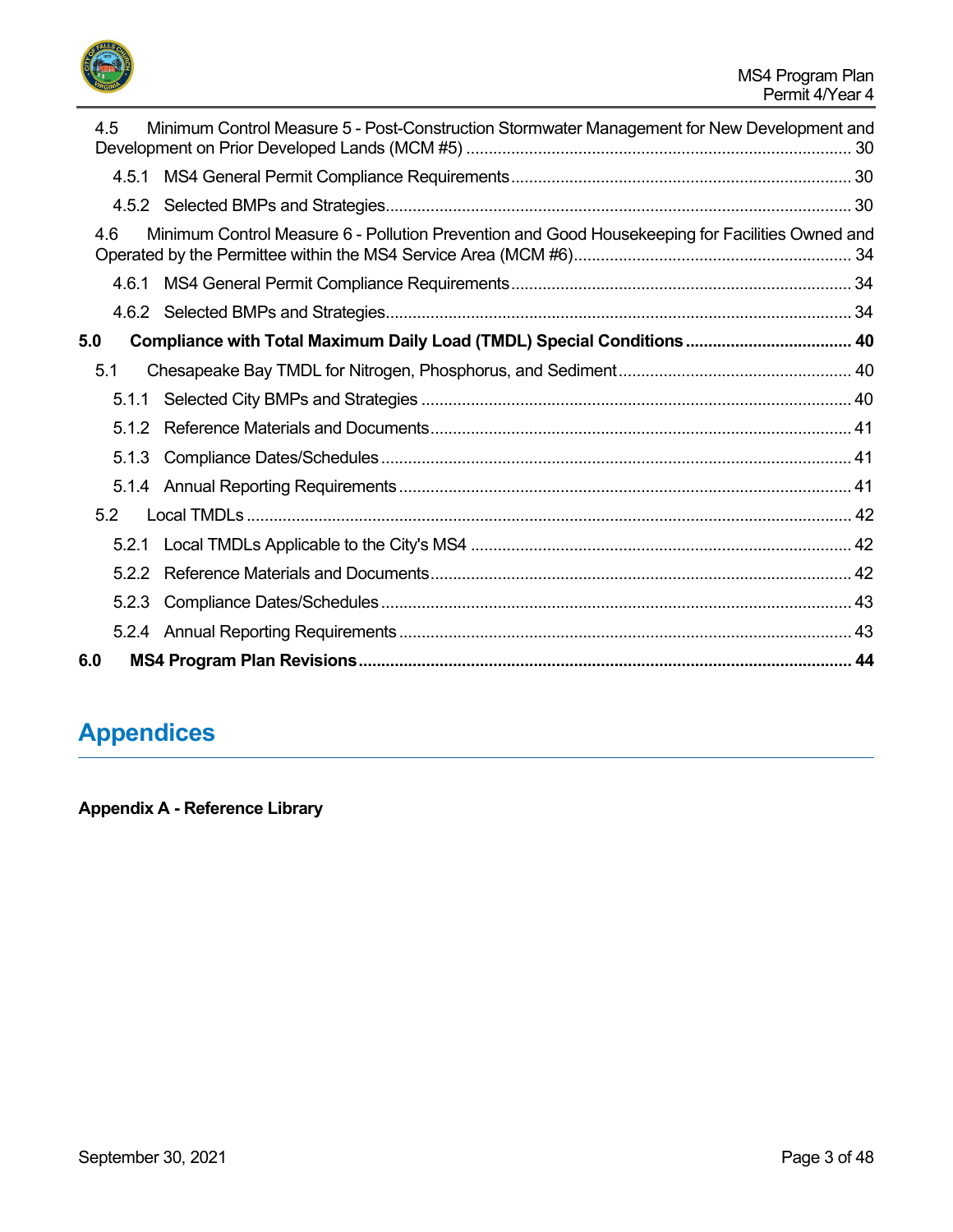

# <span id="page-3-0"></span>**Acronyms**

| <b>BMP</b>   | <b>Best Management Practice</b>                                                                   |
|--------------|---------------------------------------------------------------------------------------------------|
| <b>CBPA</b>  | Chesapeake Bay Preservation Act                                                                   |
| <b>CWA</b>   | <b>Federal Clean Water Act</b>                                                                    |
| <b>CWP</b>   | Northern Virginia Regional Commission - Clean Water Partners                                      |
| <b>DEQ</b>   | Virginia Department of Environmental Quality                                                      |
| DH-ESS       | Department of Health - Environmental Services Section                                             |
| <b>DPW</b>   | City of Falls Church Department of Public Works                                                   |
| DPW-ECD      | City of Falls Church Department of Public Works – Engineering and<br><b>Construction Division</b> |
| <b>EPA</b>   | United States Environmental Protection Agency                                                     |
| <b>ESC</b>   | <b>Environmental Sustainability Council</b>                                                       |
| E&SC         | <b>Erosion and Sediment Control</b>                                                               |
| <b>FCCPS</b> | <b>Falls Church City Public Schools</b>                                                           |
| <b>GIS</b>   | Geographic Information System                                                                     |
| <b>HUC</b>   | <b>Hydrologic Unit Code</b>                                                                       |
| <b>HHW</b>   | <b>Household Hazardous Waste</b>                                                                  |
| <b>IDDE</b>  | Illicit Discharge Detection and Elimination                                                       |
| <b>MCM</b>   | <b>Minimum Control Measure</b>                                                                    |
| MEP          | <b>Maximum Extent Practicable</b>                                                                 |
| <b>MOU</b>   | Memorandum of Understanding                                                                       |
| MS4          | Municipal Separate Storm Sewer System                                                             |
| <b>NMP</b>   | <b>Nutrient Management Plan</b>                                                                   |
| <b>NPDES</b> | National Pollutant Discharge Elimination System                                                   |
| <b>NTP</b>   | Neighborhood Tree Program                                                                         |
| <b>NVRC</b>  | Northern Virginia Regional Commission                                                             |
| <b>PEOP</b>  | Public Education and Outreach Program                                                             |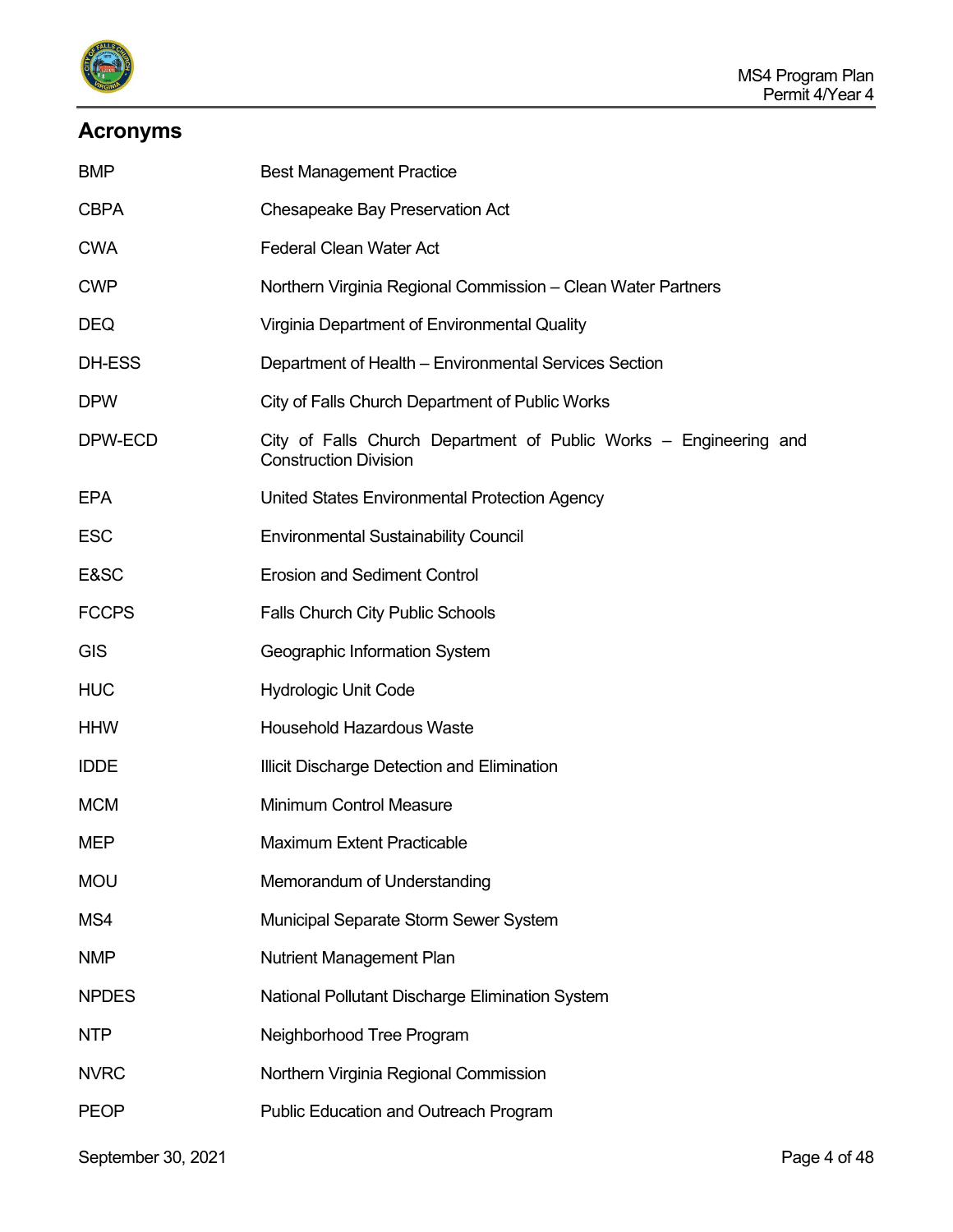

| <b>POTW</b>       | <b>Publicly Owned Treatment Works</b>           |
|-------------------|-------------------------------------------------|
| <b>POC</b>        | <b>Pollutants of Concern</b>                    |
| <b>PY</b>         | <b>Permit Year</b>                              |
| Reference Library | MS4 Program Plan Reference Library              |
| <b>SOP</b>        | <b>Standard Operating Procedure</b>             |
| <b>SMRT</b>       | <b>Stormwater Management Review Team</b>        |
| <b>SWCB</b>       | <b>State Water Control Board</b>                |
| <b>SWM</b>        | <b>Stormwater Management</b>                    |
| <b>SWPPP</b>      | <b>Stormwater Pollution Prevention Plans</b>    |
| <b>TMDL</b>       | <b>Total Maximum Daily Load</b>                 |
| UA                | United States Census Bureau Urbanized Area      |
| <b>US</b>         | <b>United States</b>                            |
| <b>VAC</b>        | Virginia Administrative Code                    |
| <b>VESCP</b>      | Virginia Erosion and Sediment Control Program   |
| <b>VDOT</b>       | Virginia Department of Transportation           |
| <b>VPDES</b>      | Virginia Pollutant Discharge Elimination System |
| <b>VPIS</b>       | Village Preservation and Improvement Society    |
| <b>VSMP</b>       | Virginia Stormwater Management Program          |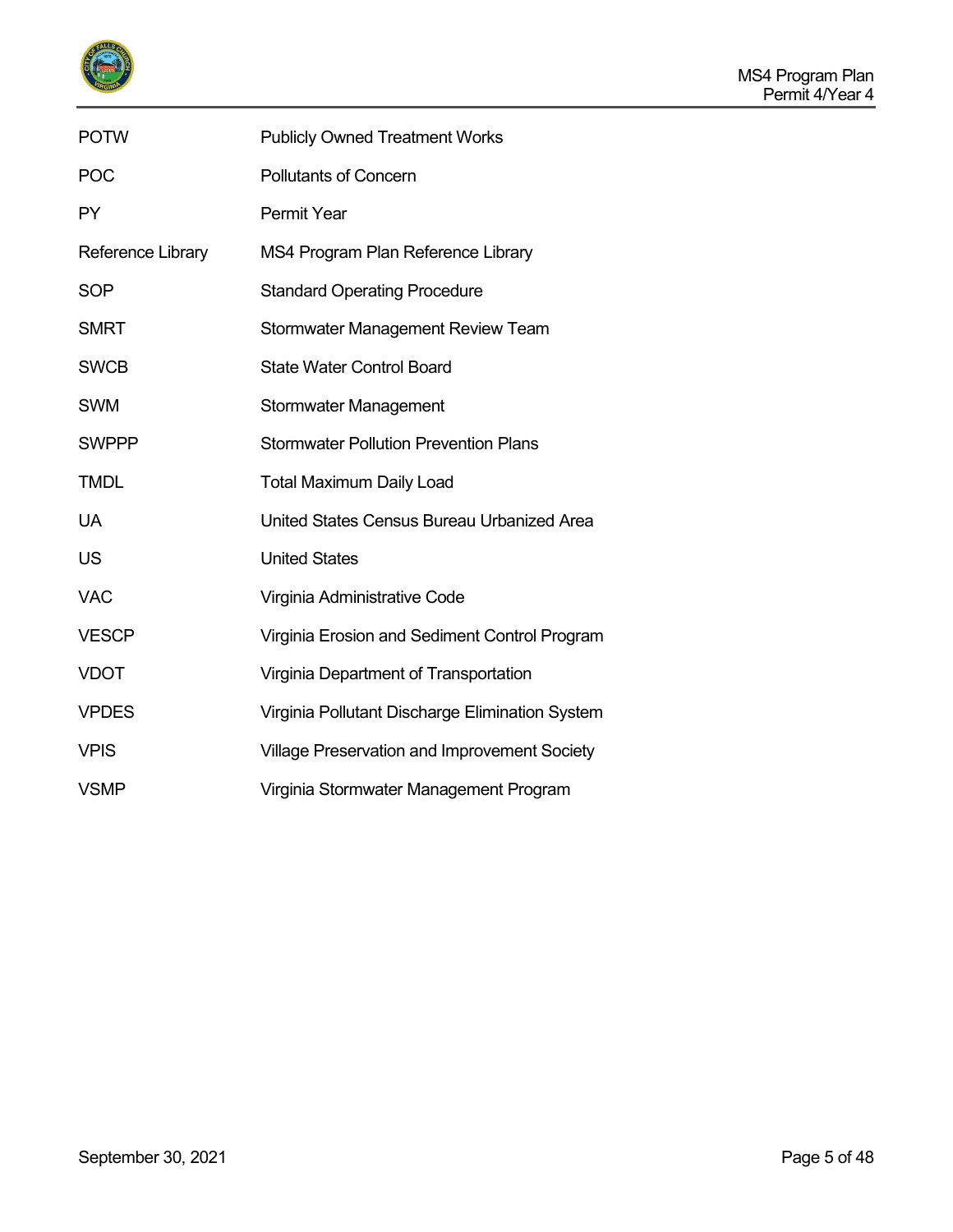

# <span id="page-5-0"></span>**Signatory Authorizations**

Part III K of the Virginia Pollutant Discharge Elimination System General Permit for Discharges of Stormwater from Small Municipal Separate Storm Sewer Systems (MS4 General Permit) establishes signatory requirements for the submission of registration statements, reports, and other information.

The following positions are authorized under Part III K to sign all registration statements, reports, and other information:

- Principal Executive Officer<sup>[1](#page-5-1)</sup>
- Ranking Elected Official

In addition, the aforementioned officials are permitted to provide authorization for other "persons" to sign reports required by state permits, including annual reports, and other information requested by the State Water Control Board or Department of Environmental Quality. Other "persons" are considered duly authorized to sign these reports and other information only if:

- 1. Authorization is made in writing by either a principal executive officer or a ranking elected official;
- 2. The authorization specifies either an individual or a position having responsibility for the overall operation of the regulated facility or activity such as the position of plant manager, operator of a well or a well field, superintendent, position of equivalent responsibility, or an individual or position having overall responsibility for environmental matters for the operator. (A duly authorized representative may thus be either a named individual or any individual occupying a named position.); and
- 3. The signed and dated written authorization is submitted to the Department of Environmental Quality.

#### **City of Falls Church Duly Authorized Positions**

In accordance with Part III. K. of the Virginia Pollutant Discharge Elimination System General Permit for Discharges of Stormwater from Small Municipal Separate Storm Sewer Systems, the following City of Falls Church positions (job titles) are duly authorized to sign reports and other information requested by the State Water Control Board (SWCB) or the Department of Environmental Quality (DEQ):

City Manager

Director of Public Works

DPW - Engineering Manager

City Stormwater Engineer

This authorization is provided by:

|        | Name: Zak Bradley, PE, CFM | Signature: |           | Digitally signed by Zak Bradley<br>Date: 2021.09.30 12:24:59 -04'00' |
|--------|----------------------------|------------|-----------|----------------------------------------------------------------------|
| Title: | Director of Public Works   | Date:      | 9/30/2021 |                                                                      |

<span id="page-5-1"></span><sup>1</sup> A principal executive officer of a public agency is defined as the chief executive officer of the agency or a senior executive officer having responsibility for the overall operations of a principal geographic unit of the agency.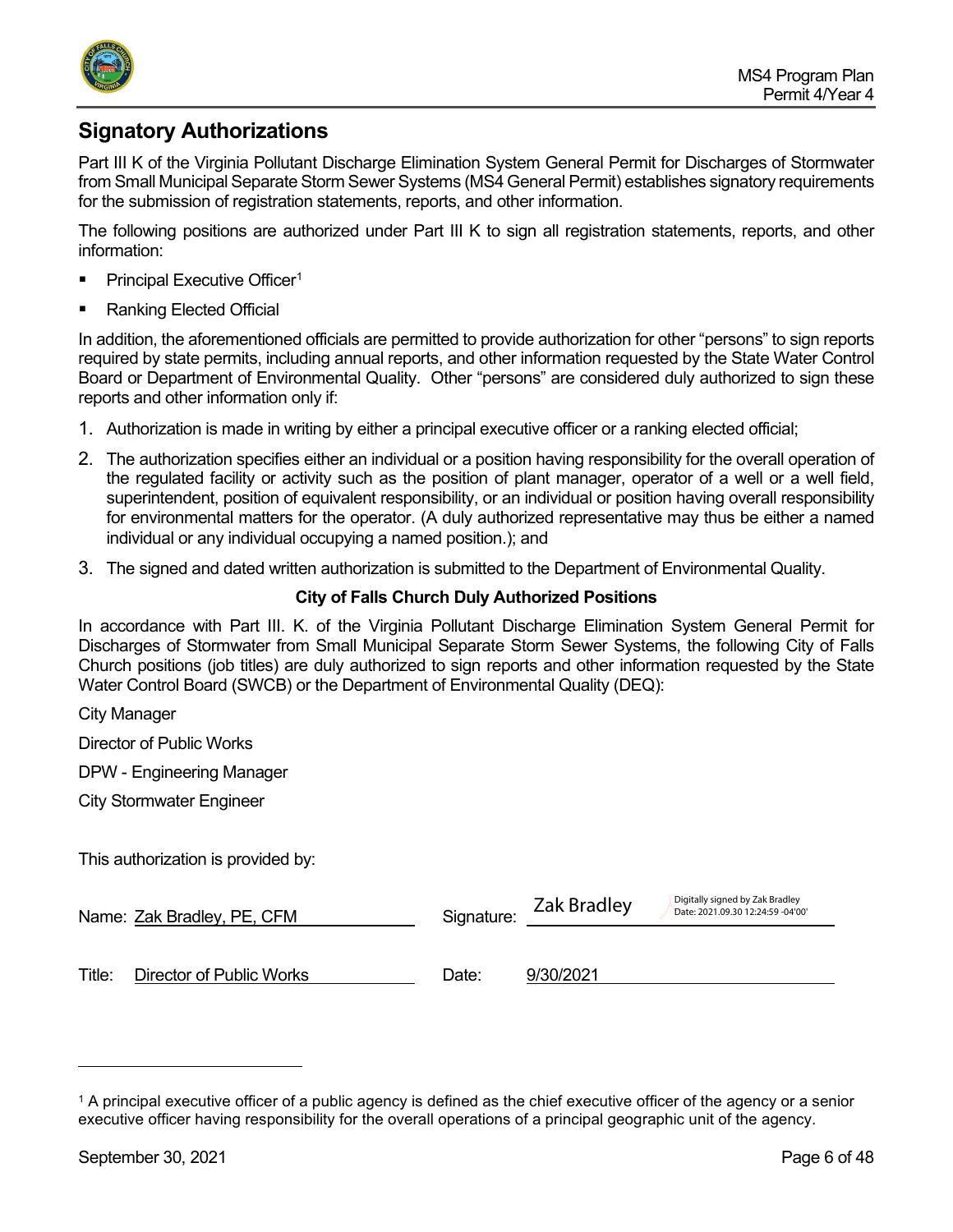

## <span id="page-6-0"></span>**MS4 Program Plan Certification**

As required by the MS4 General Permit, Part III. K. 4.

"I certify under penalty of law that this document and all attachments were prepared under my direction or supervision in accordance with a system designed to assure that qualified personnel properly gather and evaluate the information submitted. Based on my inquiry of the person or persons who manage the system, or those persons directly responsible for gathering the information, the information submitted is, to the best of my knowledge and belief, true, accurate, and complete. I am aware that there are significant penalties for submitting false information, including the possibility of fine and imprisonment for knowing violations."

|        | Name: Andre E. Prince           | Signature: | Andre E. Jemaine Prince Digitally signed by Andre E. Jemaine Prince |  |
|--------|---------------------------------|------------|---------------------------------------------------------------------|--|
| Title: | <b>City Stormwater Engineer</b> | Date:      | 9/30/2021                                                           |  |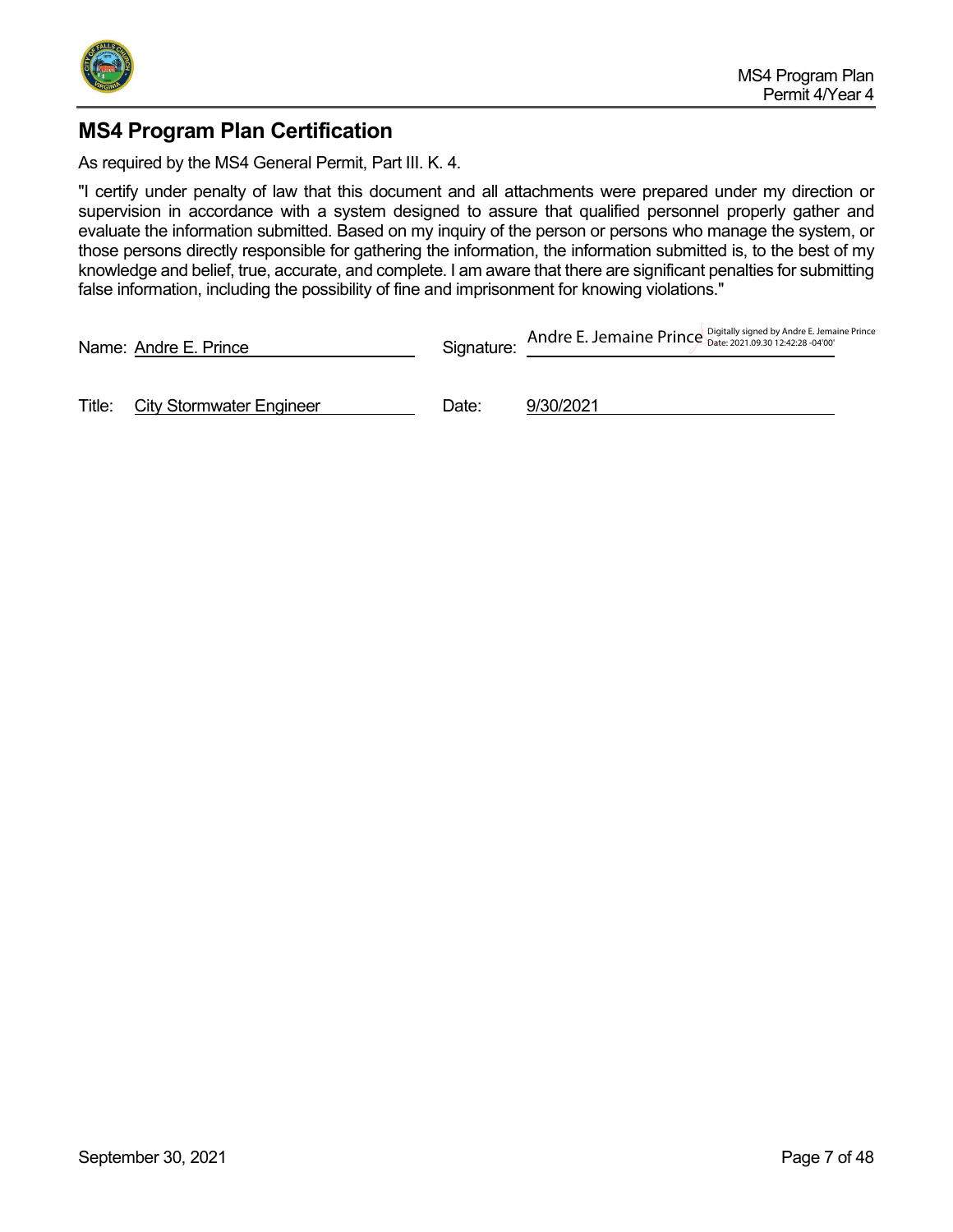

# <span id="page-7-0"></span>**1.0 Introduction**

Municipal Separate Storm Sewer Systems (MS4s) are conveyances or a system of conveyances owned and operated by government entities that are designed or used in the collection or conveyance of stormwater runoff and are not part of a combined sewer or part of a Publicly Owned Treatment Works (POTW). Modifications to the federal Clean Water Act (CWA) in 1987 classified discharges from MS4s as point-source discharges and initiated a phased regulatory approach to require MS4 operators to obtain National Pollutant Discharge Elimination System (NPDES) permit coverage for their MS4 discharges. Under the first phase of NPDES permit implementation, localities that were specifically identified in the federal regulations adopted as a result of the CWA modifications were required to obtain individual NPDES permits. As part of the second phase of NPDES permit implementation, operators of small MS4s were required to obtain NPDES permit coverage. Small MS4s are defined primarily as MS4s located within an Urbanized Area (UA) delineated as part of the latest US Census.

## <span id="page-7-1"></span>**1.1 MS4 Permitting in Virginia**

The Commonwealth of Virginia has been authorized by the federal Environmental Protection Agency (EPA) to implement the NPDES program within its jurisdictional boundaries. As such, the State Water Control Board (SWCB) issued its first Virginia Pollutant Discharge Elimination System (VPDES) General Permit for Stormwater Discharges from Small MS4s in 2003 (MS4 General Permit), under which small MS4 operators obtained coverage and agreed to comply with the conditions set out within it regarding discharges. As a general permit, the MS4 General Permit has a five-year permit cycle, upon which the SWCB must reissue a new general permit under which small MS4 operators must reapply for coverage and agree to comply with the conditions contained in the new permit. In 2018, DEQ reissued the latest version of the MS4 General Permit containing a revised slate of permit conditions that small MS4 operators must comply with in order to remain in compliance with the federal CWA and the State Water Control Law.

## <span id="page-7-2"></span>**1.2 MS4 Permitting and City of Falls Church**

The City of Falls Church, Virginia (City) encompasses approximately two (2) square miles within the northeastern portion of Fairfax County, VA. The City lies within in the Washington DC-VA-MD UA boundaries defined by the 2010 US Census.

The City has retained coverage under the MS4 General Permit since the State's initial permit in 2003. During such time, the City has successfully implemented numerous best management practices (BMPs), activities, and strategies to meet the conditions in each successive permit. In 2018, the City submitted a complete Registration State for Permit Coverage to obtain coverage under the most recent MS4 General Permit. The City received its Notice of Coverage under the MS4 General Permit on October 29, 2018.

By applying for and receiving coverage under the MS4 General Permit, the City has agreed to comply with its conditions and authorizations regarding discharges from the City's MS4. This includes the development, implementation, and enforcement of an MS4 Program that is designed to reduce the discharge of pollutants from the small MS4 to the maximum extent practicable (MEP) in accordance with the MS4 General Permit, to protect water quality, and to satisfy the appropriate water quality requirements of the State Water Control Law and its attendant regulations. The MS4 Program Plan, established here, defines the means and methods that the City will utilize to meet these overarching requirements.

## <span id="page-7-3"></span>**1.3 2018 MS4 General Permit**

The 2018 MS4 General Permit, which is also a state regulation found at 9VAC25-890 et. seq. of the Virginia Administrative Code (VAC), became effective November 1, 2018, and will expire on October 31, 2023. The MS4 General Permit provides the City authorization to discharge stormwater from its MS4 provided conditions contained in the permit are met. The MS4 General Permit applies to all discharges from City owned or operated storm drainage conveyances. The MS4 General Permit is the legal authority upon which City VPDES compliance will be determined. Failure to meet the conditions and requirements contained in the MS4 General Permit can lead to State or Federal authorities initiating compliance action against the City. The CWA also allows third-parties to utilize Citizen's Suits to ensure compliance in case of alleged City non-compliance.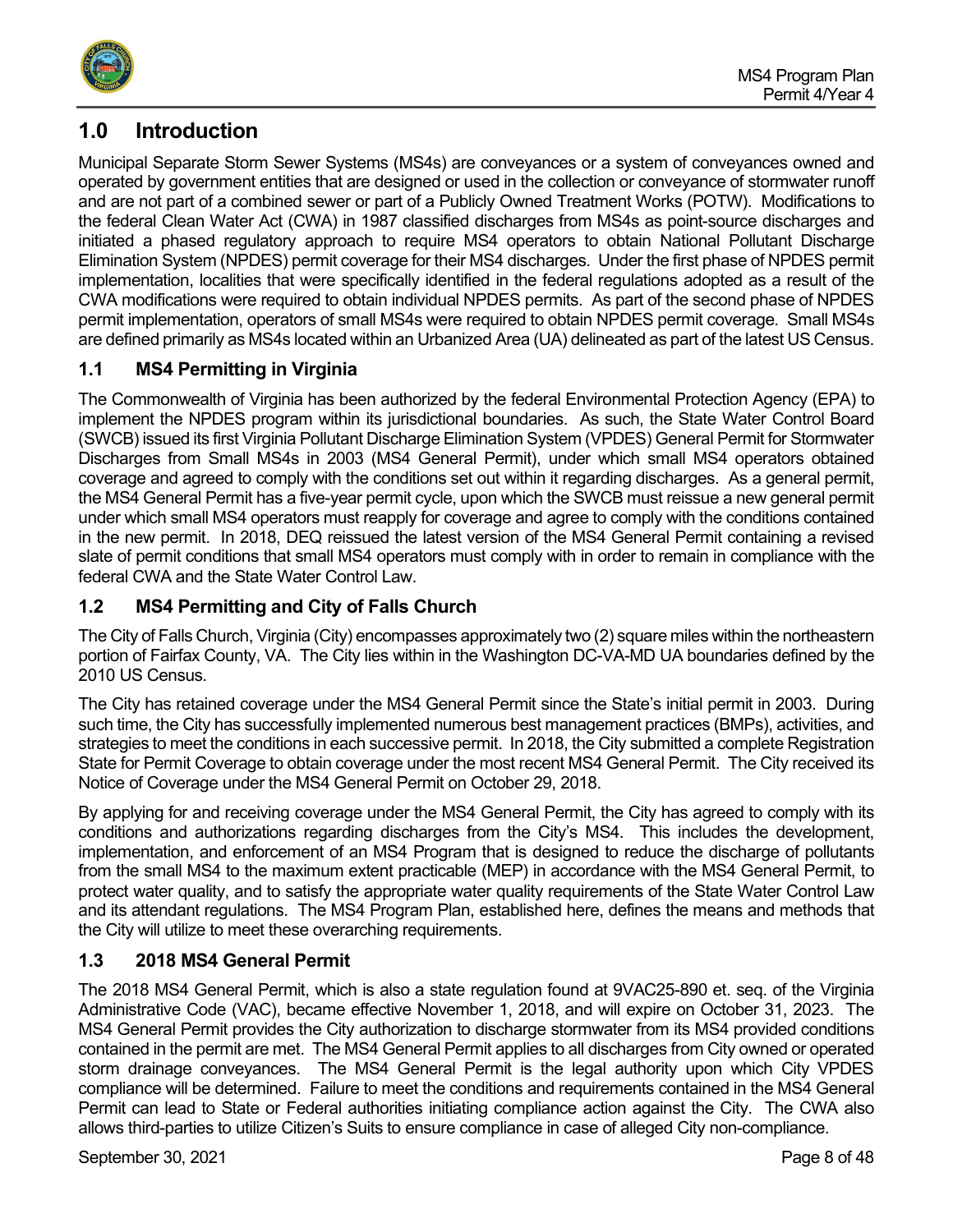

The MS4 General Permit is divided into three Parts: Part I – Discharge Authorization and Special Conditions; Part 2 – TMDL Special Conditions; and Part III – Conditions Applicable to all State and VPDES Permits. Part I of the MS4 General Permit contains the requirement to develop, implement, and enforce an MS4 program designed to reduce the discharge of pollutants from the small MS4 to the MEP in accordance with this permit, to protect water quality, and to satisfy the appropriate water quality requirements of the State Water Control Law and its attendant regulations of the Commonwealth of Virginia to control discharges to and from the MS4. The MS4 Program Plan and Annual Reporting requirements are included in Part I, along with the six (6) Minimum Control Measures (MCMs). The MCMs are the six (6) stormwater pollution prevention measures expected of MS4 Programs operated by small MS4 operators, such as the City. The six (6) MCMs are:

- Public Education and Outreach
- Public Involvement and Participation
- **Illicit Discharge Detection and Elimination**
- Construction Site Stormwater Runoff Control
- Post-Construction Stormwater Management for New Development and Development on Prior Developed Lands
- Pollution Prevention and Good Housekeeping for Facilities Owned and Operated by the City within the MS4 Service Area

Along with the minimum requirements for each MCM, Part I contains conditions that require the development and implementation of an MS4 Program Plan and submission of annual reports to DEQ.

Part II of the MS4 General Permit contains special conditions that define how the City is required to address applicable Total Maximum Daily Loads (TMDLs). The MS4 General Permit contains two special conditions, both of which are applicable to the City. Part II A is the Chesapeake Bay TMDL Special Condition, which is applicable to all MS4s located in the Chesapeake Bay watershed. Part II B is the Local TMDL Special Condition, which is applicable to MS4s that discharge into a waterbody that does not meet water quality standards due to excessive pollution and for which a TMDL has identified the MS4 as a source of the contributing pollutant.

Part III of the MS4 General Permit contains the standard VPDES permit conditions including, but not limited to, records retention, reporting of unauthorized discharges and unusual discharges, signatory requirements, certification requirements, and authorization for DEQ entry to conduct inspections.

The conditions and requirements included in the MS4 General Permit have been incorporated into the City's MS4 Program Plan to provide the City guidance in complying with the permit. The concept of reducing the pollutant loads in MS4 discharges and protecting water quality to the MEP is an iterative process based on continued implementation, review, and revision of the MS4 Program and associated MS4 Program Plan. MS4 Program revisions must be incorporated into the MS4 Program Plan to continue to provide up to date guidance regarding the City's iterative process.

**The official version of the MS4 General Permit is found via the following link:** [https://law.lis.virginia.gov/admincode/title9/agency25/chapter890/.](https://law.lis.virginia.gov/admincode/title9/agency25/chapter890/)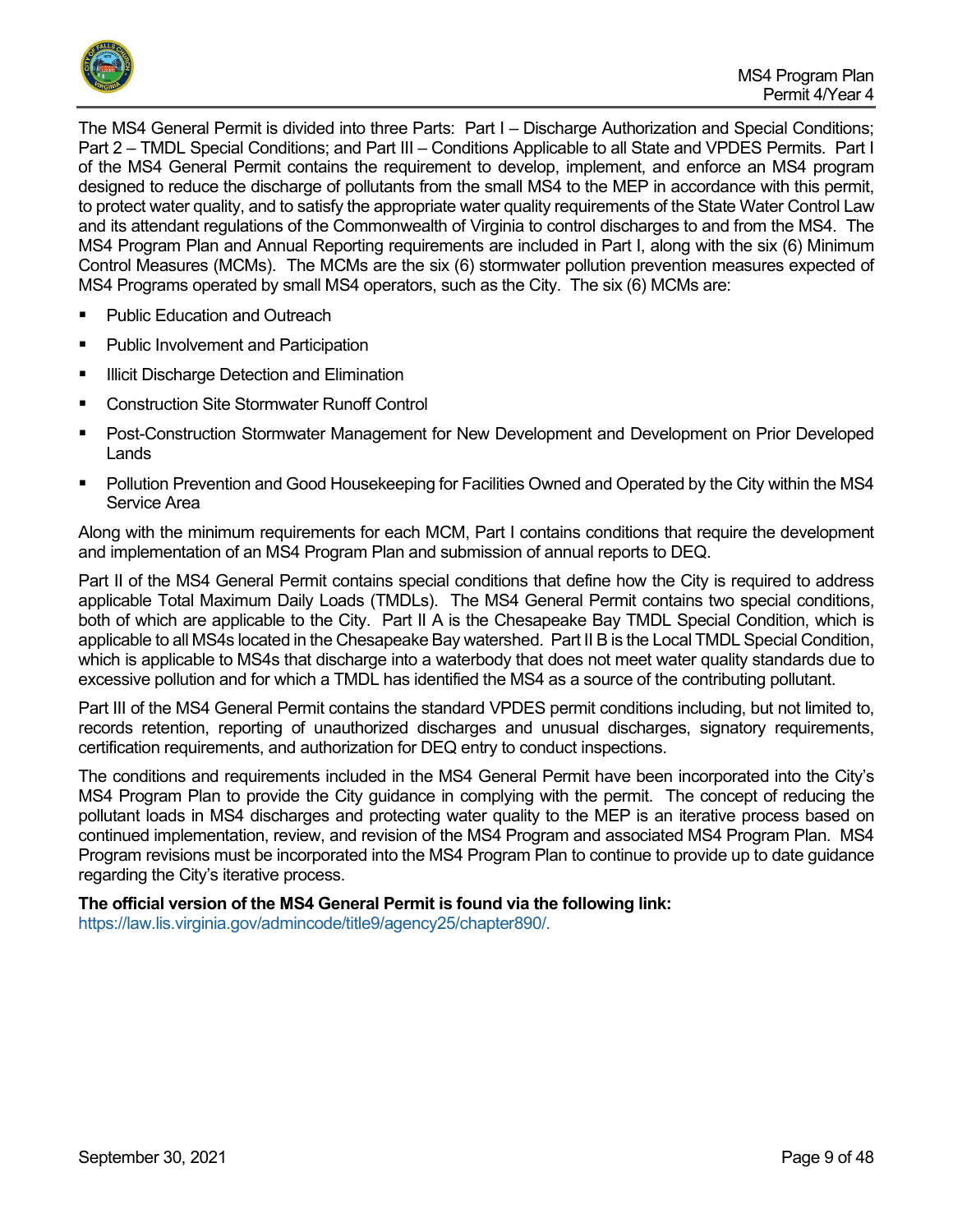

## <span id="page-9-0"></span>**2.0 MS4 Program Plan**

DEQ will evaluate the City's MS4 Program compliance against the conditions and requirements of the MS4 General Permit. The purpose of the MS4 Program Plan is to provide and maintain a clear and concise description of how the City will administer its MS4 Program to comply with the conditions of the MS4 General Permit.

## <span id="page-9-1"></span>**2.1 MS4 Program Plan Reference Library**

Successful implementation of the MS4 Program Plan relies on the development of numerous policies and procedures as well as their periodic review, evaluation, and update. All materials and documents referenced in the MS4 Program Plan are included in the digital MS4 Program Plan Reference Library (Reference Library) maintained by the City of Falls Church Department of Public Works – Engineering and Construction Division (DPW-ECD). A list of the documents and materials included in the Reference Library are found in Appendix A. Current document and materials, as well as an up-to-date list that identifies current versions including applicable effective dates and expiration dates, are available by accessing the Reference Library. Material and document versions are identified using the MM/DD/YYYY format, consisting of the applicable month (MM), day (DD), and year (YYYY).

## <span id="page-9-2"></span>**2.2 MS4 Program Plan Updates**

While compliance with the MS4 General Permit is an iterative process, the MS4 Program Plan is intended to provide guidance to the City on maintaining this compliance in conjunction with its daily operations. As such, revisions to the MS4 Program Plan are expected throughout the five-year MS4 General Permit cycle. Revisions to the MS4 Program Plan must be documented and reported to DEQ as part of the required MS4 Annual Report. Additionally, efforts must be made to ensure that affected City staff are informed of MS4 Program Plan modifications when the revisions may impact day-to-day operations.

To ensure that impacted City employees have access to the up-to-date materials and documents, the current information must be maintained in the Reference Library. In order to ensure this, DPW-ECD must:

- Identify the newly developed or modified document or material using the MM/DD/YYYY format to identify that it is the current version;
- Replace the previous document or material with the new document or material in the Reference Library;
- **Document the update of the MS4 Program Plan as directed in Section 6 (MS4 Program Plan Revisions);** and
- Notify impacted City Departments or Partner Organizations of the newly developed or modified document, material, or MS4 Program Plan element.

The MS4 Program Plan will be reviewed annually during development of the City MS4 Annual Report and revisions will be made as needed and summarized in each annual report. Each iteration of the MS4 Program Plan will be saved as a new version by dating it MM/DD/YYYY and updating the plan cover page and the footer throughout the plan, with a description of the changes provided in the Table in Section 6 (MS4 Program Plan Revisions).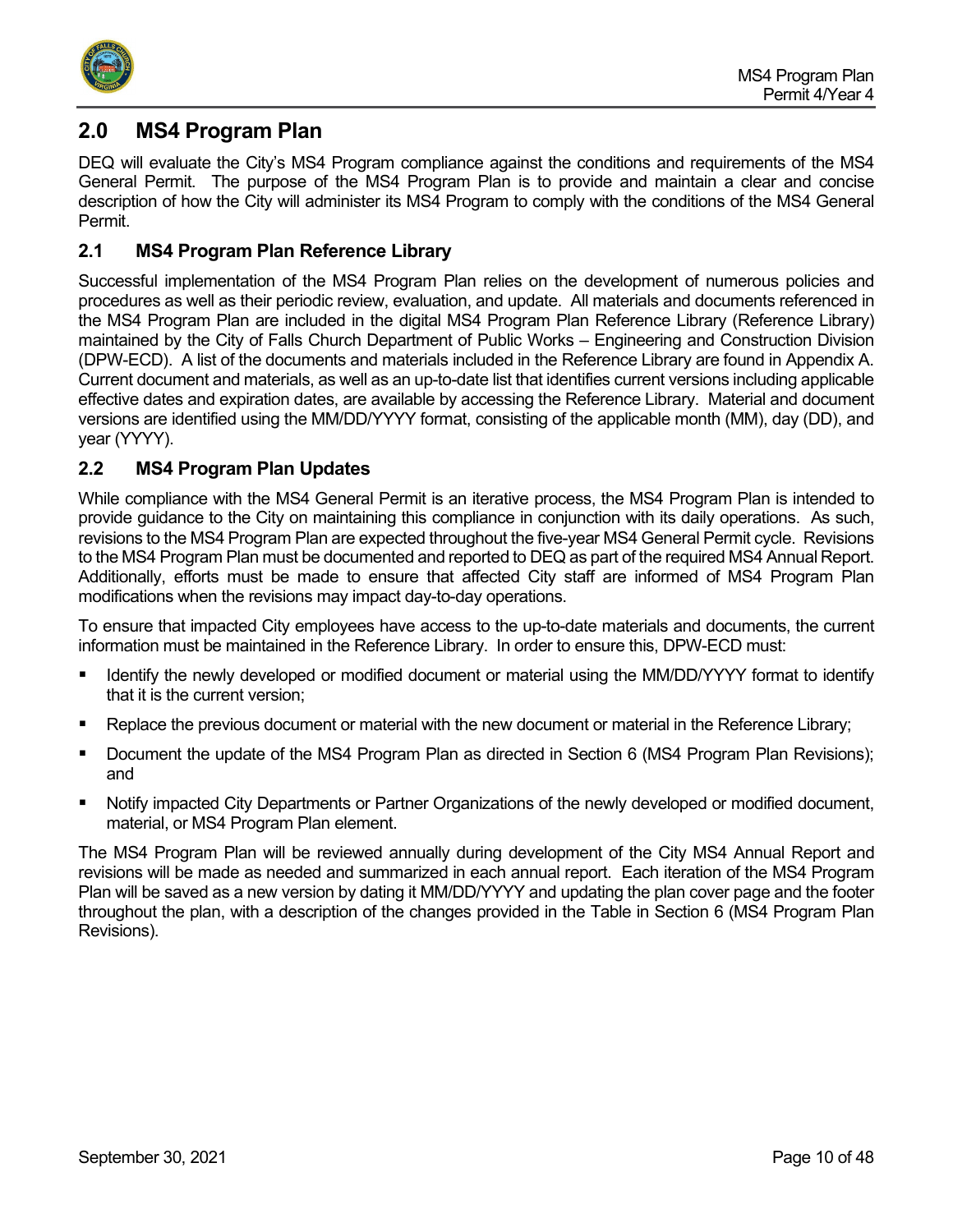

## <span id="page-10-0"></span>**2.3 MS4 Program Plan and its Relationship to Other City Programs**

The MS4 Program Plan provides the linchpin between City programs and the MS4 General Permit conditions. While MS4 General Permit conditions and requirements are applicable to all City activities and actions, all City activities and actions are not implemented solely to address the MS4 General Permit requirements. Similarly, individual activities and actions are often impacted by additional regulatory mandates that influence how they are completed. As such, the MS4 Program Plan has identified the roles, responsibilities, and efforts undertaken to comply with MS4 General Permit conditions, such as implementation of standard operating procedures (SOPs), while also identifying the existing City programs applicable for meeting MS4 General Permit requirements, such as the City's Local Virginia Erosion and Sediment Control Program (VESCP).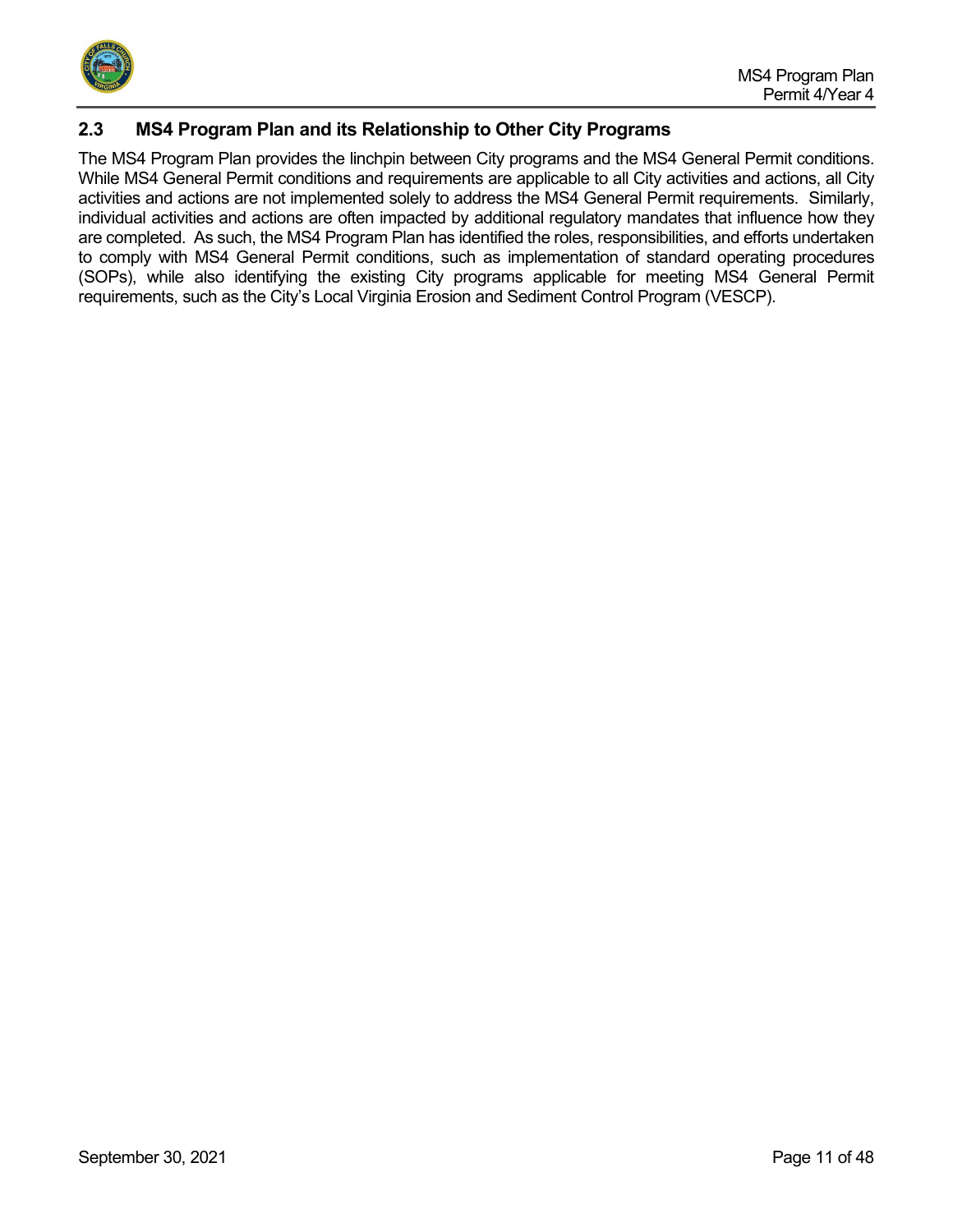

# <span id="page-11-0"></span>**3.0 Administration of the City of Falls Church's MS4 Program Plan**

As previously discussed, the conditions and requirements contained in the MS4 General Permit for discharges from the City's MS4 are applicable to all discharges from City owned or operated storm drainage conveyances located within the latest decennial US Census UA. Section 3 describes the roles and responsibilities of City departments, agencies, and partners in administering the MS4 Program Plan.

## <span id="page-11-1"></span>**3.1 Roles and Responsibilities**

Many City departments and agencies share responsibility in ensuring that their individual department's activities and actions are compliant with these MS4 General Permit requirements. Administrative oversight of the City's efforts is assigned to DPW-ECD's. DPW-ECD's administrative responsibilities include coordination with and providing aid to other City departments and agencies in implementation of the MS4 Program Plan; implementation of the specific portions of the MS4 Program Plan where it has been identified as responsible; and documentation, evaluation, and reporting the City's overall MS4 General Permit compliance efforts to the DEQ.

## <span id="page-11-2"></span>3.1.1 City of Falls Church Departments

While a significant portion of MS4 General Permit compliance efforts are the responsibility of DPW-ECD, other City departments and agencies have specific roles in the City's MS4 General Permit compliance efforts. These specific department roles are summarized in the table below.

| Department and Agency Specific MS4 Program Plan Implementation Role, and MCM |                                                                                                                                                                                                                                                                       |                         |  |  |  |
|------------------------------------------------------------------------------|-----------------------------------------------------------------------------------------------------------------------------------------------------------------------------------------------------------------------------------------------------------------------|-------------------------|--|--|--|
| <b>Department</b>                                                            | <b>MS4 Program Plan Implementation Role</b>                                                                                                                                                                                                                           | <b>Applicable BMP#s</b> |  |  |  |
| City Attorney's Office                                                       | Provide legal assistance in enforcement of City ordinances utilized<br>to implement the MS4 Program Plan.                                                                                                                                                             | All                     |  |  |  |
|                                                                              | Review contracts and other legal documents to ensure legal<br>documents are consistent with the MS4 Program Plan.                                                                                                                                                     |                         |  |  |  |
| City Manager's Office                                                        | Provide administrative support to ensure necessary resources and<br>inter-departmental cooperation is secured and to ensure compliance<br>with applicable laws and regulations.                                                                                       | All                     |  |  |  |
|                                                                              | Assist DPW-ECD in the implementation of the PEOP.                                                                                                                                                                                                                     |                         |  |  |  |
| Communications &<br>Public Information                                       | Assist DPW-ECD with webpage updates and tracking webpage hits<br>for stormwater and MS4 webpages.                                                                                                                                                                     | $MCM$ #2                |  |  |  |
| DPW-Operations                                                               | Conduct required maintenance of City owned stormwater<br>management (SWM) facilities (excluding FCCPS SWM facilities).                                                                                                                                                | MCM #s 5 & 6            |  |  |  |
|                                                                              | Implement SOPs as part of daily DPW operations.                                                                                                                                                                                                                       |                         |  |  |  |
|                                                                              | Implement and maintain the Stormwater Pollution Prevention Plan<br>(SWPPP) for the Property Yard Complex and the Remote Storage<br>Area at George Mason High School (GMHS).                                                                                           |                         |  |  |  |
|                                                                              | Ensure applicable employee/contractor training requirements<br>included in the Training Plan are met.                                                                                                                                                                 |                         |  |  |  |
|                                                                              | Assist in minimizing the impact of illicit discharges from spills and<br>releases.                                                                                                                                                                                    |                         |  |  |  |
| Environmental<br><b>Sustainability Council</b><br>(ESC)                      | The ESC and its subcommittees have increasingly addressed a<br>wide range of environmental and sustainability issues important to<br>the quality of life in the City, including SWM. DPW-ECD provides<br>SWM/water quality informational updates to the citizen-based | $MCM$ #2                |  |  |  |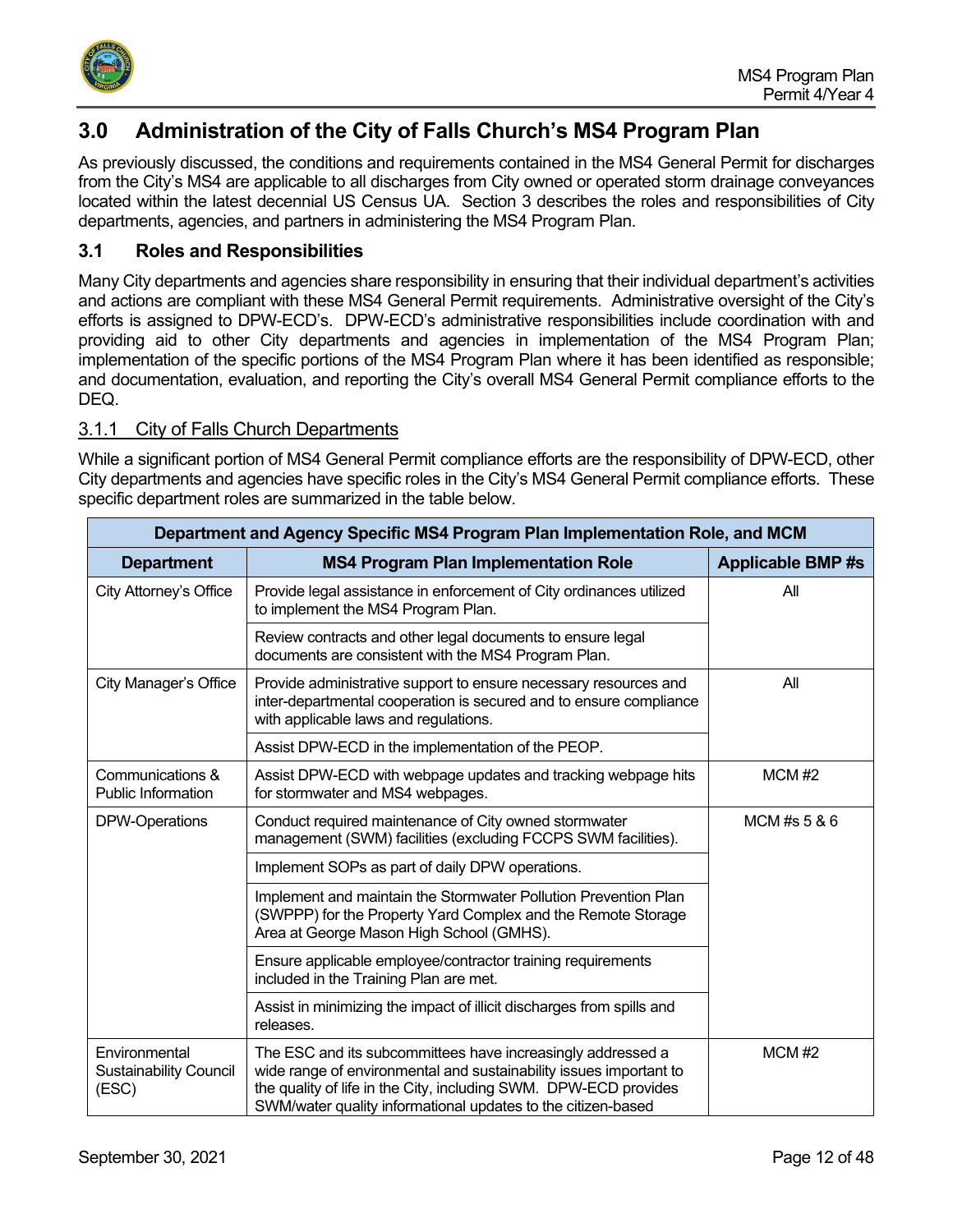

| Department and Agency Specific MS4 Program Plan Implementation Role, and MCM                              |                                                                                                                                      |                |  |  |
|-----------------------------------------------------------------------------------------------------------|--------------------------------------------------------------------------------------------------------------------------------------|----------------|--|--|
| <b>Department</b>                                                                                         | <b>Applicable BMP#s</b>                                                                                                              |                |  |  |
|                                                                                                           | council and solicits input on the MS4 Program Plan and the Annual<br>Reports from the council.                                       |                |  |  |
| Falls Church City                                                                                         | Conduct required maintenance of FCCPS SWM facilities.                                                                                | MCM #s $5 & 6$ |  |  |
| <b>Public Schools</b><br>(FCCPS)                                                                          | Implement Nutrient Management Plans (NMPs) (if required).                                                                            |                |  |  |
|                                                                                                           | Participate in training events as specified in the MS4 Training Plan.                                                                |                |  |  |
| <b>Fire Marshal</b><br>Assist in minimizing the impact of illicit discharges from spills and<br>releases. |                                                                                                                                      | MCMH3          |  |  |
| <b>Recreation &amp; Parks</b>                                                                             | Implement SOPs as part of daily Recreation & Parks operations.                                                                       | MCM#6          |  |  |
|                                                                                                           | Ensure applicable employee/contractor training requirements<br>included in the Training Plan are met.                                |                |  |  |
|                                                                                                           | Participate in training events as specified in the MS4 Training Plan.                                                                |                |  |  |
|                                                                                                           | Implement Nutrient Management Plans (NMPs) (if required).                                                                            |                |  |  |
| Stormwater<br><b>Management Review</b><br>Team (SMRT)                                                     | Evaluate development plans as directed by Section 48-840 of the<br>City Code: the Chesapeake Bay Preservation Area Overlay District. | MCM #s 4 &5    |  |  |
| Urban Forestry                                                                                            | Coordinate with the Village Preservation and Improvement Society<br>(VPIS) for tree planting throughout the City.                    | $MCM$ #2       |  |  |

## <span id="page-12-0"></span>3.1.2 Partner Organizations

The City partners with numerous public organizations to provide local government services to its residents in the most economic and efficient manner. These partnerships are part of a broader local government services provision mechanism and not specifically for implementing MS4 General Permit control measures. Partner organizations, along with their relationship to the City and their role in MS4 Program Plan implementation are contained in the table below.

| Partner Organizations and their Potential Involvement in the<br>City of Falls Church's MS4 Program Plan Implementation                                                                                                                                                                                                |                                                                                                                                                                     |                                                                                                                                                                                                                                                                                                                                                                                                                                     |            |  |  |  |
|-----------------------------------------------------------------------------------------------------------------------------------------------------------------------------------------------------------------------------------------------------------------------------------------------------------------------|---------------------------------------------------------------------------------------------------------------------------------------------------------------------|-------------------------------------------------------------------------------------------------------------------------------------------------------------------------------------------------------------------------------------------------------------------------------------------------------------------------------------------------------------------------------------------------------------------------------------|------------|--|--|--|
| Organization                                                                                                                                                                                                                                                                                                          | <b>Relationship</b>                                                                                                                                                 | <b>Role/Relationship</b>                                                                                                                                                                                                                                                                                                                                                                                                            | <b>MCM</b> |  |  |  |
| Northern Virginia<br>Regional<br>Commission<br>(NVRC)                                                                                                                                                                                                                                                                 | NVRC partners with the City,<br>with the City's Memorandum of<br>Understanding (MOU) <sup>2</sup> with<br>NVRC calling out its specific role<br>in the MS4 Program. | NVRC administers the Clean Water Partners (CWP)<br>Only Rain Down the Drain regional stormwater<br>education initiative.                                                                                                                                                                                                                                                                                                            | MCM#1      |  |  |  |
| Village<br>VPIS is an active, non-profit,<br>Preservation and<br>citizen volunteer organization<br>that works in cooperation with<br>Improvement<br>the City to preserve the City's<br>Society (VPIS)<br>natural and built environment,<br>historic structures, and<br>landmarks and promotes cultural<br>activities. |                                                                                                                                                                     | VPIS works with the City in the implementation of<br>various environmental programs including the<br>Neighborhood Tree Program, Operation EarthWatch,<br>and the RainSmart Program. In addition, it runs a<br>newsletter titled Village Way which publishes<br>environmental news, opportunities, and facts often<br>pertaining to stormwater quantity and quality control.<br>Material and information pertinent to these programs | $MCM$ #2   |  |  |  |

<span id="page-12-1"></span><sup>&</sup>lt;sup>2</sup> Copies of MOUs implemented with Partner Organizations are maintained in the Reference Library.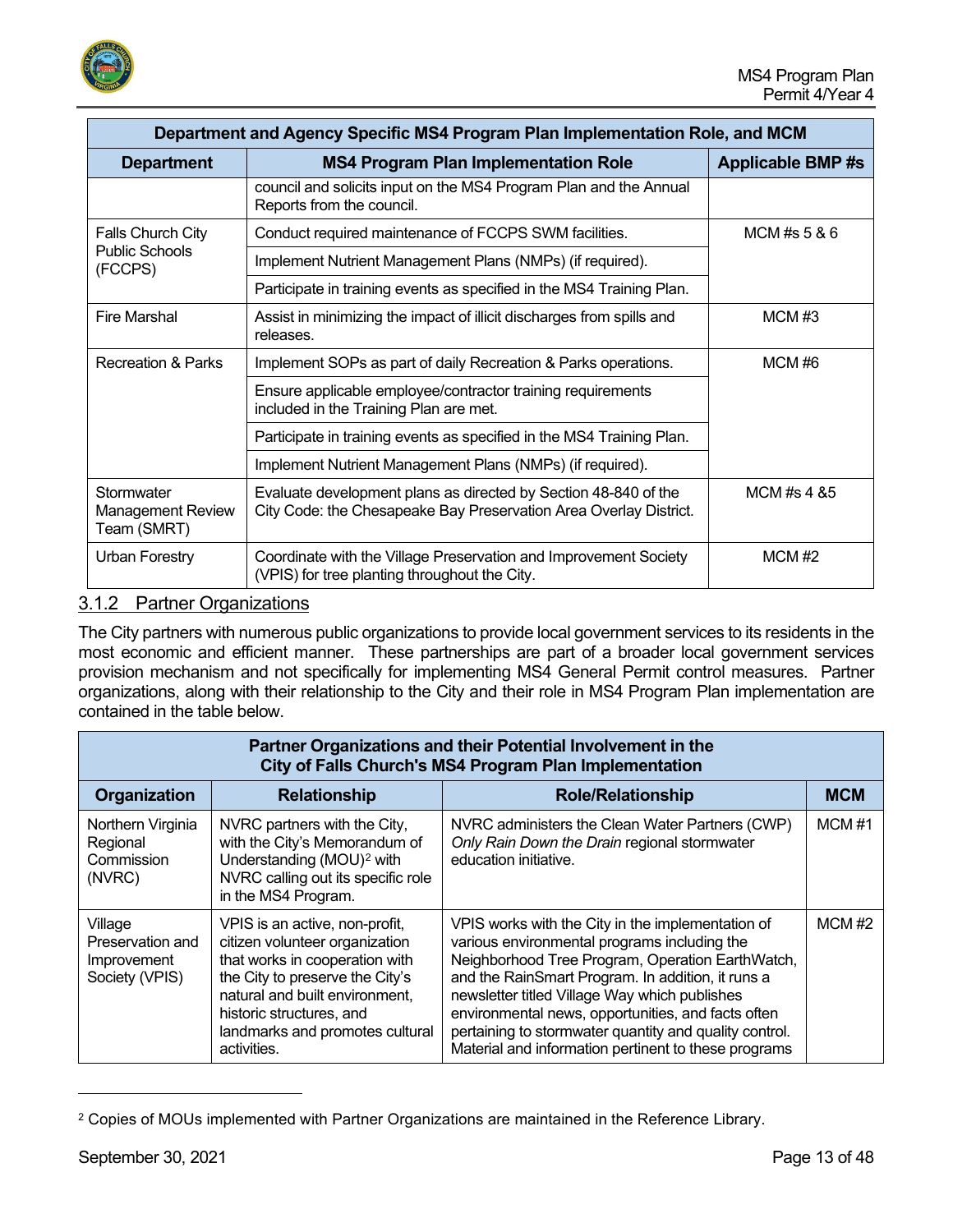

| Partner Organizations and their Potential Involvement in the<br>City of Falls Church's MS4 Program Plan Implementation |                                                               |  |  |  |  |
|------------------------------------------------------------------------------------------------------------------------|---------------------------------------------------------------|--|--|--|--|
| Organization                                                                                                           | <b>MCM</b><br><b>Relationship</b><br><b>Role/Relationship</b> |  |  |  |  |
| can be found on the VPIS website using this link:<br>https://www.vpis.org/environment/.                                |                                                               |  |  |  |  |

#### <span id="page-13-0"></span>**3.2 Legal Authorities**

The City has secured the necessary legal authorities to implement this MS4 Program Plan utilizing the following Chapters of the City of Falls Church, Virginia Code of Ordinances identified in the table below.

| Summary of the City of Falls Church Stormwater Legal Authorities |                                                                                                                                                                                                                                                                                                                                                                  |  |  |  |
|------------------------------------------------------------------|------------------------------------------------------------------------------------------------------------------------------------------------------------------------------------------------------------------------------------------------------------------------------------------------------------------------------------------------------------------|--|--|--|
| <b>MS4 Program Plan Applicability</b><br><b>Chapter</b>          |                                                                                                                                                                                                                                                                                                                                                                  |  |  |  |
| Chapter 4 - Animals                                              | Chapter 4, Section 4-41 prohibits owners, keepers, or walkers of dogs from failing to<br>immediately remove a dog's excrement from any property other than the dog owner's<br>property.                                                                                                                                                                          |  |  |  |
|                                                                  | Chapter 35 provides legal authority for the implementation of a local Virginia Erosion<br>and Sediment Control Program (VESCP) and local Virginia Stormwater Management<br>Program (VSMP).                                                                                                                                                                       |  |  |  |
| Chapter 35 - Stormwater                                          | Chapter 35, Section 35-10 establishes the entire City as a Chesapeake Bay<br>Preservation Area and enacts Chesapeake Bay Preservation Act (Code of Virginia §<br>62.1-44.15:67 et seq.) into City Ordinance.                                                                                                                                                     |  |  |  |
|                                                                  | Chapter 35, Section 35-21 prohibits illicit discharges and illegal dumping.                                                                                                                                                                                                                                                                                      |  |  |  |
| Chapter 42 - Utilities                                           | Chapter 42, Article VII (Stormwater) provides legal authority for the City to establish a<br>utility and to enact a system of service charges to support a local SWM program<br>consistent with the Virginia Stormwater Management Act (Code of Virginia, § 10.1-<br>603.1 et seq.) or any other state or federal regulation governing stormwater<br>management. |  |  |  |
|                                                                  | Chapter 48, Division 8 (Landscaping), Section 48-1179 is intended to preserve<br>existing healthy vegetation and create new landscaping areas in areas that are being<br>developed or redeveloped in commercial and residential areas.                                                                                                                           |  |  |  |
| Chapter 48 - Zoning                                              | Chapter 48, Division 14 (Floodplain District), Section 48-675 requires that uses,<br>activities, and development occurring within any floodplain district shall be<br>undertaken only upon the issuance of a floodplain permit which shall be issued by<br>the zoning administrator after review for compliance.                                                 |  |  |  |

The most current available version of the City of Falls Church, Virginia Code of Ordinances is available at [https://library.municode.com/va/falls\\_church/codes/code\\_of\\_ordinances.](https://library.municode.com/va/falls_church/codes/code_of_ordinances)

The City has developed policy, procedure, and guidance (materials and documents) based on the legal authority provided by City ordinance. Materials and documents required for the successful implementation of the MS4 Program Plan are referenced throughout this plan and listed in the Reference Library (Appendix A). Digital copies of the most current versions of the materials and documents are available from DPW-ECD.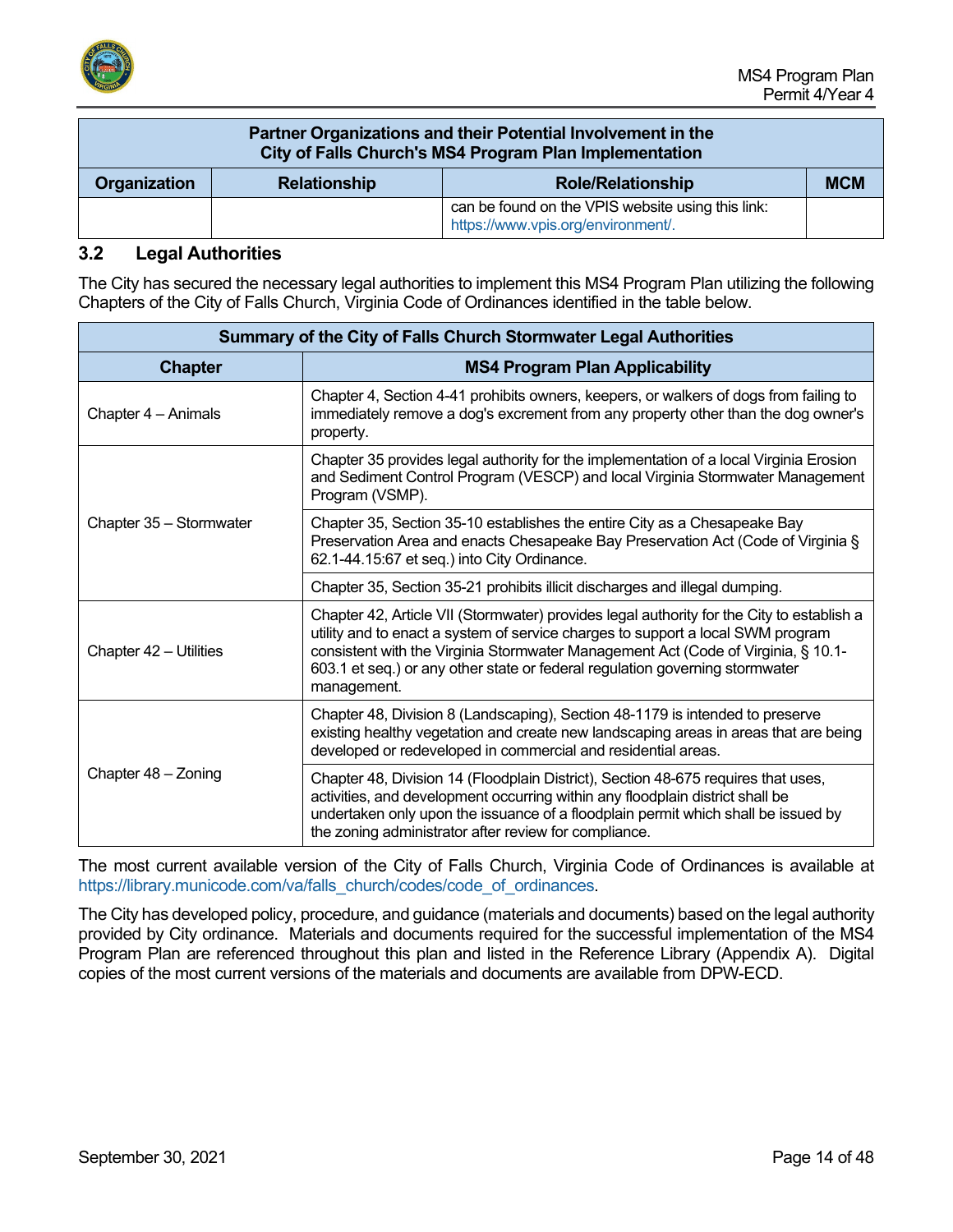

## <span id="page-14-0"></span>**3.3 Specific Compliance Dates/Schedules**

The MS4 General Permit contains both annual compliance dates and schedules, which occur each year, and dates and schedules specific to one permit condition. The dates and schedules specific to individual permit conditions are both identified in the applicable MS4 Program Plan sections.

## <span id="page-14-1"></span>**3.4 MS4 Annual Reporting to DEQ**

As a condition of the MS4 General Permit, the City is required to submit an MS4 Annual Report to the DEQ no later than October 1 of each year. Each MS4 Annual Report is required to include information specified throughout the MS4 General Permit regarding the City's compliance accomplishments completed between July 1 of the previous year and June 30 of the current year as identified in the table below.

| <b>Summary of MS4 Annual Reporting Requirements by Permit Year</b> |                            |               |                          |                         |  |
|--------------------------------------------------------------------|----------------------------|---------------|--------------------------|-------------------------|--|
| <b>Permit</b>                                                      | <b>PY Reporting Period</b> |               | <b>Annual Report Due</b> | <b>Responsible City</b> |  |
| Year (PY)                                                          | <b>Begins</b>              | <b>Ends</b>   | <b>Date</b>              | <b>Department</b>       |  |
| PY <sub>1</sub>                                                    | July 1, 2018               | June 30, 2019 | October 1, 2019          | <b>DPW</b>              |  |
| PY <sub>2</sub>                                                    | July 1, 2019               | June 30, 2020 | October 1, 2020          | <b>DPW</b>              |  |
| PY3                                                                | July 1, 2020               | June 30, 2021 | October 1, 2021          | <b>DPW</b>              |  |
| PY4                                                                | July 1, 2021               | June 30, 2022 | October 1, 2022          | <b>DPW</b>              |  |
| PY <sub>5</sub>                                                    | July 1, 2022               | June 30, 2023 | October 1, 2023          | <b>DPW</b>              |  |

Each MS4 Annual Report is required to include the following information:

- The permittee, system name, and permit number;
- The reporting period for which the MS4 Annual Report is being submitted;
- A signed certification<sup>[3](#page-14-2)</sup> by a principal executive officer, ranking elected official, or an individual employed in a duly authorized position;
- Each annual reporting item specified in one of the six (6) MCMs;
- An evaluation of the MS4 program implementation, including a review of each MCM, to determine the MS4 Program's effectiveness and whether changes to the MS[4](#page-14-3) Program Plan are necessary;<sup>4</sup>
- A status report on the implementation of the Chesapeake Bay TMDL Action Plan including the specific reporting requirements identified in the MS4 General Permit Special Condition Part II A;
- A status report on the implementation of the Bacterial TMDLs for the Four Mile Run and Holmes Run Watersheds and Hunting Creek, Cameron Run, and Holmes Run Watersheds including the specific reporting requirements identified in the MS4 General Permit Special Condition Part II B;

<span id="page-14-2"></span><sup>3</sup> All persons signing a document for which a signature is required must make the following certification, "*I certify under penalty of law that this document and all attachments were prepared under my direction or supervision in accordance with a system designed to assure that qualified personnel properly gather and evaluate the information submitted. Based on my inquiry of the person or persons who manage the system, or those persons directly responsible for gathering the information, the information submitted is, to the best of my knowledge and belief, true,* accurate, and complete. I am aware that there are significant penalties for submitting false information, including *the possibility of fine and imprisonment for knowing violations.*"

<span id="page-14-3"></span><sup>4</sup> In accordance with the MS4 General Permit, the MS4 Program Plan and all MS4 Annual Reports are to be maintained separately. Proposed modifications identified and listed in an MS4 Annual Report must be incorporated separately into a revised MS4 Program Plan.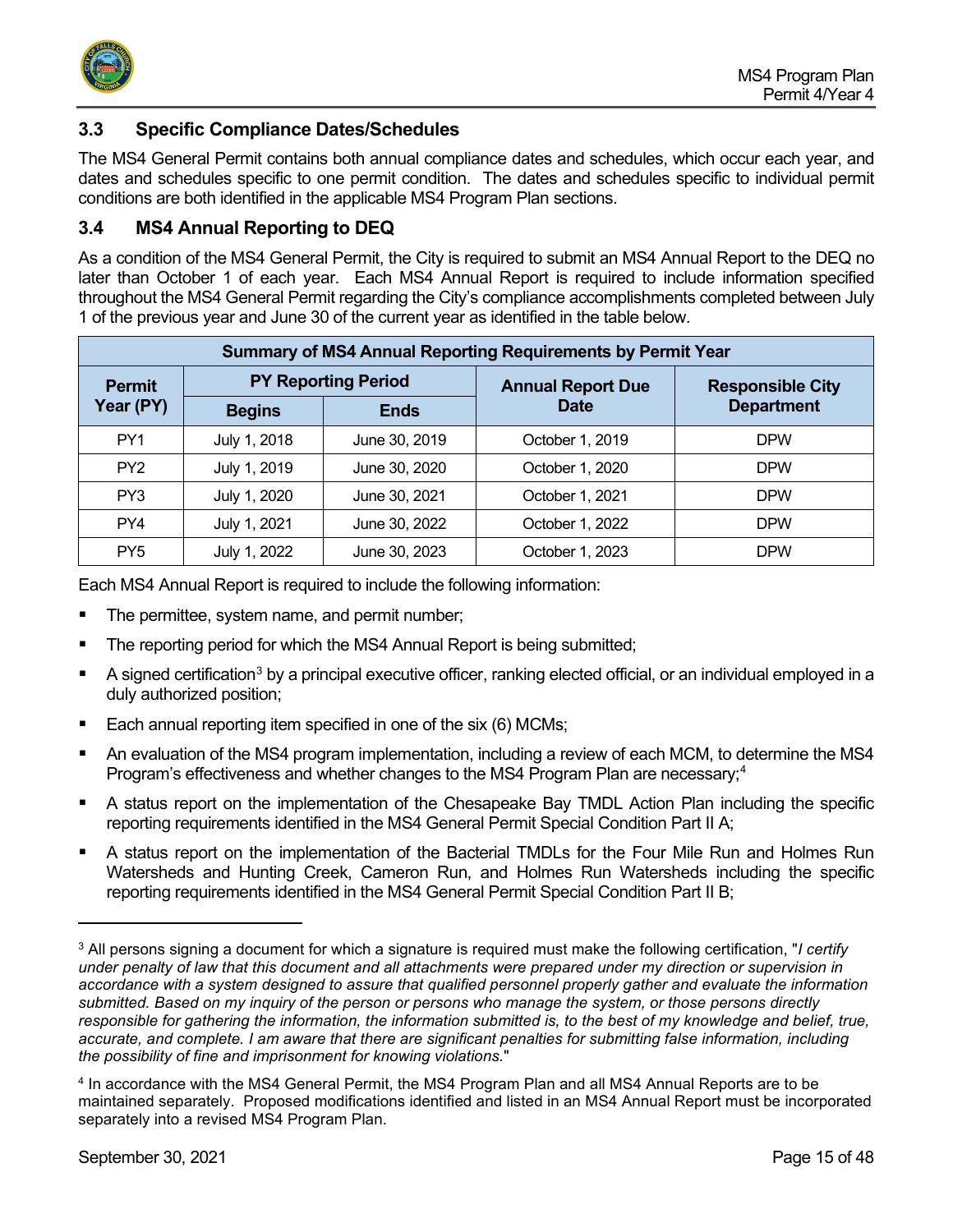

- A status report on the Total Maximum Daily Loads of Polychlorinated Biphenyls (PCBs) for Tidal Portions of the Potomac and Anacostia Rivers in the District of Columbia, Maryland, and Virginia; and
- A summarized list of MS4 Program Plan modifications.

Each MS4 Annual Report covering the term of the MS4 General Permit will be maintained in the Reference Library.

## <span id="page-15-0"></span>**3.5 Duty to Reapply for Continued MS4 General Permit Coverage**

Per the MS4 General Permit, Part III M, the City must submit a new Registration Statement to DEQ before Wednesday, August 2, 2023, unless a later date is granted by the SWCB.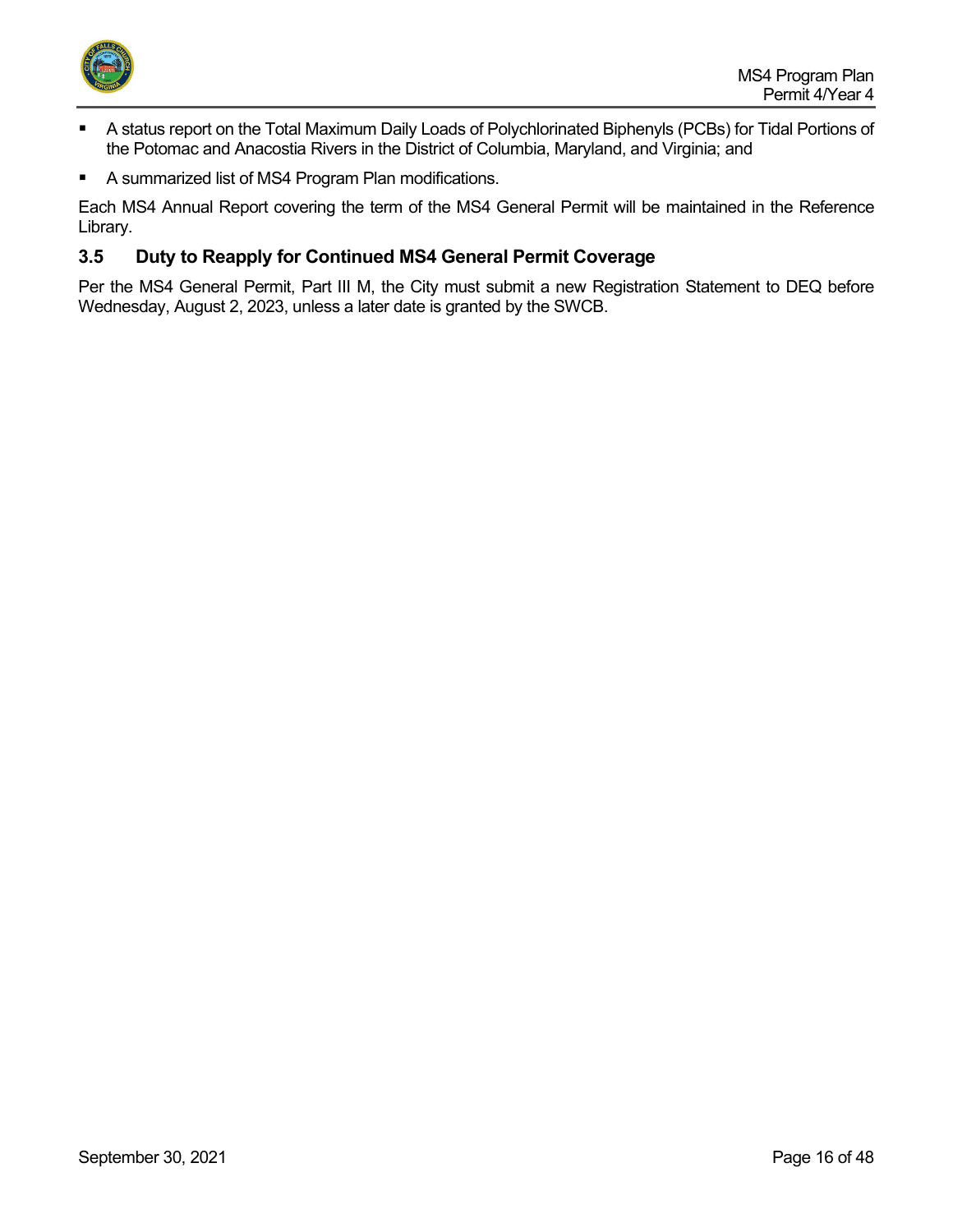

## <span id="page-16-0"></span>**4.0 BMPs and Strategies for Compliance with Minimum Control Measures (MCMs)**

The six (6) MCMs in the MS4 General Permit form its backbone and make up the basics of what is required in the City's MS4 Program and MS4 Program Plan. Each MCM requires the City to address several specific requirements throughout the MS4 General Permit cycle. Section 4 contains the following for each of the six (6) MCMs:

- MS4 General Permit compliance requirements
- Description of selected BMPs and strategies
- Objective/expected results
- **EXECT** List of SOPs or policies necessary to implement BMPs (provided in Reference Library)
- Department(s) responsible for implementing each BMP
- Measurable goal by which each BMP or strategy will be evaluated
- **Compliance dates/schedules**
- **EXEC** Annual reporting requirements
- Method utilized to determine effectiveness

## <span id="page-16-1"></span>**4.1 Minimum Control Measure 1 - Public Education and Outreach (MCM #1)**

MCM #1 details the expectations and requirements of the City's efforts to increase public knowledge and awareness regarding stormwater pollution, anthropogenic impacts to water quality, and local water quality concerns.

## <span id="page-16-2"></span>4.1.1 MS4 General Permit Compliance Requirements

Under the MS4 General Permit, the City is required to implement a public education and outreach program (PEOP) that is designed to:

- Increase the public's knowledge of how to reduce stormwater pollution, placing priority on reducing impacts to impaired waters and other local water pollution concerns;
- **Increase the public's knowledge of hazards associated with illegal discharges and improper disposal of** waste, including pertinent legal implications; and
- Implement a diverse program with strategies that are targeted toward individuals or groups most likely to have significant stormwater impacts.

To address requirements associated with MCM 1, the City must identify no less than three (3) high-priority stormwater issues to address in meeting the abovementioned goals. The PEOP associated with the high-priority stormwater issues must:

- **Clearly identify the high-priority stormwater issues;**
- Explain the importance of the high-priority stormwater issues;
- Include measures or actions the public can take to minimize the impact of the high-priority stormwater issues; and
- Provide a contact and telephone number, website, or location where the public can find out more information.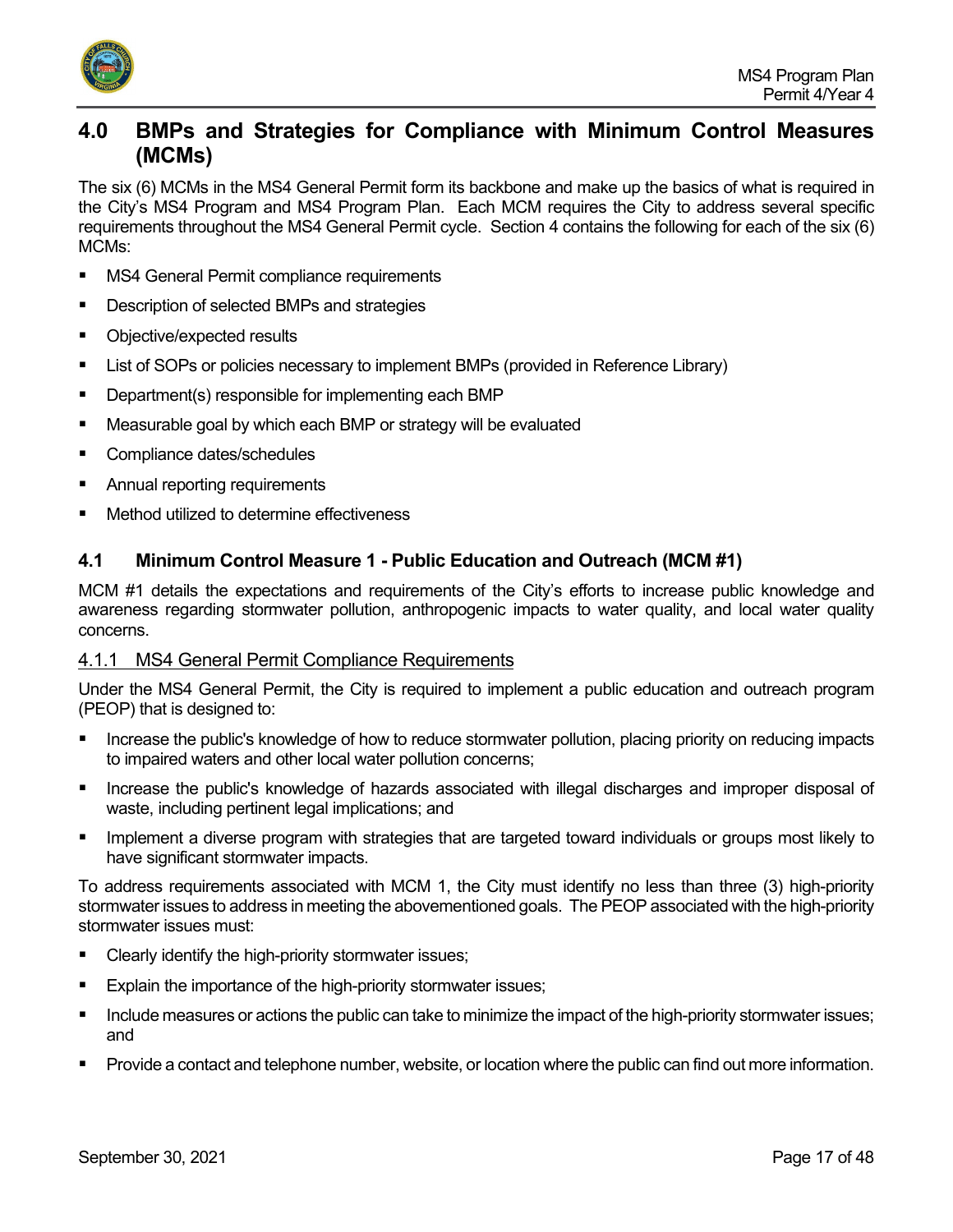

The City must use two (2) or more strategies listed in Table 1 of the MS4 General Permit (Figure 1) to communicate to the public the high-priority stormwater issues identified in accordance with Part I E 1 B, including how to reduce stormwater pollution.

| Table 1                                      |                                                                                                                                             |
|----------------------------------------------|---------------------------------------------------------------------------------------------------------------------------------------------|
| Strategies for Public Education and Outreach |                                                                                                                                             |
| <b>Strategies</b>                            | Examples (provided as example and are not meant to be all inclusive or<br>limiting)                                                         |
| <b>Traditional Written Materials</b>         | Informational brochures, newsletters, fact sheets, utility bill inserts, or<br>recreational guides for targeted groups of citizens          |
| Alternative Materials                        | Bumper stickers, refrigerator magnets, t-shirts, or drink koozies                                                                           |
| Signage                                      | Temporary or permanent signage in public places or facilities, vehicle<br>signage, bill boards, or storm drain stenciling                   |
| Media Materials                              | Information disseminated through electronic media, radio, televisions,<br>movie theater, or newspaper                                       |
| <b>Speaking Engagements</b>                  | Presentations to school, church, industry, trade, special interest, or<br>community groups                                                  |
| <b>Curriculum Materials</b>                  | Materials developed for school-aged children, students at local colleges or<br>universities, or extension classes offered to local citizens |
| <b>Training Materials</b>                    | Materials developed to disseminate during workshops offered to local<br>citizens, trade organization, or industrial officials               |

#### **Figure 1: Table 1 from the MS4 General Permit**

## <span id="page-17-0"></span>4.1.2 Selected BMPs and Strategies

The City has identified the following BMPs/compliance strategies to meet the MS4 General Permit requirements for MCM #1.

|                                                           | <b>BMP 1A – Revise and Implement Public Education and Outreach Program Document</b>                                                                                                                                                                                                                                                                                                                                                                                                                                                              |  |
|-----------------------------------------------------------|--------------------------------------------------------------------------------------------------------------------------------------------------------------------------------------------------------------------------------------------------------------------------------------------------------------------------------------------------------------------------------------------------------------------------------------------------------------------------------------------------------------------------------------------------|--|
| Description of selected<br><b>BMPs and strategies</b>     | Revise and implement a Public Education and Outreach Program (PEOP) designed to:                                                                                                                                                                                                                                                                                                                                                                                                                                                                 |  |
|                                                           | ■ Increase the public's knowledge of how to reduce stormwater pollution, placing priority<br>on reducing impacts to impaired waters and other local water pollution concerns;                                                                                                                                                                                                                                                                                                                                                                    |  |
|                                                           | ■ Increase the public's knowledge of hazards associated with illegal discharges and<br>improper disposal of waste, including pertinent legal implications; and                                                                                                                                                                                                                                                                                                                                                                                   |  |
|                                                           | Implement a diverse program with strategies that are targeted toward individuals or<br>groups most likely to have significant stormwater impacts.                                                                                                                                                                                                                                                                                                                                                                                                |  |
| Objective/expected<br>results                             | Inform the City's citizens and businesses on stormwater management/water quality issues<br>and provide options demonstrating steps they can take to improve water.                                                                                                                                                                                                                                                                                                                                                                               |  |
| SOPs or policies<br>necessary to implement<br><b>BMPs</b> | City's PEOP that includes a list of high-priority issues and the rationale for why each high-<br>priority stormwater issue was selected. The PEOP also includes the list of selected<br>strategies from Table 1 that will be used to communicate each high-priority issue and<br>includes an explanation of how each strategy is intended positively impact stormwater<br>discharges, defines the public audience that is to receive each high-priority message, and<br>includes the anticipated time periods the messages will be communicated. |  |
|                                                           | NVRC Memorandum of Understanding (MOU)                                                                                                                                                                                                                                                                                                                                                                                                                                                                                                           |  |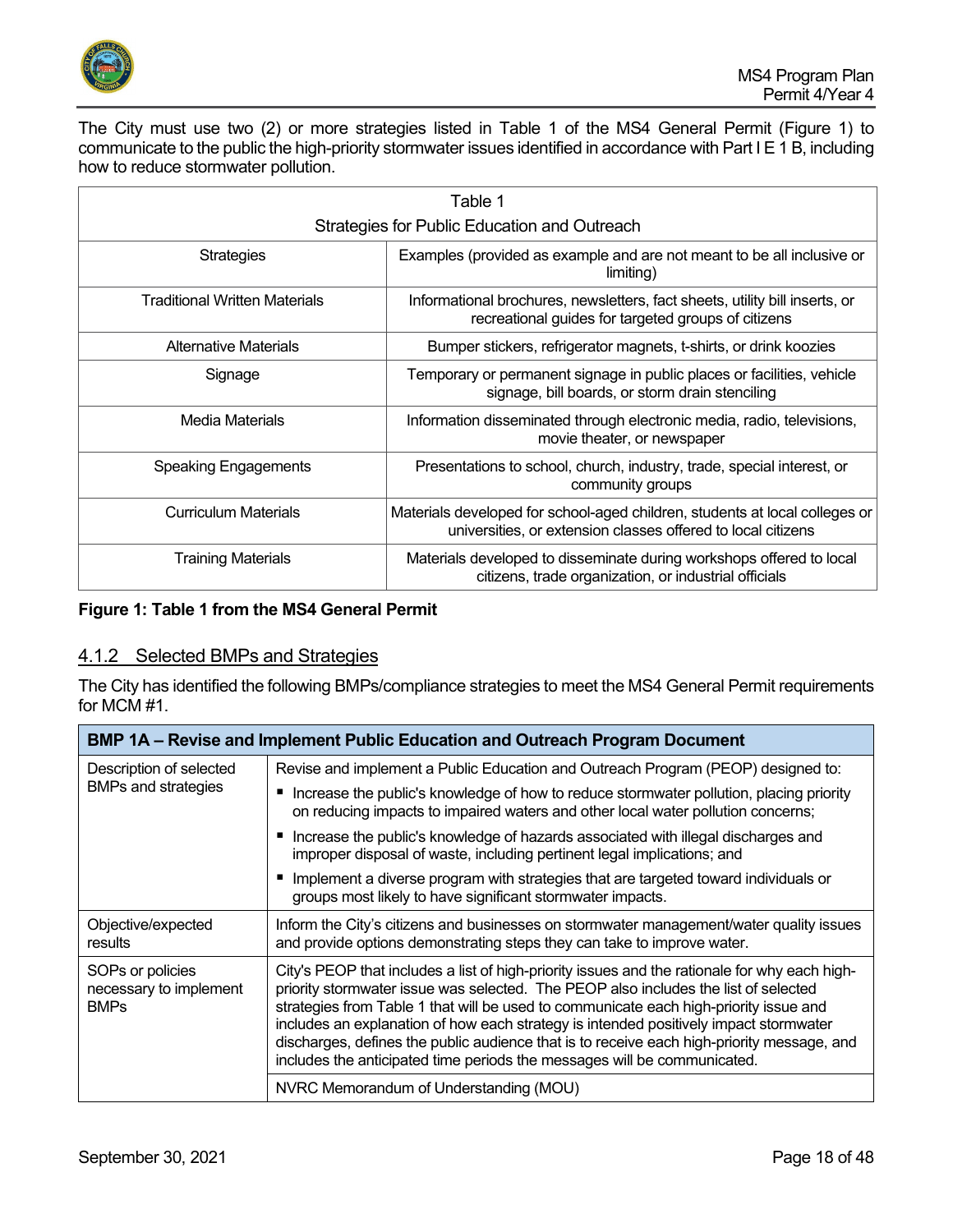

| <b>BMP 1A – Revise and Implement Public Education and Outreach Program Document</b> |                                                                                                                                                                                                                                                                                                                                                                                                                  |
|-------------------------------------------------------------------------------------|------------------------------------------------------------------------------------------------------------------------------------------------------------------------------------------------------------------------------------------------------------------------------------------------------------------------------------------------------------------------------------------------------------------|
| Department(s)<br>responsible for<br>implementing BMP                                | DPW-ECD is responsible for coordinating implementation of the PEOP among the<br>participating partner organizations and ensuring that the latest version of the PEOP is<br>available to the public via the MS4 webpage. DPW-ECD is also responsible for ensuring<br>that a minimum of two (2) or more strategies are used annually to communicate the high-<br>priority stormwater issue messages to the public. |
|                                                                                     | City Manager's Office is responsible for assisting DPW-ECD in the implementation of the<br>PEOP.                                                                                                                                                                                                                                                                                                                 |
| Measurable goal by<br>which each BMP or<br>strategy will be<br>evaluated            | Implement a PEOP that meets the current permit requirements and achieves the desired<br>results.                                                                                                                                                                                                                                                                                                                 |
| Compliance dates/<br>schedules                                                      | The PEOP was developed during PY01 and implemented in subsequent years of permit<br>coverage.                                                                                                                                                                                                                                                                                                                    |
| Annual reporting<br>requirements                                                    | A list of the high-priority stormwater issues the permittee will communicate to the public as<br>part of the public education and outreach program.                                                                                                                                                                                                                                                              |
|                                                                                     | A list of the strategies used to communicate each high-priority stormwater issue.                                                                                                                                                                                                                                                                                                                                |
| Method utilized to<br>determine effectiveness                                       | Evaluate implementation of the PEOP and annual review of the PEOP and results.                                                                                                                                                                                                                                                                                                                                   |

## <span id="page-18-0"></span>**4.2 Minimum Control Measure 2 - Public Involvement and Participation (MCM #2)**

MCM #2 is designed to both keep the public informed of the City's efforts at minimizing pollutant discharge through its MS4 and to encourage public involvement and participation in pollution prevention efforts.

## <span id="page-18-1"></span>4.2.1 MS4 General Permit Compliance Requirements

Under the MS4 General Permit, the City is required to develop and implement procedures for the following:

- Receiving public reporting of potential illicit discharges, improper disposal, or spills to the MS4, complaints regarding land disturbing activities, or other potential stormwater pollution concerns;
- Receiving public input on the permittee's MS4 program plan;
- Receiving public input or complaints;
- Responding to public input received on the MS4 program plan or complaints; and
- Maintaining documentation of public input received on the MS4 program and associated MS4 program plan and the permittee's response.

In addition, by February 1, 2019, the City was to develop and maintain a website dedicated to the MS4 Program and stormwater pollution prevention. The webpage must include:

- The effective MS4 General Permit and coverage letter;
- The most current MS4 Program Plan (or location where the MS4 Program Plan can be obtained); and
- A mechanism for the public to report the following:
	- Potential illicit discharges, improper disposal, or spills to the MS4
	- Complaints regarding land disturbing activities
	- Other potential stormwater pollution prevention concerns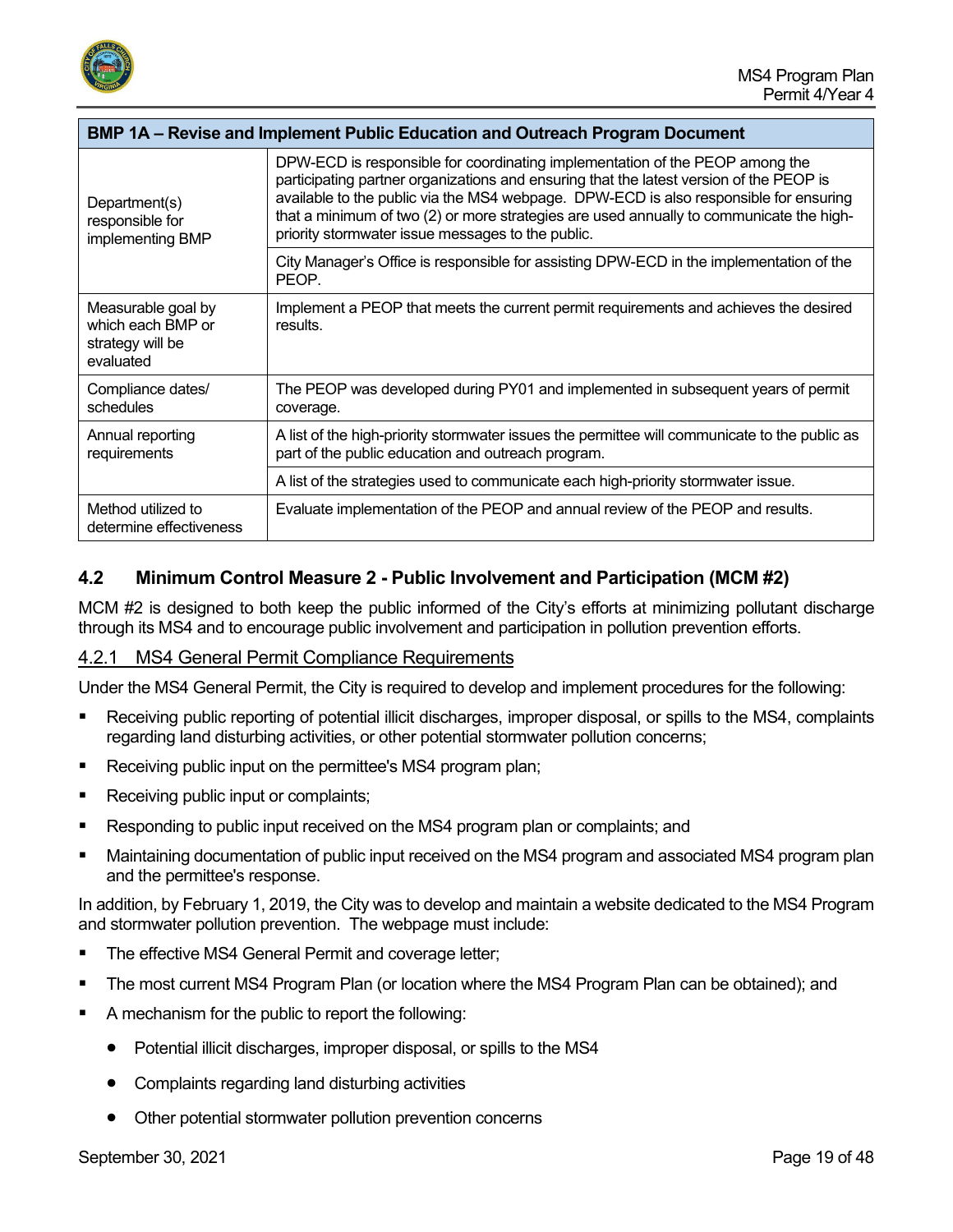

• A method for how the public can provide input on the MS4 Program Plan.

The City must implement no less than four (4) activities per year selected from two (2) or more of the categories listed in Table 2 of the MS4 General Permit (Figure 2) to provide an opportunity for public involvement to improve water quality and support local restoration and clean-up projects.

| Table 2                                 |                                                                                                                                                                                                                                                                                    |
|-----------------------------------------|------------------------------------------------------------------------------------------------------------------------------------------------------------------------------------------------------------------------------------------------------------------------------------|
| <b>Public Involvement Opportunities</b> |                                                                                                                                                                                                                                                                                    |
| Public involvement<br>opportunities     | Examples (provided as example and are not meant to be all inclusive or limiting)                                                                                                                                                                                                   |
| Monitoring                              | Establish or support citizen monitoring group                                                                                                                                                                                                                                      |
| Restoration                             | Stream or watershed clean-up day, adopt-a-waterway program                                                                                                                                                                                                                         |
| <b>Educational Events</b>               | Booth at community fair, demonstration of stormwater control projects, presentation of<br>stormwater materials to schools to meet applicable education Standards of Learning or<br>curriculum requirements, watershed walks, participation on environmental advisory<br>committees |
| Disposal or Collection Events           | Household hazardous chemicals collection,<br>vehicle fluids collection                                                                                                                                                                                                             |
| <b>Pollution Prevention</b>             | Adopt-a-storm drain program, implement a storm drain marking program, promote use of<br>residential stormwater BMPs, implement pet waste stations in public areas, adopt-a-street<br>program                                                                                       |

## **Figure 2: Table 2 from the MS4 General Permit**

## <span id="page-19-0"></span>4.2.2 Selected BMPs and Strategies

The City has identified the following BMPs/compliance strategies to meet the MS4 General Permit requirements for MCM #2.

|                                                           | <b>BMP 2A – Revise and Implement Procedures for Public Involvement and Participation</b>                                                                                                                                                                                                                                                                                                                                         |  |
|-----------------------------------------------------------|----------------------------------------------------------------------------------------------------------------------------------------------------------------------------------------------------------------------------------------------------------------------------------------------------------------------------------------------------------------------------------------------------------------------------------|--|
| Description of selected<br><b>BMPs and strategies</b>     | Revise and implement procedures for the following:                                                                                                                                                                                                                                                                                                                                                                               |  |
|                                                           | ■ The public to report potential illicit discharges, improper disposal, or spills to the MS4,<br>complaints regarding land disturbing activities, or other potential stormwater pollution<br>concerns;                                                                                                                                                                                                                           |  |
|                                                           | ■ The public to provide input on the permittee's MS4 Program Plan;                                                                                                                                                                                                                                                                                                                                                               |  |
|                                                           | ■ Receiving public input or complaints;                                                                                                                                                                                                                                                                                                                                                                                          |  |
|                                                           | ■ Responding to public input received on the MS4 Program Plan or complaints; and                                                                                                                                                                                                                                                                                                                                                 |  |
|                                                           | Maintaining documentation of public input received on the MS4 Program and<br>associated MS4 Program Plan and the permittee's response.                                                                                                                                                                                                                                                                                           |  |
| Objective/expected<br>results                             | Provide the City's citizens and businesses the opportunity to participate and provide input<br>on the City's stormwater management program and water quality issues in the City.                                                                                                                                                                                                                                                 |  |
| SOPs or policies<br>necessary to implement<br><b>BMPs</b> | Public Involvement and Participation Procedures are contained in the City's PEOP. The<br>PEOP includes numerous mechanisms that are utilized to coordinate messaging and<br>communication with the public including stormwater education, outreach, and participation.<br>City's PEOP that includes a list of the mechanisms in which the City is able to engage the<br>public as outlined in Table 2 of the MS4 General Permit. |  |
|                                                           | VPIS Memorandum of Understanding (MOU) for implementation of the RainSmart<br>Program.                                                                                                                                                                                                                                                                                                                                           |  |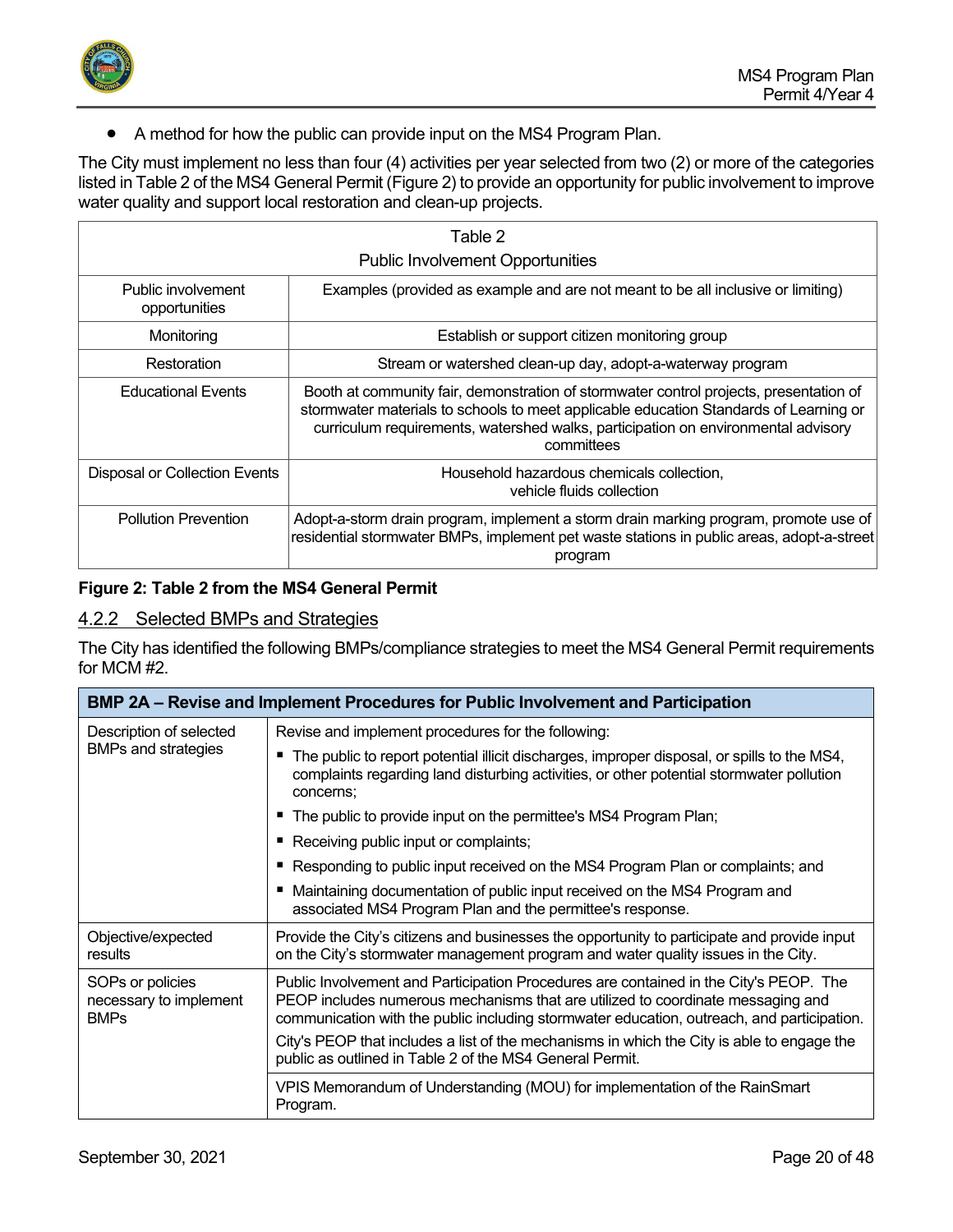

| BMP 2A – Revise and Implement Procedures for Public Involvement and Participation |                                                                                                                                          |
|-----------------------------------------------------------------------------------|------------------------------------------------------------------------------------------------------------------------------------------|
| Department(s)                                                                     | DPW-ECD is responsible for revising and implementing procedures for the receipt of                                                       |
| responsible for                                                                   | public input regarding the City's stormwater management program and public input and                                                     |
| implementing BMP                                                                  | complaints.                                                                                                                              |
| Measurable goal by which<br>each BMP or strategy will<br>be evaluated             | Implement Public Involvement and Participation Procedures that meet the current permit<br>requirements and achieves the desired results. |
| Compliance dates/                                                                 | The PEOP, which includes Public Involvement and Participation Procedures, was                                                            |
| schedules                                                                         | developed during PY01 and implemented in subsequent years of permit coverage.                                                            |
| Annual reporting                                                                  | A summary of any public input on the MS4 program received (including stormwater                                                          |
| requirements                                                                      | complaints) and how the City responded.                                                                                                  |
| Method utilized to                                                                | Evaluate implementation of the Public Involvement and Participation Procedures and                                                       |
| determine effectiveness                                                           | results.                                                                                                                                 |

## **BMP 2B – Revise and Maintain a Webpage Dedicated to the MS4 Program and Stormwater Pollution Prevention**

| Description of selected<br><b>BMPs and strategies</b>                    | Revise and maintain a webpage that contains the following:                                                                                                                                                     |
|--------------------------------------------------------------------------|----------------------------------------------------------------------------------------------------------------------------------------------------------------------------------------------------------------|
|                                                                          | " The effective MS4 permit and coverage letter;                                                                                                                                                                |
|                                                                          | The most current MS4 Program Plan or location where the MS4 Program can be<br>obtained;                                                                                                                        |
|                                                                          | The annual report for each year of the term covered by this permit;<br>ш                                                                                                                                       |
|                                                                          | A mechanism for the public to report illicit discharges, improper disposal, or spills to the<br>MS4, complaints regarding land disturbing activities, or other potential stormwater<br>pollution concerns; and |
|                                                                          | Methods for how public can provide input on the permittee's MS4 Program Plan.                                                                                                                                  |
| Objective/expected<br>results                                            | Provide the City's citizens and businesses the opportunity to participate in and provide<br>direct input on the City's stormwater program and water quality issues in the City.                                |
| SOPs or policies<br>necessary to implement<br><b>BMPs</b>                | Public Involvement and Participation Procedures - ongoing refinement.                                                                                                                                          |
|                                                                          | City's MS4 webpage:<br>https://www.fallschurchva.gov/261/Municipal-Separate-Storm-Sewer-System-MS                                                                                                              |
| Department(s)<br>responsible for<br>implementing BMP                     | DPW-ECD is responsible for web-page content and ensuring required items are posted as<br>required to the web-page.                                                                                             |
|                                                                          | Office of Communications is responsible for assisting DPW-ECD with webpage updates<br>and tracking webpage hits for stormwater and MS4 webpages.                                                               |
| Measurable goal by<br>which each BMP or<br>strategy will be<br>evaluated | Implement Public Involvement and Participation Procedures outlined in the PEOP that<br>meet the current permit requirements and achieves the desired results.                                                  |
| Compliance dates/<br>schedules                                           | The City's website was updated prior to January 31, 2019.                                                                                                                                                      |
|                                                                          | Applicable documents (i.e., annual reports and any updates to the City's MS4 Program<br>Plan) will be posted to the City's website by November 1 each year.                                                    |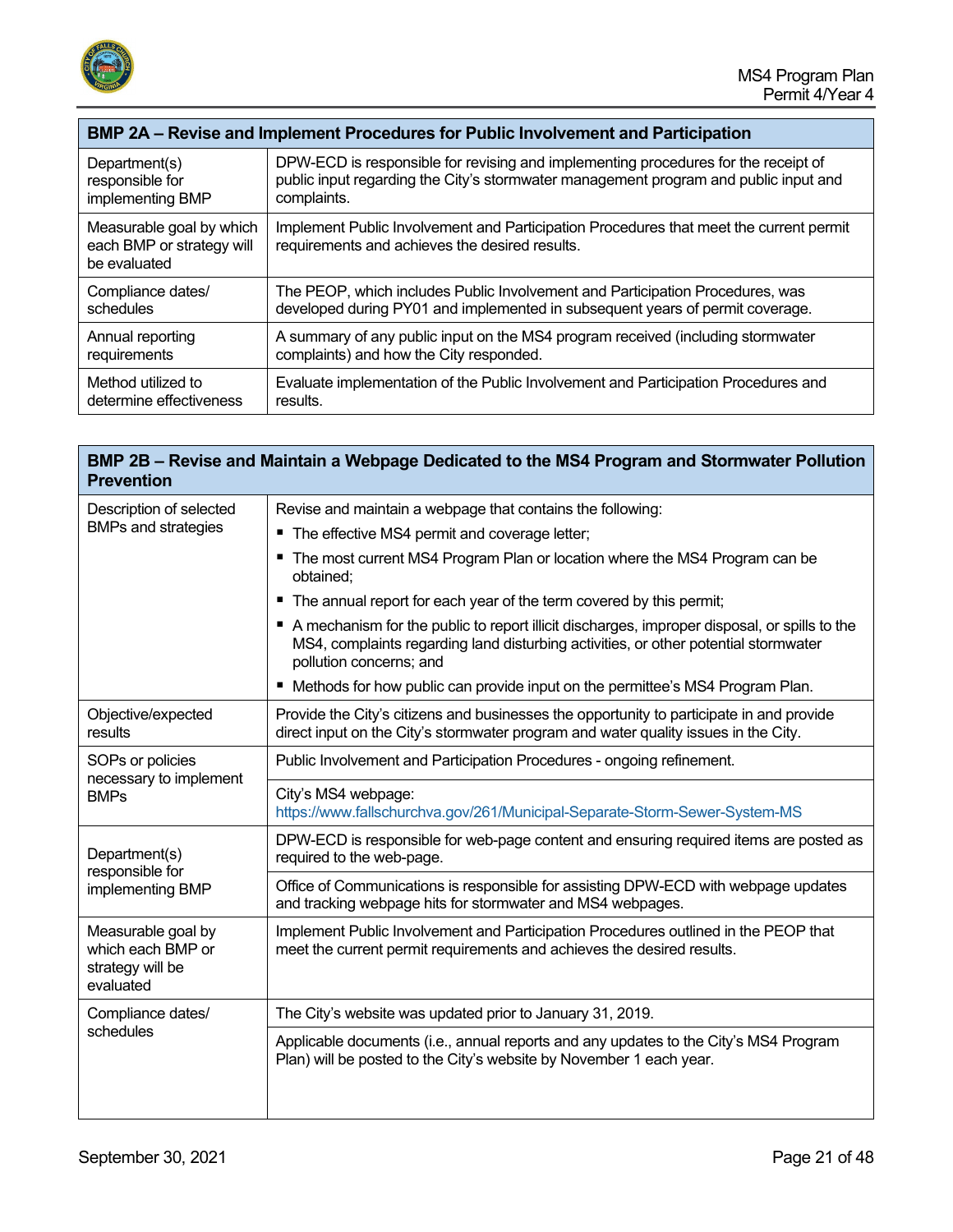

#### **BMP 2B – Revise and Maintain a Webpage Dedicated to the MS4 Program and Stormwater Pollution Prevention**

| Annual reporting<br>requirements              | The webpage address to the City's MS4 program and stormwater webpage.                                                                 |
|-----------------------------------------------|---------------------------------------------------------------------------------------------------------------------------------------|
|                                               | A summary of any public input on the MS4 program received (including stormwater<br>complaints) and how the permittee responded.       |
| Method utilized to<br>determine effectiveness | Evaluate the effectiveness of the website based on the number of visits to the website and<br>the number and types of input received. |

## **BMP 2C – Participate in No Less than Four (4) Activities Per Year from Two (2) or more Categories to Provide an Opportunity for Public Involvement**

| Description of selected<br><b>BMPs and strategies</b>                    | Participate in no less than four (4) activities per year from two (2) or more of the categories<br>listed in Table 2 of the MS4 General Permit to provide an opportunity for public<br>involvement.                                  |
|--------------------------------------------------------------------------|--------------------------------------------------------------------------------------------------------------------------------------------------------------------------------------------------------------------------------------|
| Objective/expected<br>results                                            | Provide the City's citizens and businesses an opportunity for involvement in the City's<br>stormwater management program and water quality issues in the City and to support local<br>restoration and clean-up efforts.              |
| SOPs or policies<br>necessary to implement<br><b>BMPs</b>                | Public Involvement and Participation Procedures contained in the City's PEOP.                                                                                                                                                        |
| Department(s)<br>responsible for<br>implementing BMP                     | DPW-ECD is responsible for coordinating, attending, and tracking local activities identified<br>in the PEOP.                                                                                                                         |
|                                                                          | City Manager's Office is responsible for assisting with public involvement and participation<br>activities such as article content, attending public events, etc.                                                                    |
| Measurable goal by<br>which each BMP or<br>strategy will be<br>evaluated | Implement Public Involvement and Participation Procedures that meet the current permit<br>requirements and achieves the desired results.                                                                                             |
| Compliance dates/<br>schedules                                           | The Public Involvement and Participation Activities were identified during PY01 and the<br>City participates in no less than four (4) activities per year from two (2) or more categories<br>in subsequent years of permit coverage. |
| Annual reporting<br>requirements                                         | A description of the public involvement activities implemented by the permittee.                                                                                                                                                     |
|                                                                          | A report regarding each activity's metric of the metric and an evaluation as to whether or<br>not the activity is beneficial to improving water quality.                                                                             |
|                                                                          | The name of other MS4 permittees, if any, with whom the City has collaborated to<br>implement the public involvement opportunities.                                                                                                  |
| Method utilized to<br>determine effectiveness                            | Evaluate implementation of the Public Involvement and Participation Procedures and<br>results.                                                                                                                                       |
|                                                                          | Evaluate selected activities to determine if they are beneficial to improving water quality.                                                                                                                                         |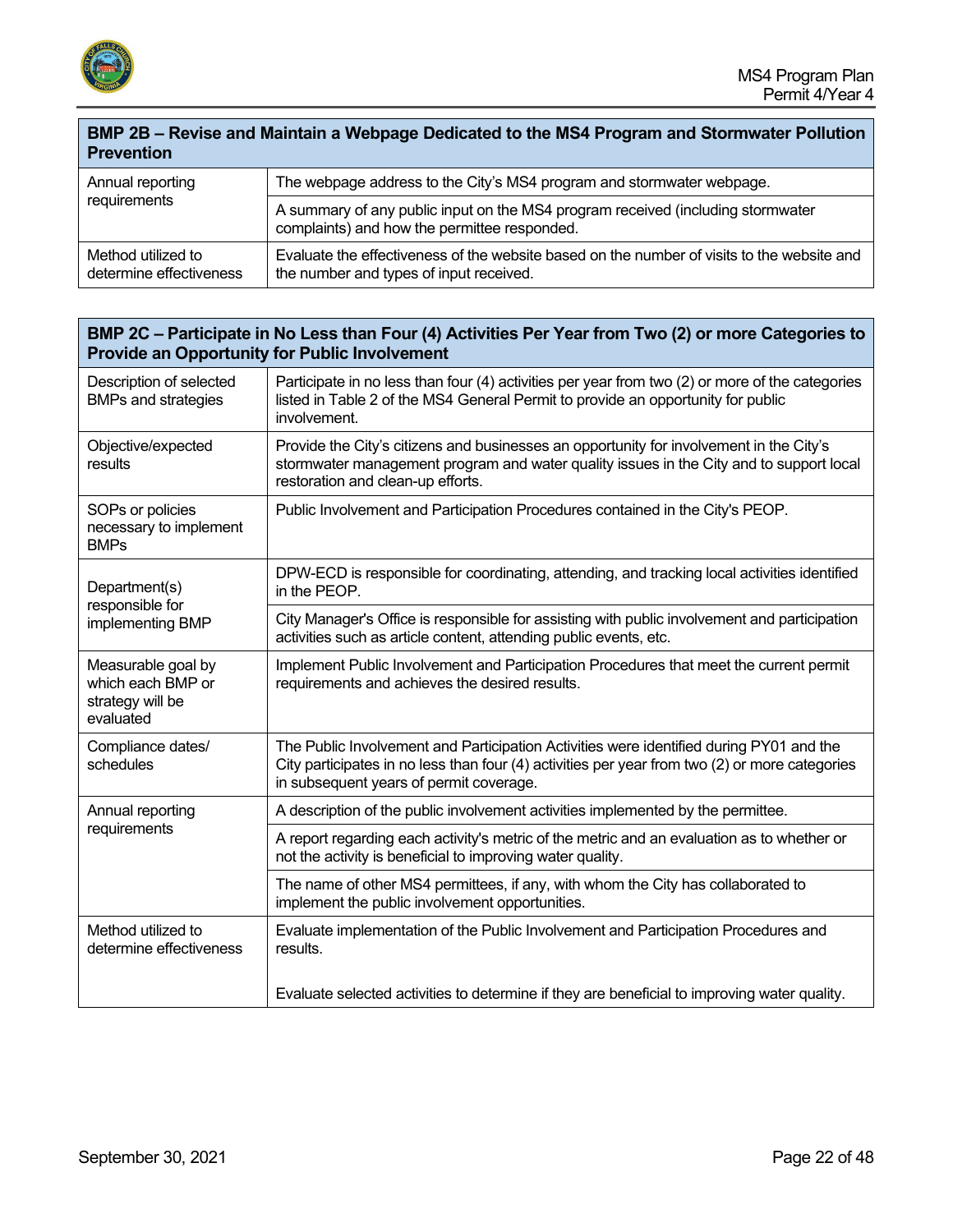

## <span id="page-22-0"></span>**4.3 Minimum Control Measure 3 - Illicit Discharge Detection and Elimination (MCM #3)**

MCM #3 requires the City to maintain a map of the storm sewer system owned and operated by the City and implement and enforce illicit discharge identification and elimination prohibitions and procedures, including dry weather screening.

#### <span id="page-22-1"></span>4.3.1 MS4 General Permit Compliance Requirements

Under the MS4 General Permit, the City is required under MCM #3 to do the following:

- Maintain an accurate MS4 map and information table;
- Submit a GIS-compatible shapefile of the permittee's MS4 map to DEQ by July 1, 2019;
- Provide written notification to any downstream adjacent MS4 of any known physical interconnection established or discovered after the effective date of the permit;
- **Prohibit through legal mechanism unauthorized non-stormwater discharges into the City's MS4 and address** authorized non-stormwater discharges or flows if the City identifies them as a significant contributor of pollutants contributing to the MS4; and
- Maintain, implement, and enforce IDDE written procedures designed to detect, identify, and address unauthorized non-stormwater discharges, including illegal dumping, to the small MS4 to effectively eliminate the unauthorized discharge.

#### <span id="page-22-2"></span>4.3.2 Selected BMPs and Strategies

The City has identified the following BMPs/compliance strategies to meet the MS4 General Permit requirements for MCM #3.

|                                                       | <b>BMP 3A - Maintain an Accurate MS4 Map</b>                                                                                                                                                                                                                                                                                                                                                                                                                                                                                                                                                                                                      |  |
|-------------------------------------------------------|---------------------------------------------------------------------------------------------------------------------------------------------------------------------------------------------------------------------------------------------------------------------------------------------------------------------------------------------------------------------------------------------------------------------------------------------------------------------------------------------------------------------------------------------------------------------------------------------------------------------------------------------------|--|
| Description of selected<br><b>BMPs and strategies</b> | Maintain an accurate MS4 Map of the storm sewer system owned or operated by the<br>permittee within the census urbanized area identified by the 2010 decennial census that<br>includes, at a minimum, the following:                                                                                                                                                                                                                                                                                                                                                                                                                              |  |
|                                                       | MS4 outfalls discharging to surface waters, except as follows:                                                                                                                                                                                                                                                                                                                                                                                                                                                                                                                                                                                    |  |
|                                                       | • In cases where the outfall is located outside of the MS4 permittee's legal<br>responsibility, the permittee may elect to map the known point of discharge location<br>closest to the actual outfall;                                                                                                                                                                                                                                                                                                                                                                                                                                            |  |
|                                                       | • In cases where the MS4 outfall discharges to receiving water channelized<br>underground, the permittee may elect to map the point downstream at which the<br>receiving water emerges above ground as an outfall discharge location. If there are<br>multiple outfalls discharging to an underground channelized receiving water, the map<br>shall identify that an outfall discharge location represents more than one outfall. This<br>is an option a permittee may choose to use and recognizes the difficulties in<br>accessing outfalls to underground channelized stream conveyances for purposes of<br>mapping, screening, or monitoring. |  |
|                                                       | A unique identifier for each mapped item required in Part I E 3;                                                                                                                                                                                                                                                                                                                                                                                                                                                                                                                                                                                  |  |
|                                                       | The name and location of receiving waters to which the MS4 outfall or point of<br>discharge discharges;                                                                                                                                                                                                                                                                                                                                                                                                                                                                                                                                           |  |
|                                                       | MS4 regulated service area; and                                                                                                                                                                                                                                                                                                                                                                                                                                                                                                                                                                                                                   |  |
|                                                       | SWM facilities owned or operated by the permittee.                                                                                                                                                                                                                                                                                                                                                                                                                                                                                                                                                                                                |  |
| Objective/expected<br>results                         | To maintain an accurate map of the City's MS4 including the required information.                                                                                                                                                                                                                                                                                                                                                                                                                                                                                                                                                                 |  |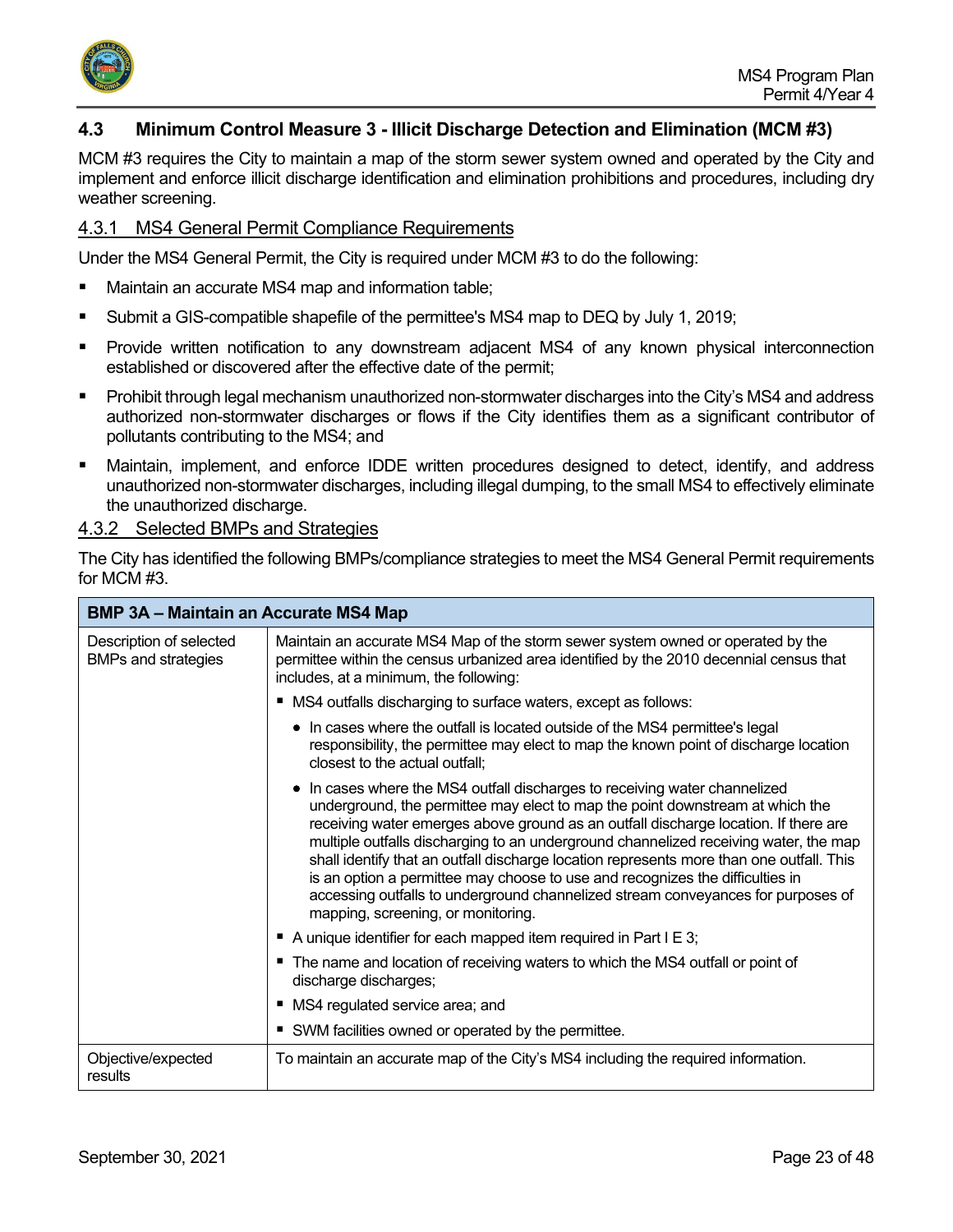

| <b>BMP 3A – Maintain an Accurate MS4 Map</b>                             |                                                                                                                                                                                          |
|--------------------------------------------------------------------------|------------------------------------------------------------------------------------------------------------------------------------------------------------------------------------------|
| SOPs or policies<br>necessary to implement<br><b>BMPs</b>                | MS4 Map data layers maintained in the City's GIS.                                                                                                                                        |
| Department(s)<br>responsible for<br>implementing BMP                     | DPW-ECD is responsible for maintaining GIS data layers to be able to produce an<br>accurate and complete MS4 Map.                                                                        |
| Measurable goal by<br>which each BMP or<br>strategy will be<br>evaluated | Ability to produce an accurate and complete MS4 Map.                                                                                                                                     |
| Compliance dates/<br>schedules                                           | No later than July 1, 2019 the City was to submit to DEQ a GIS-compatible shapefile of the<br>City's MS4 Map and within 14-days of DEQ-request throughout the permit cycle. <sup>5</sup> |
|                                                                          | Annually, by October 1 of each year, update the MS4 Map to reflect new construction,<br>modifications, and field observations.                                                           |
| Annual reporting<br>requirements                                         | Confirmation statement that the MS4 Map was updated to reflect any changes to the MS4<br>that occurred during the reporting period.                                                      |
| Method utilized to<br>determine effectiveness                            | Review of GIS Data Information Tables associated with City Stormwater System Map and<br>MS4 Outfall Data Information to ensure all required updates have been completed.                 |

|                                                           | BMP 3B – Maintain an MS4 Outfall Information Table with the MS4 Map                                                                                                                                                                                                                 |  |  |
|-----------------------------------------------------------|-------------------------------------------------------------------------------------------------------------------------------------------------------------------------------------------------------------------------------------------------------------------------------------|--|--|
| Description of selected<br><b>BMPs and strategies</b>     | Maintain an information table associated with the storm sewer system map that includes<br>the following information for each outfall or point of discharge for those cases in which the<br>City elects to map the known point of discharge in accordance with Part I E 3 a (1) (a): |  |  |
|                                                           | A unique identifier as specified on the storm sewer system map;                                                                                                                                                                                                                     |  |  |
|                                                           | The latitude and longitude of the outfall or point of discharge;                                                                                                                                                                                                                    |  |  |
|                                                           | The estimated regulated acreage draining to the outfall or point of discharge;                                                                                                                                                                                                      |  |  |
|                                                           | The name of the receiving water;                                                                                                                                                                                                                                                    |  |  |
|                                                           | The 6th Order Hydrologic Unit Code (HUC) of the receiving water;                                                                                                                                                                                                                    |  |  |
|                                                           | An indication as to whether the receiving water is listed as impaired in the Virginia 2016;                                                                                                                                                                                         |  |  |
|                                                           | 305(b)/303(d) Water Quality Assessment Integrated Report;                                                                                                                                                                                                                           |  |  |
|                                                           | The predominant land use for each outfall discharging to an impaired water; and                                                                                                                                                                                                     |  |  |
|                                                           | The name of any EPA approved TMDLs for which the permittee is assigned a<br>wasteload allocation.                                                                                                                                                                                   |  |  |
| Objective/expected<br>results                             | Maintain an up-to-date MS4 Outfall Data Information Table with the MS4 Map.                                                                                                                                                                                                         |  |  |
| SOPs or policies<br>necessary to implement<br><b>BMPs</b> | MS4 Map maintained in GIS                                                                                                                                                                                                                                                           |  |  |
|                                                           | <b>MS4 Outfall Data Information Table</b>                                                                                                                                                                                                                                           |  |  |
|                                                           | 2016 303(d)/305(b) list                                                                                                                                                                                                                                                             |  |  |

<span id="page-23-0"></span><sup>5</sup> Per MS4 General Permit Part I E 3 d, "The map shall be made available to [DEQ] within 14 days upon request."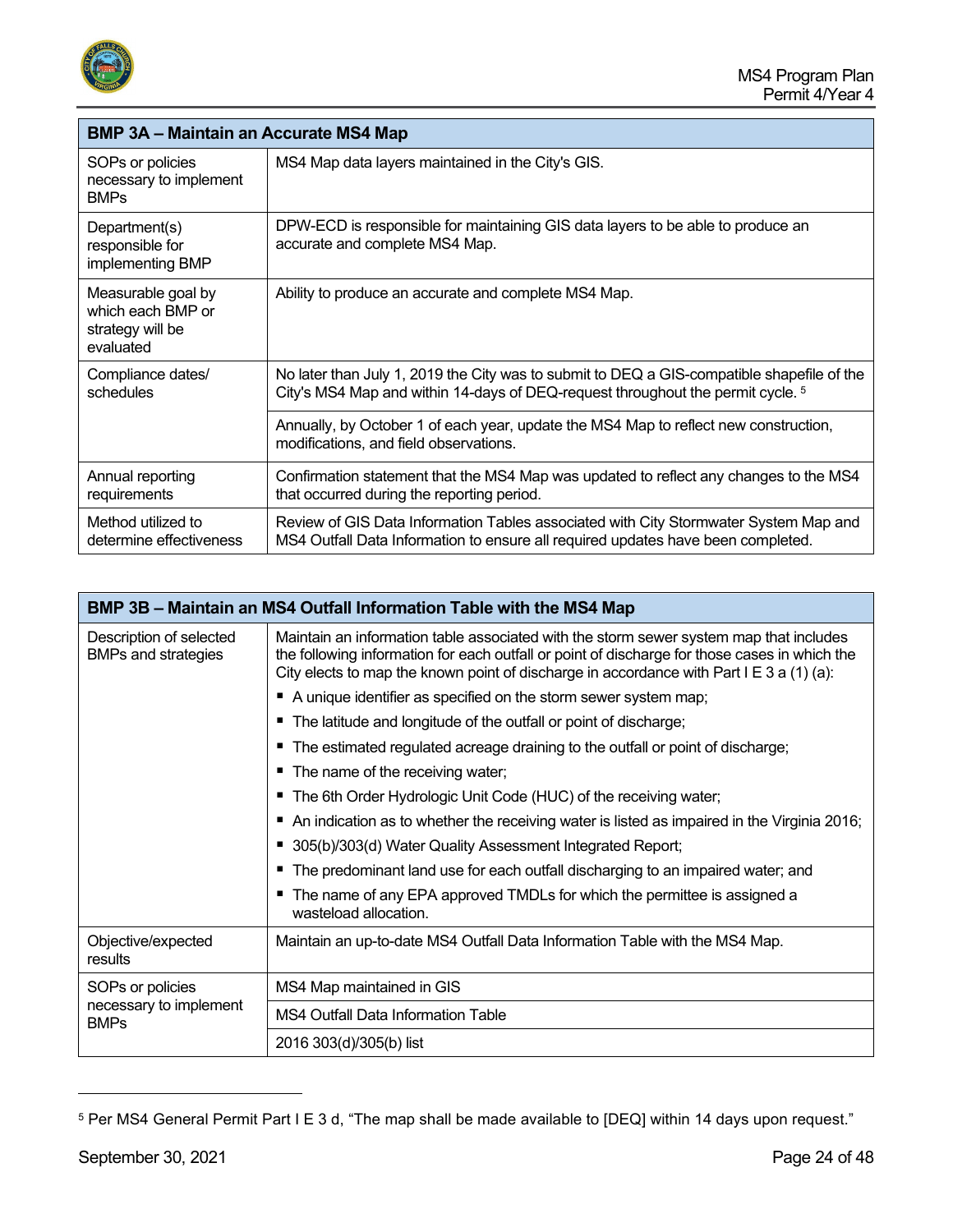

| BMP 3B – Maintain an MS4 Outfall Information Table with the MS4 Map      |                                                                                                                                                                                              |
|--------------------------------------------------------------------------|----------------------------------------------------------------------------------------------------------------------------------------------------------------------------------------------|
| Department(s)<br>responsible for<br>implementing BMP                     | DPW-ECD is responsible for maintaining MS4 Outfall Data Information Table.                                                                                                                   |
| Measurable goal by<br>which each BMP or<br>strategy will be<br>evaluated | Update MS4 Outfall Data Information Table.                                                                                                                                                   |
| Compliance dates/<br>schedules                                           | Annually, by October 1 of each year, update the MS4 Outfall Data Information Table to<br>reflect changes made to the MS4 Map for new construction, modifications, and field<br>observations. |
| Annual reporting<br>requirements                                         | Confirmation statement that the MS4 Outfall Data Information Table was updated to reflect<br>any changes to the MS4 occurring on or before June 30 of the reporting year.                    |
| Method utilized to<br>determine effectiveness                            | Review City's MS4 Outfall Data Information Table associated with City Stormwater System<br>Map and MS4 Outfall Data Information to ensure all required updates have been<br>completed.       |

| <b>BMP 3C - Notification to Downstream MS4 Permit Holders of Interconnections</b> |                                                                                                                                                                                                                                                                                                                                                      |
|-----------------------------------------------------------------------------------|------------------------------------------------------------------------------------------------------------------------------------------------------------------------------------------------------------------------------------------------------------------------------------------------------------------------------------------------------|
| Description of selected<br><b>BMPs and strategies</b>                             | Notify downstream MS4 operators, in writing, of any physical interconnections to the City's<br>MS4. As required in Part I E 3 d (2), the written notification to downstream interconnected<br>MS4s will be provided upon request. These operators may include Fairfax County,<br>Arlington County, and Virginia Department of Transportation (VDOT). |
| Objective/expected<br>results                                                     | Share information with downstream MS4 operators of physical interconnections for<br>potential collaborative efforts.                                                                                                                                                                                                                                 |
| SOPs or policies                                                                  | MS4 Map maintained in GIS and associated MS4 outfall Data Information Table                                                                                                                                                                                                                                                                          |
| necessary to implement<br><b>BMPs</b>                                             | Physical interconnected notification letters to Fairfax County, Arlington County, and VDOT.<br>All letters are dated 9/26/2019.                                                                                                                                                                                                                      |
| Department(s)<br>responsible for<br>implementing BMP                              | DPW-ECD will notify the appropriate MS4 operators of newly established or newly<br>discovered physically interconnected MS4 outfalls based on the aforementioned criteria.                                                                                                                                                                           |
| Measurable goal by<br>which each BMP or<br>strategy will be<br>evaluated          | Successful notification to downstream MS4 operators of physical interconnections.                                                                                                                                                                                                                                                                    |
| Compliance dates/<br>schedules                                                    | On or before October 1, 2019, the City was to notify downstream adjacent MS4s of any<br>known physical interconnection.                                                                                                                                                                                                                              |
|                                                                                   | Annually, on or before October 1, notify downstream adjacent MS4s of new physical<br>interconnections discovered within the reporting year (if applicable).                                                                                                                                                                                          |
| Annual reporting<br>requirements                                                  | List of written notifications to applicable adjacent downstream MS4 operators.                                                                                                                                                                                                                                                                       |
| Method utilized to<br>determine effectiveness                                     | Review GIS MS4 Outfall Data Information Table associated with the City Stormwater<br>System Map to identify any new interconnections.                                                                                                                                                                                                                |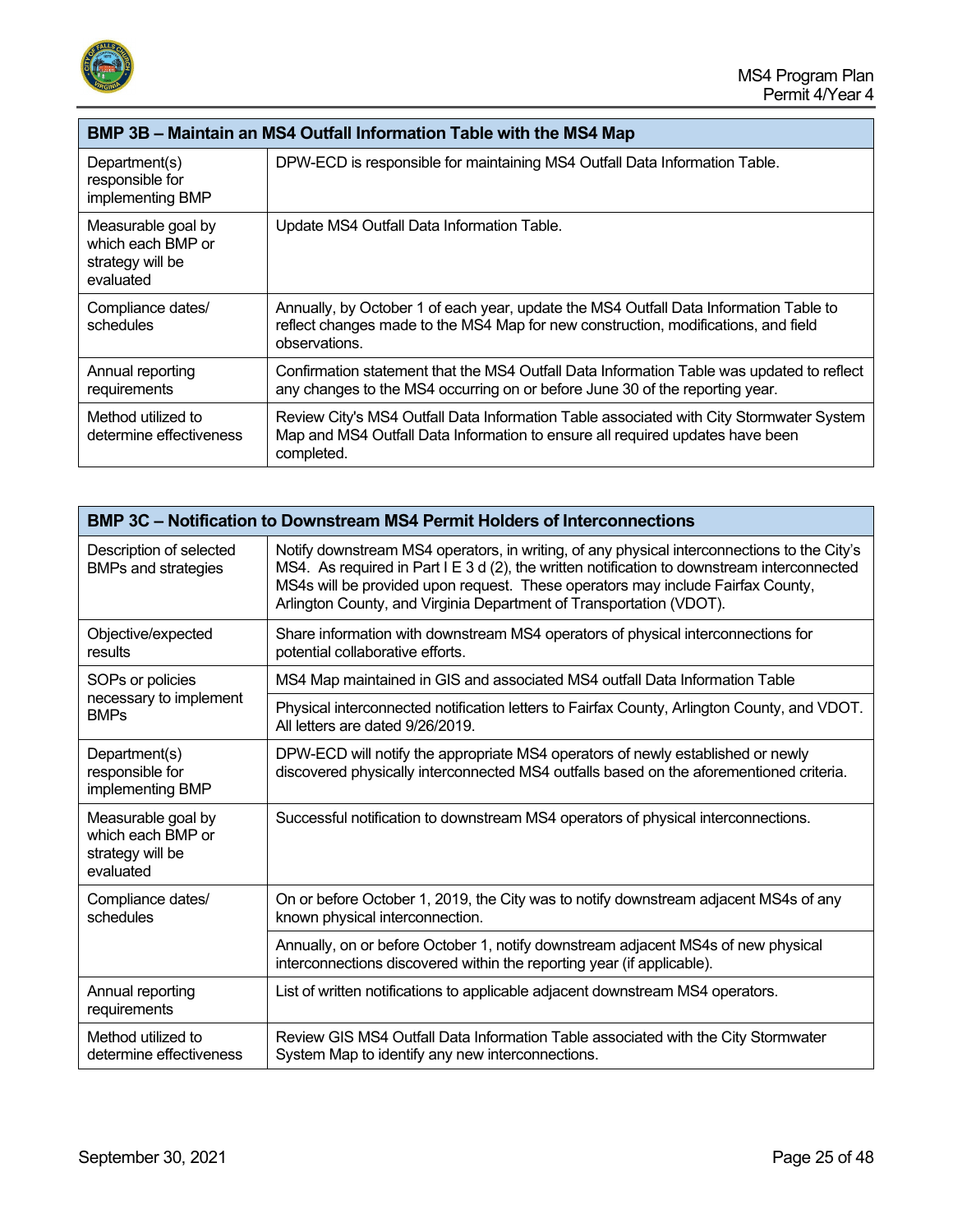

| <b>BMP 3D - Prohibit Unauthorized Discharges into the MS4</b>            |                                                                                                                                                                                                                                                                                                                                                       |  |
|--------------------------------------------------------------------------|-------------------------------------------------------------------------------------------------------------------------------------------------------------------------------------------------------------------------------------------------------------------------------------------------------------------------------------------------------|--|
| Description of selected<br><b>BMPs and strategies</b>                    | Prohibit, through ordinance, to the extent allowable, unauthorized non-stormwater<br>discharges into the City's storm sewer system. <sup>6</sup>                                                                                                                                                                                                      |  |
| Objective/expected<br>results                                            | Maintain specific language in City Code that prohibits unauthorized non-stormwater<br>discharges to the City's MS4 and provides for civil and/or criminal remedies and<br>enforcement capabilities for violation of the City Code.                                                                                                                    |  |
| SOPs or policies                                                         | Chapter 35, Section 35-21 of the City Code of Ordinances                                                                                                                                                                                                                                                                                              |  |
| necessary to implement<br><b>BMPs</b>                                    | Illicit Discharge Detection and Elimination (IDDE) Standard Operating Procedures                                                                                                                                                                                                                                                                      |  |
| Department(s)<br>responsible for<br>implementing BMP                     | DPW-ECD is responsible for ensuring that the Chapter 35, Section 35-21 is maintained<br>and updated as necessary to ensure elimination of unauthorized non-stormwater<br>discharges into the City's MS4. DPW-ECD is also responsible for implementing City Code<br>and enforcement procedures to eliminate unauthorized discharges to the City's MS4. |  |
|                                                                          | The City Attorney's Office is responsible for assisting DPW-ECD in ensuring the<br>elimination of illicit discharges under Chapter 35, Section 35-21 of the City Code of<br>Ordinances.                                                                                                                                                               |  |
| Measurable goal by<br>which each BMP or<br>strategy will be<br>evaluated | Utilize City Code to ensure adequacy in elimination unauthorized discharges to the City's<br>MS4.                                                                                                                                                                                                                                                     |  |
| Compliance dates/<br>schedules                                           | Annually, by October 1 of each year, review Chapter 35, Section 35-21 of the City Code of<br>Ordinances.                                                                                                                                                                                                                                              |  |
| Annual reporting<br>requirements                                         | MCM #3 does not include any specific compliance dates or schedules for implementing<br>City Code for prohibition of unauthorized discharges.                                                                                                                                                                                                          |  |
| Method utilized to<br>determine effectiveness                            | Review of illicit discharges identified and enforcement activities from each year and the<br>adequacy of City Code for elimination.                                                                                                                                                                                                                   |  |

## **BMP 3E – Maintain, Implement, and Enforce Illicit Discharge Detection and Elimination (IDDE) Written Procedures**

| Description of selected<br><b>BMPs and strategies</b> | Maintain, implement, and enforce illicit discharge detection and elimination (IDDE) written<br>procedures designed to detect, identify, and address unauthorized non-stormwater<br>discharges, including illegal dumping, to the City's MS4 to effectively eliminate the<br>unauthorized discharge. Written procedures shall include: |
|-------------------------------------------------------|---------------------------------------------------------------------------------------------------------------------------------------------------------------------------------------------------------------------------------------------------------------------------------------------------------------------------------------|
|                                                       | ■ A description of the legal authorities, policies, standard operating procedures, or other<br>legal mechanisms available to the permittee to eliminate identified sources of ongoing<br>illicit discharges including procedures for using legal enforcement authorities;                                                             |
|                                                       | • Dry weather field screening protocols to detect, identify, and eliminate illicit discharges<br>to the MS4;                                                                                                                                                                                                                          |
|                                                       | A mechanism to track required information;                                                                                                                                                                                                                                                                                            |
|                                                       | A timeframe upon which to conduct an investigation to identify and locate the source of<br>any observed unauthorized non-stormwater discharge;                                                                                                                                                                                        |

<span id="page-25-0"></span><sup>6</sup> Non-stormwater discharges or flows identified in 9VAC25-890-20 D 3 shall only be addressed if they are identified by the permittee as a significant contributor of pollutants discharging to the MS4. Flows that have been identified by the department as de minimis discharges are not significant sources of pollutants to surface water.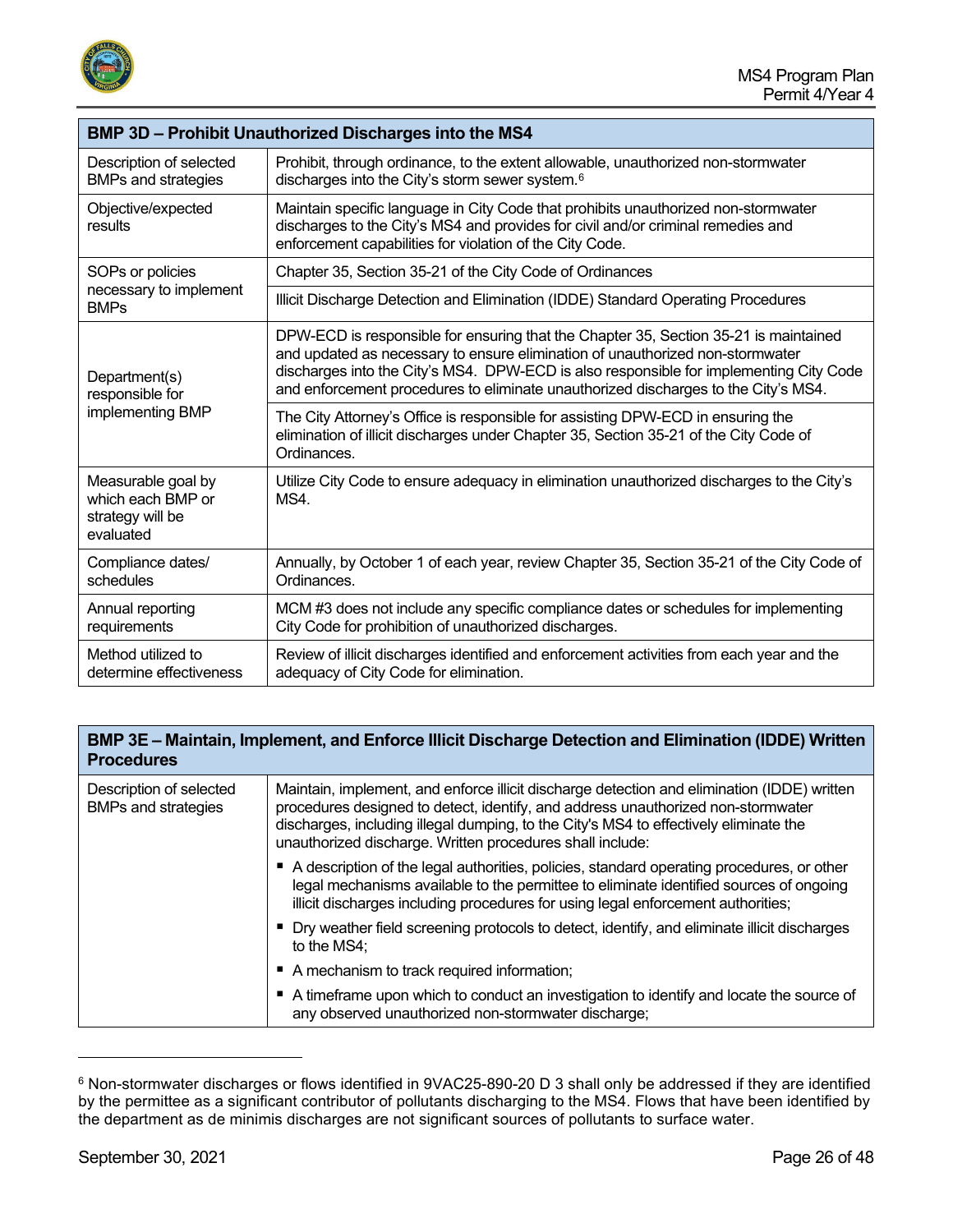

| BMP 3E - Maintain, Implement, and Enforce Illicit Discharge Detection and Elimination (IDDE) Written<br><b>Procedures</b> |                                                                                                                                                                                      |  |
|---------------------------------------------------------------------------------------------------------------------------|--------------------------------------------------------------------------------------------------------------------------------------------------------------------------------------|--|
|                                                                                                                           | ■ Methodologies to determine the source of all illicit discharges;                                                                                                                   |  |
|                                                                                                                           | ■ Methodologies for conducting a follow-up investigation for illicit discharges; and                                                                                                 |  |
|                                                                                                                           | A mechanism to track all illicit discharge investigations to document required<br>information.                                                                                       |  |
| Objective/expected<br>results                                                                                             | Develop and implement a program to identify and eliminate potential illicit discharges into<br>the City's MS4.                                                                       |  |
| SOPs or policies<br>necessary to implement                                                                                | Illicit Discharge Detection and Elimination (IDDE) Procedures                                                                                                                        |  |
| BMPs                                                                                                                      | Spill and Illicit Discharge Response and Reporting SOP contained in the City's Pollution<br>Prevention/Good Housekeeping Procedures                                                  |  |
| Department(s)<br>responsible for<br>implementing BMP                                                                      | DPW-ECD is responsible for maintaining, implementing, and enforcing the City's IDDE<br>Procedures; including identification and elimination of illicit discharges to the City's MS4. |  |
| Measurable goal by<br>which each BMP or<br>strategy will be<br>evaluated                                                  | Implement the IDDE Procedures, including conducting annual dry weather MS4 outfall<br>screening, to continue to identify and eliminate illicit discharges into the MS4.              |  |
| Compliance dates/<br>schedules                                                                                            | Screen a minimum of 50 outfalls annually such that no more than 50% are screened in the<br>previous 12-month period as outlined in the IDDE Procedures.                              |  |
| Annual reporting<br>requirements                                                                                          | The total number of outfalls screened during the reporting period as part of the dry weather<br>screening program.                                                                   |  |
|                                                                                                                           | A list of illicit discharges to the MS4 including spills reaching the MS4 with information as<br>follows:                                                                            |  |
|                                                                                                                           | " The source of illicit discharge;                                                                                                                                                   |  |
|                                                                                                                           | " The dates that the discharge was observed, reported, or both;                                                                                                                      |  |
|                                                                                                                           | ■ Whether the discharge was discovered by the permittee during dry weather screening,<br>reported by the public, or other method;                                                    |  |
|                                                                                                                           | How the investigation was resolved;                                                                                                                                                  |  |
|                                                                                                                           | A description of any follow-up activities; and                                                                                                                                       |  |
|                                                                                                                           | " The date the investigation was closed.                                                                                                                                             |  |
| Method utilized to<br>determine effectiveness                                                                             | Evaluate the number of potential illicit discharges identified each year and review how<br>each was addressed.                                                                       |  |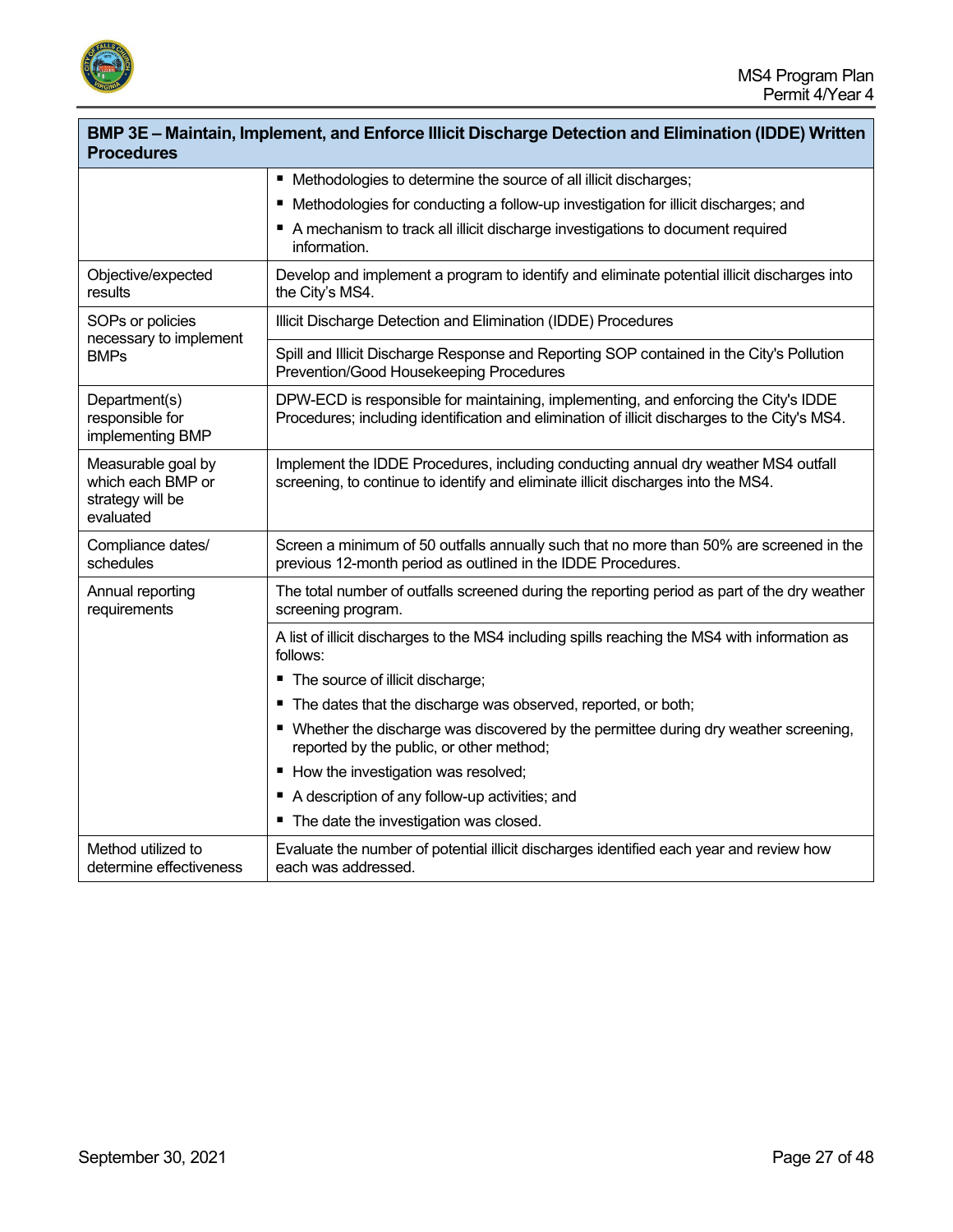

## <span id="page-27-0"></span>**4.4 Minimum Control Measure 4 - Construction Site Stormwater Runoff Control (MCM #4)**

MCM #4 contains the MS4 General Permit conditions to address discharges to the MS4 from regulated construction site stormwater runoff.

## <span id="page-27-1"></span>4.4.1 MS4 General Permit Compliance Requirements

The MS4 General Permit conditions associated with construction site stormwater runoff are consistent with those contained in the Virginia Erosion and Sediment Control Law (§62.1-44:15:51 et seq. of the Code of Virginia) and the Virginia Erosion and Sediment Control Regulations (9VAC25-840) in which the City is required to implement a local VESCP. Under the MS4 General Permit, the City is also required to ensure implementation of appropriate controls to prevent non-stormwater discharges to the MS4 from construction activities regulated under the City's Virginia Stormwater Management Program (VSMP).

The City's VESCP is required to conduct plan reviews, site inspections, and enforcement for non-compliance. As a defined Tidewater locality under the CBPA, the City is required to regulate land disturbing activities that are equal to or greater than 2,500 square feet in areas of the jurisdiction designated by the City under Chapter 35 of the City Code of Ordinances. The City VESCP must be administered by a DEQ-certified Program Administrator with plan reviews and compliance inspections being conducted by DEQ-certified individuals.

#### <span id="page-27-2"></span>4.4.2 Selected BMPs and Strategies

The City has identified the following BMPs/compliance strategies to meet the MS4 General Permit requirements for MCM #4.

| BMP 4A – Maintain a Consistently Rated Combined Local Virginia Erosion and Sediment Control<br>Program (VESCP) and Virginia Stormwater Management Program (VSMP) |                                                                                                                                                                                                                                                                                                                                                                                                          |  |
|------------------------------------------------------------------------------------------------------------------------------------------------------------------|----------------------------------------------------------------------------------------------------------------------------------------------------------------------------------------------------------------------------------------------------------------------------------------------------------------------------------------------------------------------------------------------------------|--|
| Description of selected<br><b>BMPs and strategies</b>                                                                                                            | Utilize the City's legal authority to address discharges entering the MS4 from regulated<br>construction site stormwater runoff by implementing VESCP consistently with the Virginia<br>Erosion and Sediment Control Law (§ 62.1-44.15:51 et seq. Permit No. VAR040065 Part I<br>Page 12 of 22 pages of the Code of Virginia) and Virginia Erosion and Sediment Control<br>Regulations (9VAC25-840).     |  |
|                                                                                                                                                                  | Implement appropriate controls to prevent non-stormwater discharges to the MS4, such as<br>wastewater, concrete washout, fuels and oils, and other illicit discharges identified during<br>land disturbing activity inspections of the MS4. The discharge of non-stormwater<br>discharges other than those identified in 9VAC25-890-20 D through the MS4 is not<br>authorized by the MS4 General Permit. |  |
| Objective/expected<br>results                                                                                                                                    | Effectively enforce local VESCP and VSMP (when applicable) requirements on new<br>development and redevelopment projects that disturb 2,500 square feet or greater of land<br>within the City or involve any land disturbance in the Resource Protection Area (RPA).                                                                                                                                     |  |
| SOPs or policies                                                                                                                                                 | Chapter 35 of the City Code of Ordinances                                                                                                                                                                                                                                                                                                                                                                |  |
| necessary to implement<br><b>BMPs</b>                                                                                                                            | <b>DEQ VSMP Approval Notification Letter</b>                                                                                                                                                                                                                                                                                                                                                             |  |
|                                                                                                                                                                  | City of Falls Church Plan Review Policies and Procedures Virginia Stormwater<br>Management Program Application Package                                                                                                                                                                                                                                                                                   |  |
|                                                                                                                                                                  | City of Falls Church Stormwater Construction Site Inspections for Land Disturbing<br><b>Activities Policies and Procedures</b>                                                                                                                                                                                                                                                                           |  |
|                                                                                                                                                                  | City of Falls Church Reporting and Recordkeeping Policy and Procedures                                                                                                                                                                                                                                                                                                                                   |  |
|                                                                                                                                                                  | Inspection records, which are maintained in the City's Inspection and Facility Database<br>System "I:\E&S Folder\Project info & notes.mdb                                                                                                                                                                                                                                                                |  |
|                                                                                                                                                                  | Approved plans and as-builts                                                                                                                                                                                                                                                                                                                                                                             |  |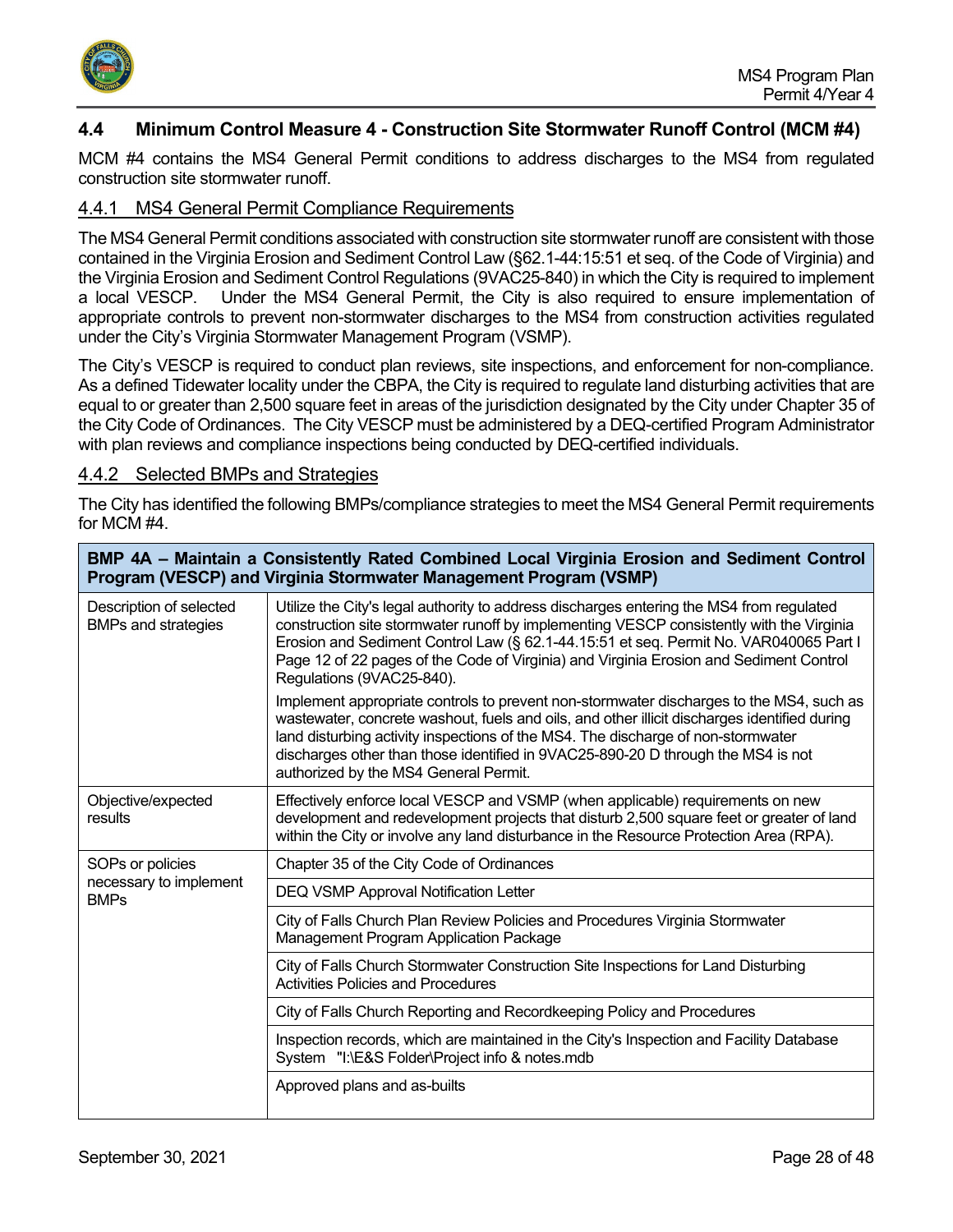

## **BMP 4A – Maintain a Consistently Rated Combined Local Virginia Erosion and Sediment Control Program (VESCP) and Virginia Stormwater Management Program (VSMP)**

| Department(s)<br>responsible for<br>implementing BMP                     | DPW-ECD is responsible for the implementation of the City's VESCSP and VSMP.                                                                            |
|--------------------------------------------------------------------------|---------------------------------------------------------------------------------------------------------------------------------------------------------|
|                                                                          | The City Attorney's Office is responsible for assisting DPW-ECD in the enforcement of<br>Chapter 35 of the City Code of Ordinances.                     |
|                                                                          | SMRT is responsible for plan review and approval.                                                                                                       |
| Measurable goal by<br>which each BMP or<br>strategy will be<br>evaluated | Enforce Chapter 35 of the City Code with respect to maintaining a consistently-rated<br>combined VESCP and VSMP.                                        |
| Compliance dates/<br>schedules                                           | MCM #4 does not include any specific compliance dates or schedules outside of what is<br>identified as part of the annual reporting requirements.       |
| Annual reporting<br>requirements                                         | The total number of erosion and sediment control (E&SC) and VSMP inspections<br>conducted during each permit year.                                      |
|                                                                          | The total number and type of enforcement action implemented for both the E&SC and for<br>pollution prevention compliance issues under the VSMP program. |
| Method utilized to<br>determine effectiveness                            | Review and evaluate of VESCP and VSMP effectiveness and whether changes are<br>necessary.                                                               |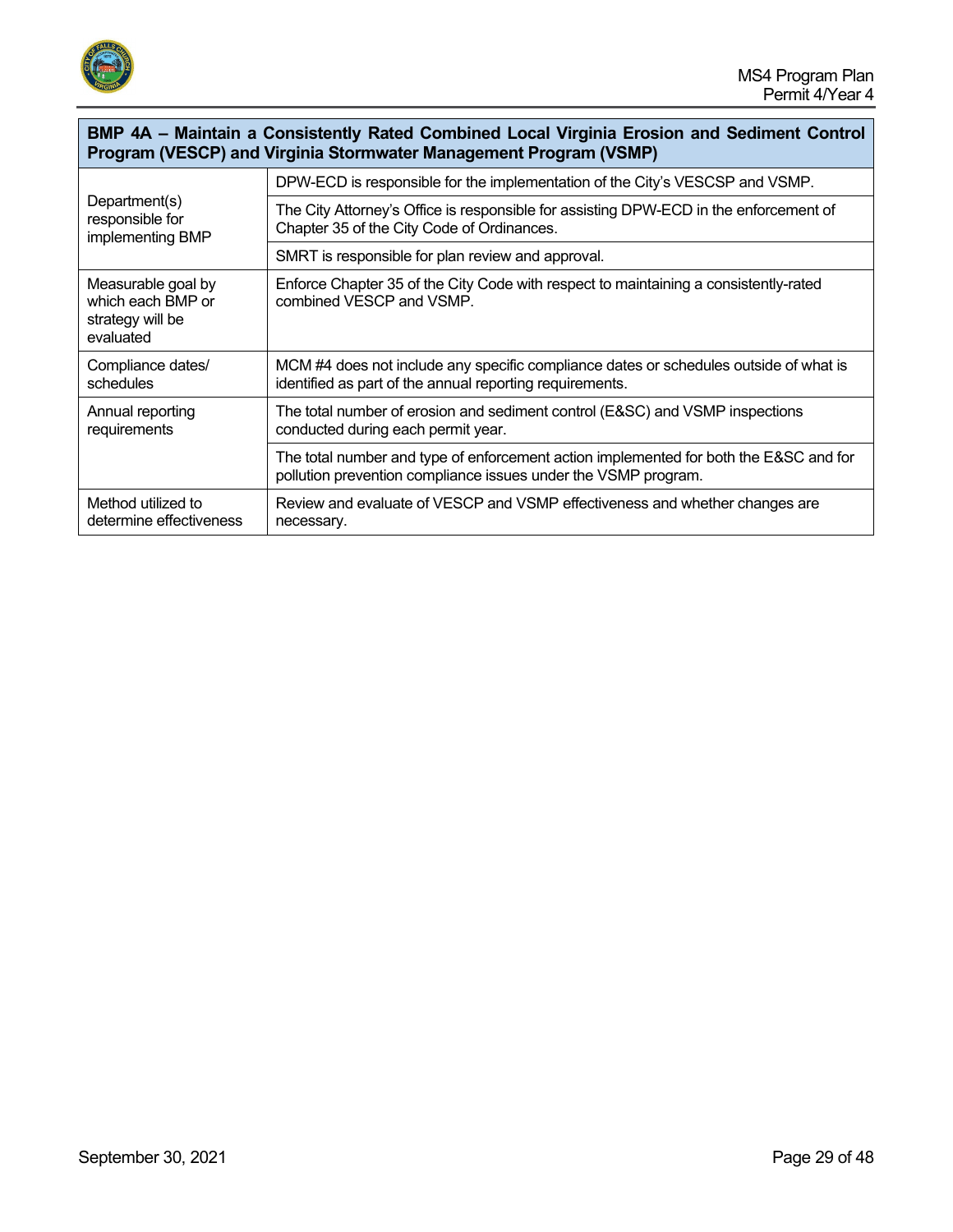

## <span id="page-29-0"></span>**4.5 Minimum Control Measure 5 - Post-Construction Stormwater Management for New Development and Development on Prior Developed Lands (MCM #5)**

MCM #5 contains the MS4 General Permit conditions to address discharges to the MS4 from post-development stormwater runoff.

## <span id="page-29-1"></span>4.5.1 MS4 General Permit Compliance Requirements

The MS4 General Permit conditions associated with post-development stormwater management for new development and development on prior developed lands are consistent with those contained in the Virginia Stormwater Management Act (§62.1-44:15:28 et seq. of the Code of Virginia) and the Virginia Stormwater Management Program Regulations (9VAC25-870). Under the MS4 General Permit, the City is also required to ensure that both public and private permanent SWM facilities are maintained and continue to function as designed.

The City's VSMP is required to conduct plan reviews, site inspections, and enforcement for non-compliance. As a defined Tidewater locality under the CBPA, the City is required to regulate land disturbing activities that are equal to or greater than 2,500 square feet in areas of the jurisdiction designated by the City as regulated as part of the CBPA area. The City's VSMP must be administered by a DEQ-certified Program Administrator with plan reviews and compliance inspections being conducted by DEQ-certified individuals.

In addition to MS4 General Permit conditions pertaining to MS4 Program Plan content and Annual Reporting, the MS4 General Permit contains conditions specific to MCM #5 for which the City must ensure compliance.

## <span id="page-29-2"></span>4.5.2 Selected BMPs and Strategies

| BMP 5A - Maintain a Consistently Rated Local Virginia Stormwater Management Program (VSMP) |                                                                                                                                                                                                                                                                       |  |
|--------------------------------------------------------------------------------------------|-----------------------------------------------------------------------------------------------------------------------------------------------------------------------------------------------------------------------------------------------------------------------|--|
| Description of selected<br><b>BMPs and strategies</b>                                      | Implement the VSMP consistent with the Virginia Stormwater Management Act (§ 62.1-<br>44.15:24 et seq. of the Code of Virginia) and VSMP Regulations (9VAC25-870) as well as<br>develop an inspection and maintenance program in accordance with Parts I E 5 b and c. |  |
| Objective/expected<br>results                                                              | Effectively enforce local VESCP and VSMP (when applicable) requirements on new<br>development and redevelopment projects that disturb 2,500 square feet or greater of land<br>within the City or involves any land disturbance in the Resource Protection Area (RPA). |  |
| SOPs or policies                                                                           | Chapter 35 of the City Code of Ordinances                                                                                                                                                                                                                             |  |
| necessary to implement<br><b>BMPs</b>                                                      | DEQ VSMP Approval Notification Letter                                                                                                                                                                                                                                 |  |
|                                                                                            | City of Falls Church Reporting and Recordkeeping Policy and Procedures                                                                                                                                                                                                |  |
|                                                                                            | Inspection records, which are maintained in the City of Falls Church Inspection and Facility<br>Database System File at: Public\Public Works\Stormwater\BMP & SWM Facility<br>Program\Inspections\BMP Inspections.mdb                                                 |  |
|                                                                                            | Approved plans and as-builts                                                                                                                                                                                                                                          |  |
| Department(s)<br>responsible for<br>implementing BMP                                       | DPW-ECD is responsible for the implementation of the City's VSMP including maintaining<br>accurate, up-to-date SWM facility records.                                                                                                                                  |  |
| Measurable goal by<br>which each BMP or<br>strategy will be<br>evaluated                   | Enforce Chapter 35 of the City Code with respect to the City's VSMP.                                                                                                                                                                                                  |  |

The City has identified the following BMPs/compliance strategies to meet the MS4 General Permit requirements for MCM #5.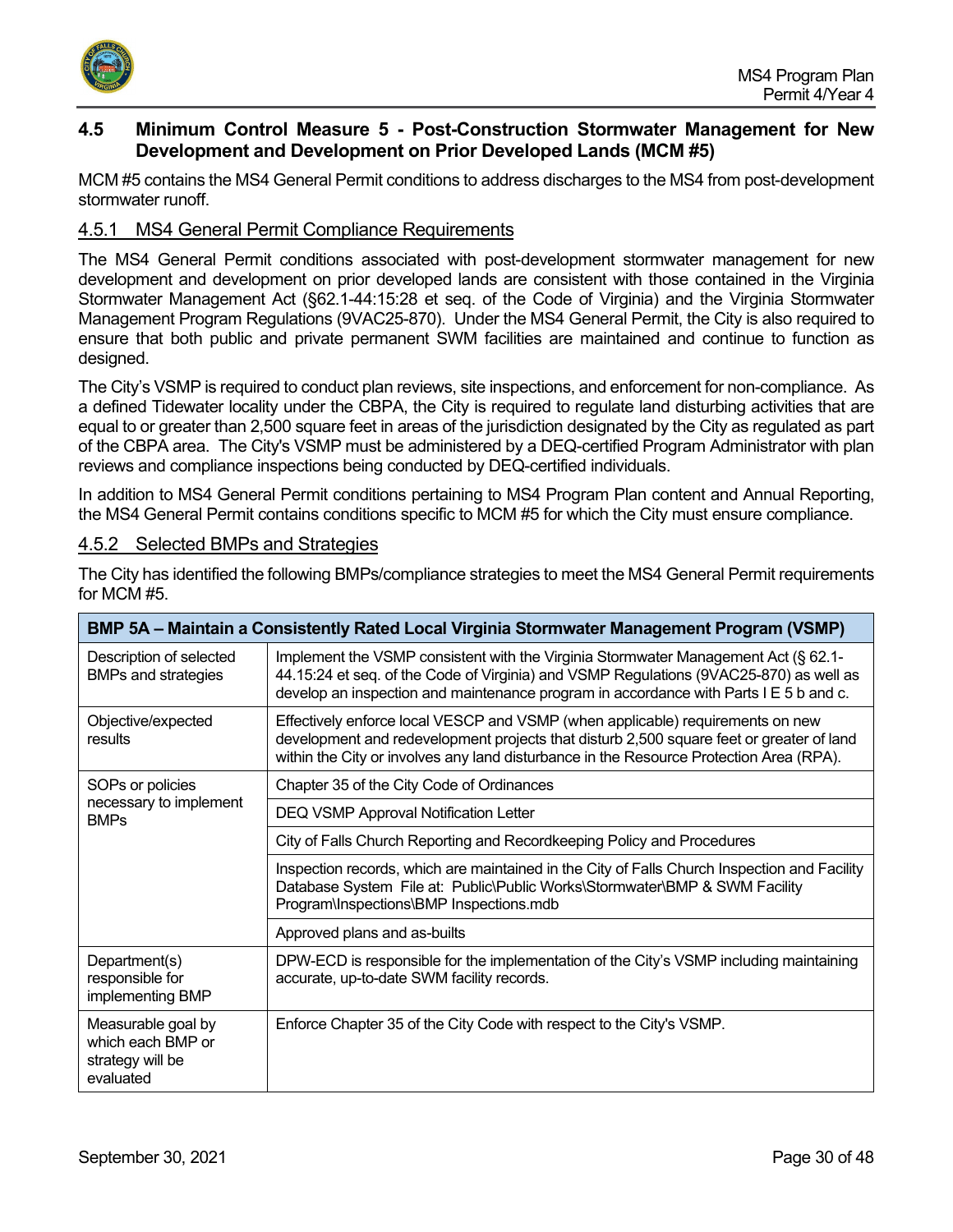

| BMP 5A - Maintain a Consistently Rated Local Virginia Stormwater Management Program (VSMP) |                                                                                       |  |
|--------------------------------------------------------------------------------------------|---------------------------------------------------------------------------------------|--|
| Compliance dates/                                                                          | MCM #5 does not include any specific compliance dates or schedules outside of what is |  |
| schedules                                                                                  | identified as part of the Annual Reporting Requirements.                              |  |
| Annual reporting<br>requirements                                                           | Consistency status with documentation will be noted in each annual report.            |  |
| Method utilized to                                                                         | Evaluate documentation received from DEQ through the agency's periodic review of the  |  |
| determine effectiveness                                                                    | City's VSMP.                                                                          |  |

| <b>Facilities</b>                                                        | BMP 5B - Implement an Inspection and Maintenance Program for City Owned/Operated SWM                                                                                                                                                                                                                           |
|--------------------------------------------------------------------------|----------------------------------------------------------------------------------------------------------------------------------------------------------------------------------------------------------------------------------------------------------------------------------------------------------------|
| Description of selected<br><b>BMPs and strategies</b>                    | Implement an inspection and maintenance program for City owned/operated SWM<br>facilities that discharge to the City's MS4 as follows:                                                                                                                                                                         |
|                                                                          | ■ Maintain written inspection and maintenance procedures in order to ensure adequate<br>long-term operation of its SWM facilities;                                                                                                                                                                             |
|                                                                          | Inspect SWM facilities owned or operated by the City once per year; and<br>Е                                                                                                                                                                                                                                   |
|                                                                          | Conduct required maintenance in accordance with the written procedures.                                                                                                                                                                                                                                        |
| Objective/expected<br>results                                            | Implement an inspection and maintenance program that ensures that the City SWM<br>facilities are functioning as designed.                                                                                                                                                                                      |
| SOPs or policies<br>necessary to implement<br><b>BMPs</b>                | Stormwater Management (SWM) Facility Inspection Standard Operating Procedure (SOP)<br>Manual                                                                                                                                                                                                                   |
| Department(s)<br>responsible for<br>implementing BMP                     | DPW-ECD is responsible for conducting SWM facility inspections and follow-ups as<br>described in the City Owned/Operated SWM Facility Inspection and Maintenance<br>Procedures. DPW-ECD is responsible for documenting SWM facility inspections and<br>follow-ups in the City's tracking spreadsheet/database. |
|                                                                          | DPW-O&M is responsible for conducting maintenance on City owned/operated SWM<br>facilities as described in the City Owned/Operated SWM Facility Inspection and<br>Maintenance Procedures.                                                                                                                      |
| Measurable goal by<br>which each BMP or<br>strategy will be<br>evaluated | Conduct annual inspections on all City owned/operated SWM facilities. Maintenance will<br>be conducted on City owned/operated SWM facilities as necessary.                                                                                                                                                     |
| Compliance dates/<br>schedules                                           | MCM #5 does not include any specific compliance dates or schedules outside of what is<br>identified as part of the Annual Reporting Requirements.                                                                                                                                                              |
| Annual reporting                                                         | The total number of inspections conducted on City owned/operated SWM facilities.                                                                                                                                                                                                                               |
| requirements                                                             | A description of the significant maintenance, repair, or retrofit activities, not including<br>routine activities, performed on City owned/operated SWM facilities to ensure that they<br>continue to perform as designed.                                                                                     |
| Method utilized to<br>determine effectiveness                            | Evaluate the number of inspections conducted on City owned/operated SWM facilities and<br>BMPs.                                                                                                                                                                                                                |
|                                                                          | Evaluate maintenance activities on City owned/operated SWM facilities and BMPs in<br>accordance with the Stormwater Management (SWM) Facility Inspection Standard<br>Operating Procedure (SOP) Manual.                                                                                                         |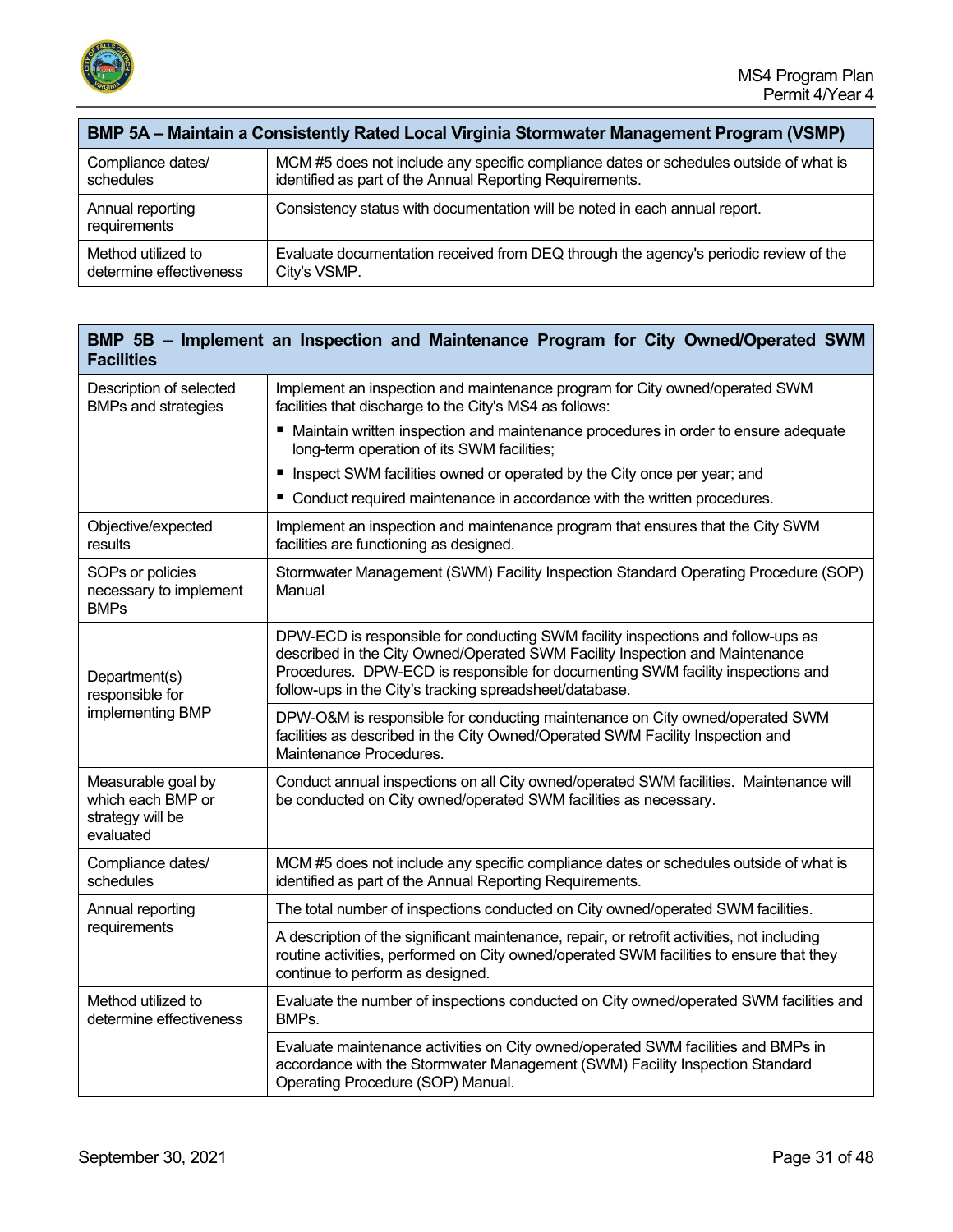

| BMP 5C - Implement an Inspection and Enforcement Program for Private SWM Facilities |                                                                                                                                                                                                                                                                          |  |
|-------------------------------------------------------------------------------------|--------------------------------------------------------------------------------------------------------------------------------------------------------------------------------------------------------------------------------------------------------------------------|--|
| Description of selected<br><b>BMPs and strategies</b>                               | Implement an inspection and enforcement program for SWM facilities not owned by the<br>City that includes:                                                                                                                                                               |  |
|                                                                                     | ■ An inspection frequency of no less than once per five years for all privately-owned SWM<br>facilities that discharge into the MS4;                                                                                                                                     |  |
|                                                                                     | Adequate long-term operation and maintenance by the owner of the SWM facility by<br>requiring the owner to develop and record a maintenance agreement, including an<br>inspection schedule to the extent allowable under state or local law or other legal<br>mechanism; |  |
|                                                                                     | Utilization of the City's legal authority for enforcement of the maintenance<br>responsibilities if maintenance is neglected by the owner; and                                                                                                                           |  |
|                                                                                     | Development and implementation of a progressive compliance and enforcement<br>strategy, if desired by the City.                                                                                                                                                          |  |
| Objective/expected<br>results                                                       | Assurance that private facility owners are conducting necessary maintenance on their<br>SWM facilities through implementation of an inspection and enforcement program.                                                                                                  |  |
| SOPs or policies<br>necessary to implement<br><b>BMPs</b>                           | Stormwater Management (SWM) Facility Inspection Standard Operating Procedure (SOP)<br>Manual                                                                                                                                                                             |  |
| Department(s)                                                                       | DPW-ECD is responsible for the inspection of privately-owned SWM facilities and for<br>enforcing maintenance requirements so that SWM facilities function as designed.                                                                                                   |  |
| responsible for<br>implementing BMP                                                 | The City Attorney's office is responsible for assisting DPW-ECD in enforcement of Chapter<br>35 of the City Code of Ordinances.                                                                                                                                          |  |
| Measurable goal by<br>which each BMP or<br>strategy will be<br>evaluated            | Inspect privately-owned SWM facilities on a five-year rotational basis.                                                                                                                                                                                                  |  |
| Compliance dates/<br>schedules                                                      | Inspect of each privately-owned SWM facility once every five (5) years.                                                                                                                                                                                                  |  |
| Annual reporting                                                                    | The number of privately-owned SWM facilities inspected.                                                                                                                                                                                                                  |  |
| requirements                                                                        | The number and type of enforcement actions initiated by the City to ensure long-term<br>maintenance of privately-owned SWM facilities.                                                                                                                                   |  |
| Method utilized to<br>determine effectiveness                                       | Evaluate documentation and maintenance activities performed and/or enforcement<br>actions initiated by the City. Maintain list of BMPs inspected and cumulative percentage.                                                                                              |  |

#### **BMP 5D – Maintain an Electronic Database or Spreadsheet of all Known City and Private Stormwater Management (SWM) Facilities**

| Description of selected<br><b>BMPs and strategies</b> | Maintain an electronic database or spreadsheet of all known permittee-owned /operated<br>and privately-owned SWM facilities that discharge into the MS4. The database shall also<br>include all BMPs implemented by the permittee to meet the Chesapeake Bay TMDL load<br>reduction as required in Part II A. The database shall include the following information as<br>applicable: |
|-------------------------------------------------------|--------------------------------------------------------------------------------------------------------------------------------------------------------------------------------------------------------------------------------------------------------------------------------------------------------------------------------------------------------------------------------------|
|                                                       | ■ The SWM facility or BMP type;                                                                                                                                                                                                                                                                                                                                                      |
|                                                       | ■ The SWM facility or BMPs location as latitude and longitude;                                                                                                                                                                                                                                                                                                                       |
|                                                       | The acres treated by the SWM facility or BMP, including total acres, pervious acres, and<br>impervious acres;                                                                                                                                                                                                                                                                        |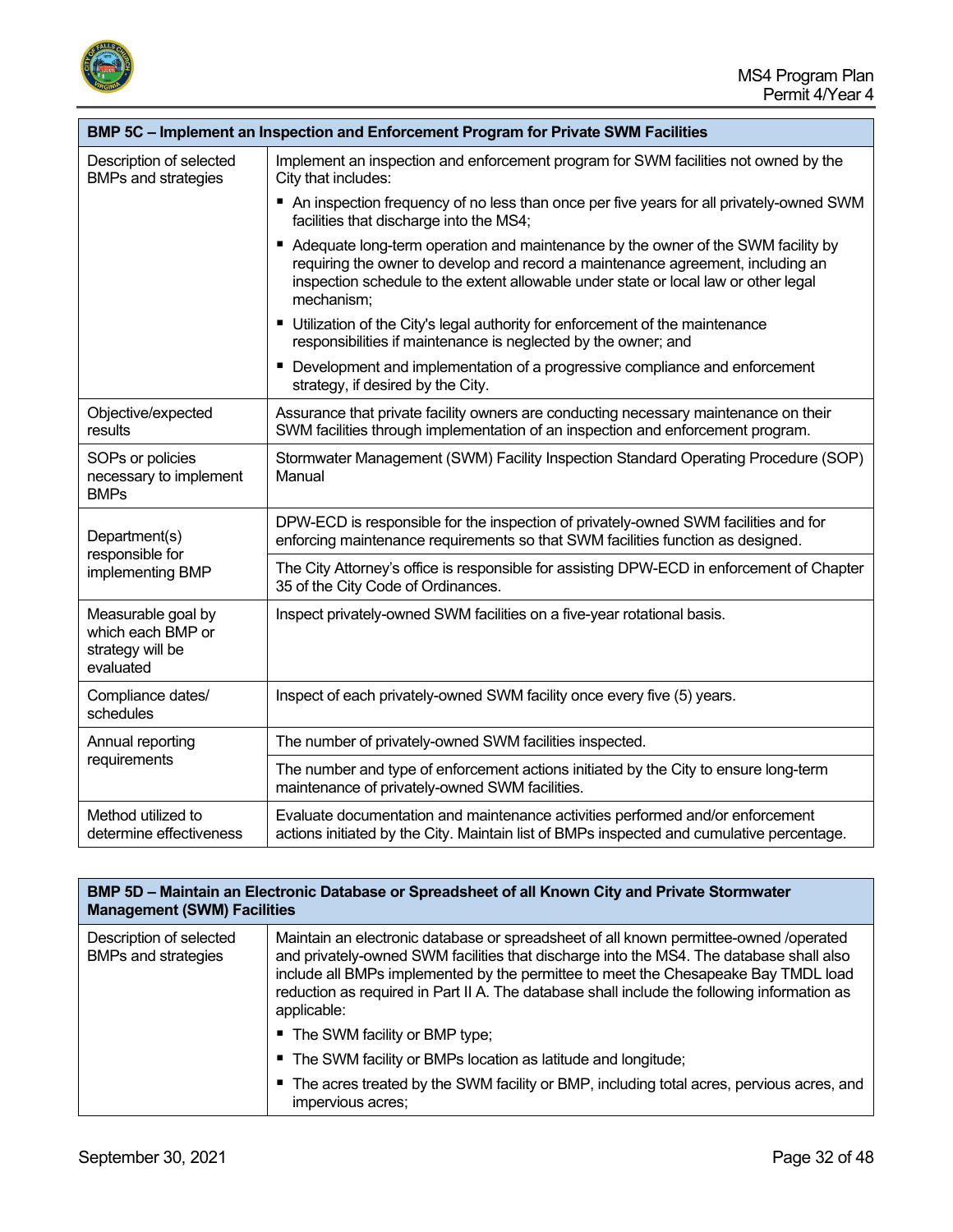

Ť

| BMP 5D – Maintain an Electronic Database or Spreadsheet of all Known City and Private Stormwater<br><b>Management (SWM) Facilities</b> |                                                                                                                                                                                                                                                                                                                                                                                                                                                                                                                                                                                                                                                                   |
|----------------------------------------------------------------------------------------------------------------------------------------|-------------------------------------------------------------------------------------------------------------------------------------------------------------------------------------------------------------------------------------------------------------------------------------------------------------------------------------------------------------------------------------------------------------------------------------------------------------------------------------------------------------------------------------------------------------------------------------------------------------------------------------------------------------------|
|                                                                                                                                        | ■ The date the facility was brought online (MM/YYYY). If the date brought online is not<br>known, the City shall use June 30, 2005;                                                                                                                                                                                                                                                                                                                                                                                                                                                                                                                               |
|                                                                                                                                        | ■ The 6th Order Hydrologic Unit Code (HUC) in which the SWM facility is located;                                                                                                                                                                                                                                                                                                                                                                                                                                                                                                                                                                                  |
|                                                                                                                                        | ■ Whether the SWM facility or BMP is owned or operated by the permittee or privately<br>owned;                                                                                                                                                                                                                                                                                                                                                                                                                                                                                                                                                                    |
|                                                                                                                                        | ■ Whether or not the SWM facility or BMP is part of the permittee's Chesapeake Bay<br>TMDL action plan required in Part II A or local TMDL action plan required in Part II B, or<br>both;                                                                                                                                                                                                                                                                                                                                                                                                                                                                         |
|                                                                                                                                        | If the SWM facility or BMP is privately owned, whether a maintenance agreement<br>exists; and                                                                                                                                                                                                                                                                                                                                                                                                                                                                                                                                                                     |
|                                                                                                                                        | ■ The date of the permittee's most recent inspection of the SWM facility or BMP.                                                                                                                                                                                                                                                                                                                                                                                                                                                                                                                                                                                  |
| Objective/expected<br>results                                                                                                          | Identify, geographically locate, and track all known SWM facilities and stormwater BMPs in<br>the City so as to administer the requirements that ensure their proper operation and<br>maintenance.                                                                                                                                                                                                                                                                                                                                                                                                                                                                |
| SOPs or policies<br>necessary to implement<br><b>BMPs</b>                                                                              | Spreadsheet/database with the inventory of SWM facilities located in the City.                                                                                                                                                                                                                                                                                                                                                                                                                                                                                                                                                                                    |
| Department(s)<br>responsible for<br>implementing BMP                                                                                   | DPW-ECD is responsible for tracking new facilities and maintaining the inventory<br>spreadsheet/database (including data entry into the City's and DEQ's<br>spreadsheets/databases).                                                                                                                                                                                                                                                                                                                                                                                                                                                                              |
| Measurable goal by<br>which each BMP or<br>strategy will be<br>evaluated                                                               | Updates to the electronic database or spreadsheet.                                                                                                                                                                                                                                                                                                                                                                                                                                                                                                                                                                                                                |
| Compliance dates/<br>schedules                                                                                                         | The electronic database or spreadsheet shall be updated no later than 30 days after a new<br>SWM facility is brought online, a new BMP is implemented to meet a TMDL load reduction<br>as required in Part II, or discovered if it is an existing SWM facility.                                                                                                                                                                                                                                                                                                                                                                                                   |
|                                                                                                                                        | By October 1 of each year, the permittee shall electronically report the SWM facilities and<br>BMPs implemented between July 1 of the previous year and June 30 of that year using<br>the DEQ BMP Warehouse and associated reporting template for any practices not<br>reported in accordance with Part I E 5 f including SWM facilities installed to control post-<br>development stormwater runoff from land disturbing activities less than one acre in<br>accordance with the Chesapeake Bay Preservation Act regulations (9VAC25-830) and for<br>which a General VPDES Permit for Discharges of Stormwater from Construction Activities<br>was not required. |
| Annual reporting<br>requirements                                                                                                       | A confirmation statement that the City submitted SWM facility information through the<br>Virginia Construction Stormwater General Permit database for land disturbing activities<br>required to obtain coverage under the General VPDES Permit for Discharges of<br>Stormwater from Construction Activities.                                                                                                                                                                                                                                                                                                                                                      |
|                                                                                                                                        | A confirmation statement that the City electronically reported BMPs using the DEQ BMP<br>Warehouse and the date upon which the information was submitted.                                                                                                                                                                                                                                                                                                                                                                                                                                                                                                         |
| Method utilized to<br>determine effectiveness                                                                                          | Evaluate database or spreadsheet to ensure that all SWM facilities in the inventory.                                                                                                                                                                                                                                                                                                                                                                                                                                                                                                                                                                              |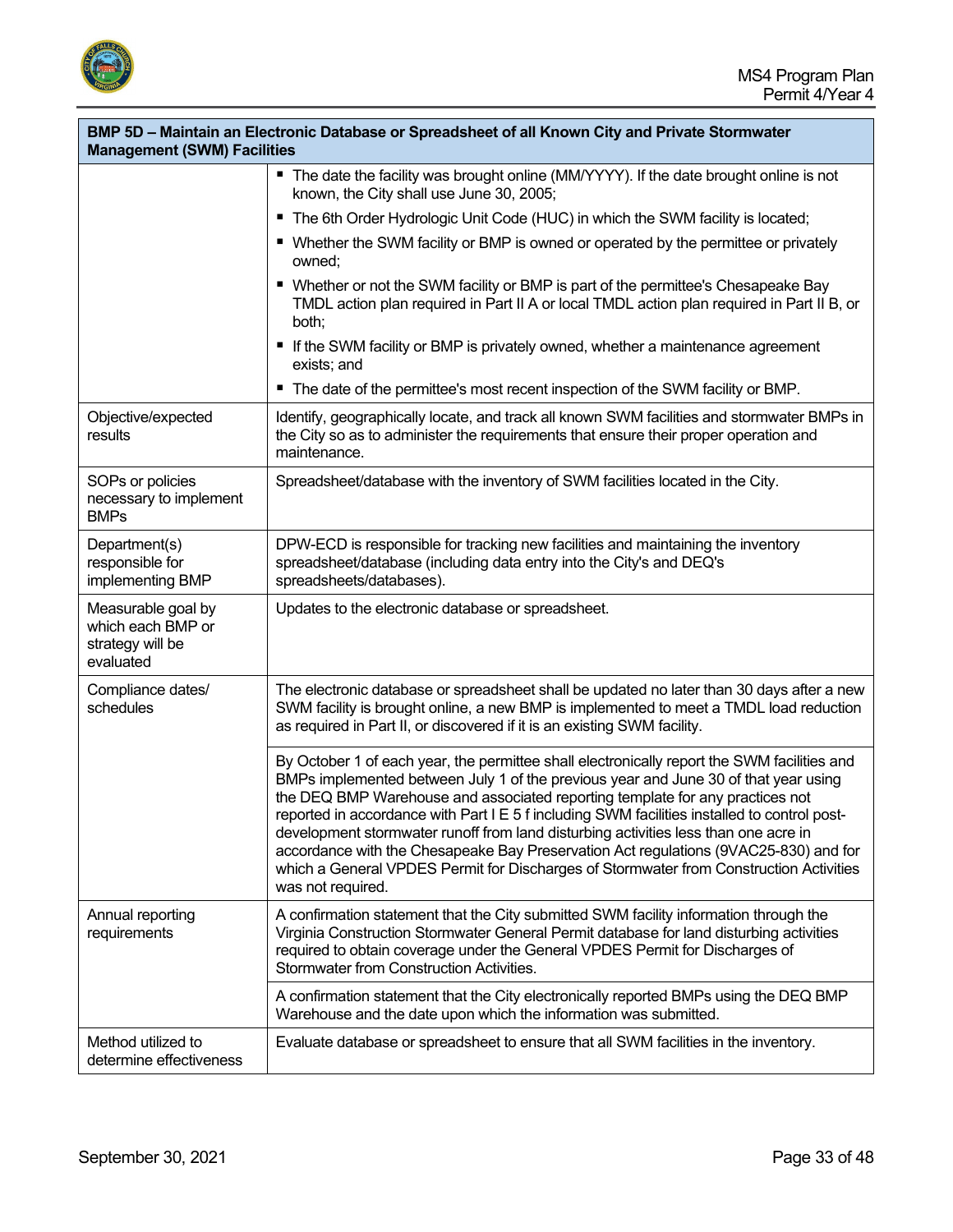

## <span id="page-33-0"></span>**4.6 Minimum Control Measure 6 - Pollution Prevention and Good Housekeeping for Facilities Owned and Operated by the Permittee within the MS4 Service Area (MCM #6)**

MCM #6 defines the MS4 General Permit's conditions and requirements for minimizing pollutant discharge associated with City facilities and operations.

## <span id="page-33-1"></span>4.6.1 MS4 General Permit Compliance Requirements

MCM #6 requires the City to develop and implement pollution prevention/good housekeeping procedures at City activities, identify high-priority City facilities, develop stormwater pollution prevention plans (SWPPPs) for certain City-owned and/or operated high-priority facilities with a high potential for causing pollution, develop and implement nutrient management plans (NMPs) at City facilities where nutrients are applied on an area greater than one contiguous acre, and implement a stormwater training program for City employees and contractors.

#### <span id="page-33-2"></span>4.6.2 Selected BMPs and Strategies

The City has identified the following BMPs/compliance strategies to meet the MS4 General Permit requirements for MCM #6.

| <b>BMP 6A – Maintain and Implement Written Pollution Prevention Procedures</b> |                                                                                                                                                                                                                                                                                                                   |  |
|--------------------------------------------------------------------------------|-------------------------------------------------------------------------------------------------------------------------------------------------------------------------------------------------------------------------------------------------------------------------------------------------------------------|--|
| Description of selected<br><b>BMPs and strategies</b>                          | Maintain and implement written procedures for those activities at facilities owned or<br>operated by the permittee, such as road, street, and parking lot maintenance; equipment<br>maintenance; and the application, storage, transport, and disposal of pesticides,<br>herbicides, and fertilizers designed to: |  |
|                                                                                | Prevent illicit discharges;                                                                                                                                                                                                                                                                                       |  |
|                                                                                | Ensure the proper disposal of waste materials, including landscape wastes;                                                                                                                                                                                                                                        |  |
|                                                                                | ■ Prevent the discharge of wastewater or permittee vehicle wash water or both into the<br>MS4 without authorization under a separate VPDES permit;                                                                                                                                                                |  |
|                                                                                | Require implementation of best management practices when discharging water<br>п<br>pumped from utility construction and maintenance activities;                                                                                                                                                                   |  |
|                                                                                | Minimize the pollutants in stormwater runoff from bulk storage areas (e.g., salt storage,<br>topsoil stockpiles) through the use of best management practices;                                                                                                                                                    |  |
|                                                                                | • Prevent pollutant discharge into the MS4 from leaking municipal automobiles and<br>equipment; and                                                                                                                                                                                                               |  |
|                                                                                | Ensure that the application of materials, including fertilizers and pesticides, is conducted<br>in accordance with the manufacturer's recommendations.                                                                                                                                                            |  |
|                                                                                | The written procedures established in accordance with Part I E 6 of the MS4 General<br>Permit and utilized as part of the Employee Training Program.                                                                                                                                                              |  |
| Objective/expected<br>results                                                  | Ensure that City employees are trained on best practices in their operational areas of<br>responsibility to reduce or eliminate stormwater pollution or other potential water quality<br>impairments through the execution of their tasks and duties.                                                             |  |
| SOPs or policies                                                               | Pollution Prevention and Good Housekeeping Procedures, including the following:                                                                                                                                                                                                                                   |  |
| necessary to implement<br><b>BMPs</b>                                          | ■ General Activities Associated with Non-Stormwater Discharges                                                                                                                                                                                                                                                    |  |
|                                                                                | Landscaping<br>ш                                                                                                                                                                                                                                                                                                  |  |
|                                                                                | Storm Drain System Cleaning                                                                                                                                                                                                                                                                                       |  |
|                                                                                | • Vehicle and Equipment Maintenance                                                                                                                                                                                                                                                                               |  |
|                                                                                | ■ Vehicle and Equipment Washing                                                                                                                                                                                                                                                                                   |  |
|                                                                                | $\blacksquare$ Fueling                                                                                                                                                                                                                                                                                            |  |
|                                                                                | " Road, Street, and Parking Lot Maintenance                                                                                                                                                                                                                                                                       |  |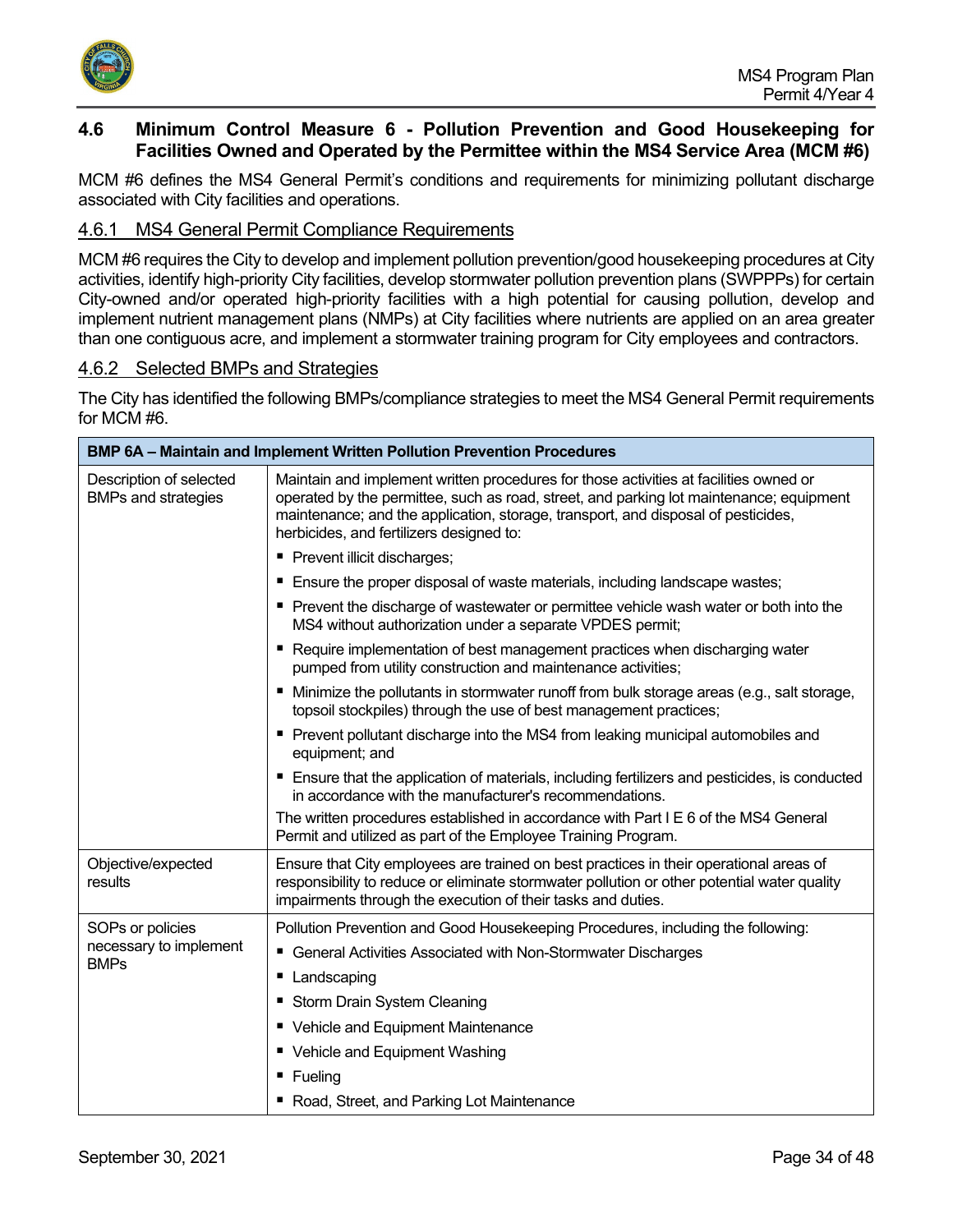

| <b>BMP 6A - Maintain and Implement Written Pollution Prevention Procedures</b> |                                                                                                                                                                 |
|--------------------------------------------------------------------------------|-----------------------------------------------------------------------------------------------------------------------------------------------------------------|
|                                                                                | ■ Material Storage                                                                                                                                              |
|                                                                                | ■ Waste Management                                                                                                                                              |
|                                                                                | • Spill and Illicit Discharge Response and Reporting                                                                                                            |
| Department(s)<br>responsible for<br>implementing BMP                           | DPW-ECD is responsible for the overall coordination regarding Pollution Prevention and<br>Good Housekeeping Procedures implementation across the City.          |
|                                                                                | DPW is responsible for implementation of the appropriate Pollution Prevention and Good<br>Housekeeping Procedures as part of daily operations.                  |
|                                                                                | Recreation and Parks is responsible for implementation of the appropriate Pollution<br>Prevention and Good Housekeeping Procedures as part of daily operations. |
| Measurable goal by<br>which each BMP or<br>strategy will be<br>evaluated       | Implement the Pollution Prevention SOPs as part of its overall daily operations throughout<br>the MS4 Service Area.                                             |
| Compliance dates/<br>schedules                                                 | MCM #6 does not include any specific compliance dates or schedules outside of what is<br>identified as part of the Annual Reporting Requirements.               |
| Annual reporting<br>requirements                                               | A summary of any operational procedures developed or modified in accordance with Part I<br>E 6 a during the reporting period.                                   |
| Method utilized to<br>determine effectiveness                                  | Evaluation of activities to ensure that appropriate procedures are in place.                                                                                    |

| BMP 6B – Evaluate High-Priority Facilities with a High Potential of Discharging Pollutants |                                                                                                                                                                                                                                     |
|--------------------------------------------------------------------------------------------|-------------------------------------------------------------------------------------------------------------------------------------------------------------------------------------------------------------------------------------|
| Description of selected<br><b>BMPs and strategies</b>                                      | Evaluate the previously identified high-priority facilities to identify those that have a high<br>potential of discharging pollutants.                                                                                              |
| Objective/expected<br>results                                                              | Identify City-owned and operated facilities that have a high potential for discharging<br>pollutants.                                                                                                                               |
| SOPs or policies<br>necessary to implement<br><b>BMPs</b>                                  | <b>High-Priority Facility Review</b>                                                                                                                                                                                                |
| Department(s)<br>responsible for<br>implementing BMP                                       | DPW-ECD is responsible for evaluating City-owned high-priority facilities to determine if<br>the high-priority facilities have a high potential of discharging pollutants and to determine if<br>a site-specific SWPPP is required. |
| Measurable goal by<br>which each BMP or<br>strategy will be<br>evaluated                   | Identify City-owned and operated facilities that are required to have a site-specific<br><b>SWPPP</b>                                                                                                                               |
| Compliance dates/<br>schedules                                                             | Within 12 months of state permit coverage, identify which of the high-priority facilities have<br>a high potential of discharging pollutants.                                                                                       |
|                                                                                            | Annually, by June 30, review any high-priority City facility for which a SWPPP has not<br>been developed to determine if the high-priority facility has a high potential to discharge<br>pollutants.                                |
|                                                                                            | No later than December 31 of each year, develop a SWPPP for any high-priority facility<br>identified during the annual high-priority facility review as having a high potential to<br>discharge pollutants.                         |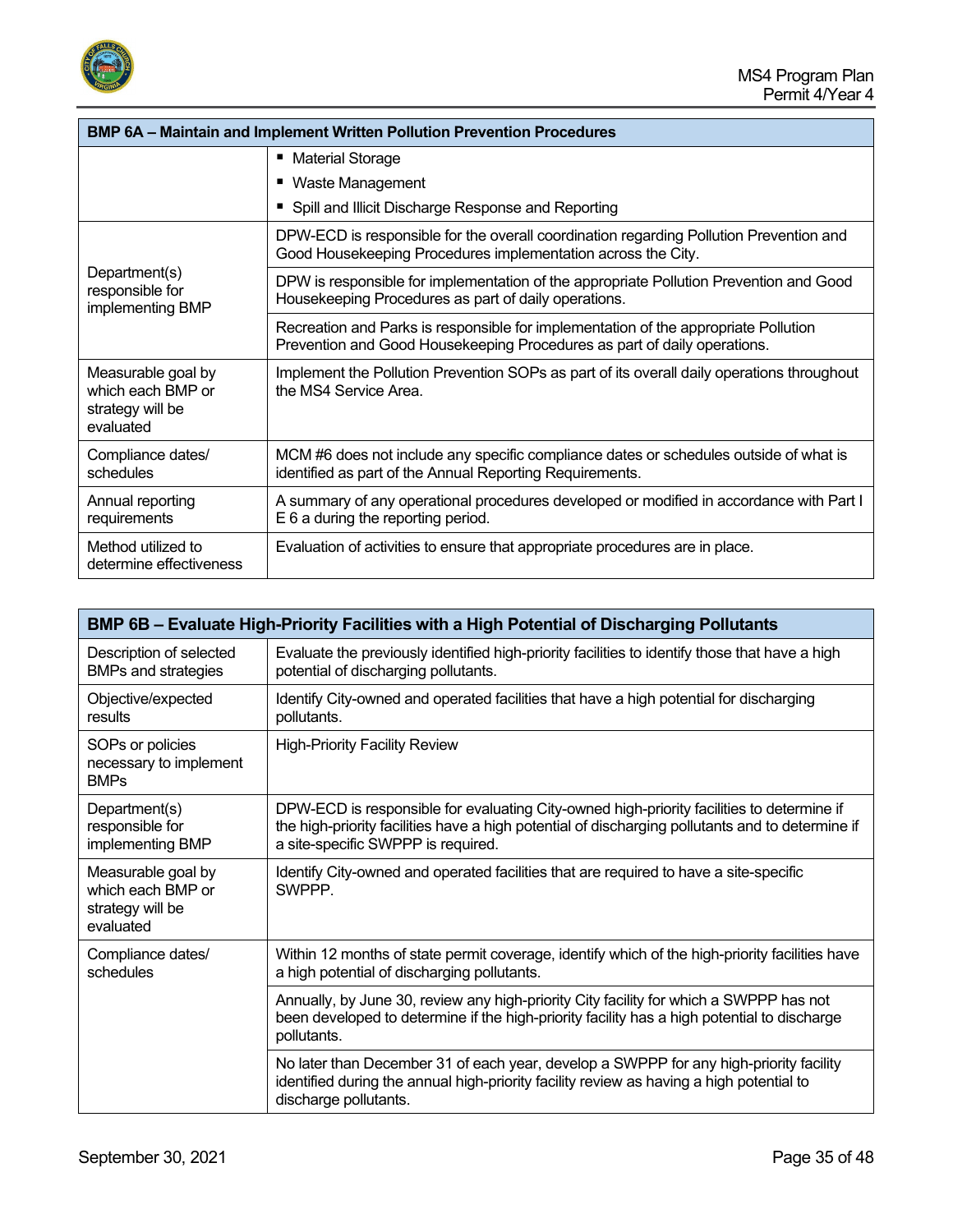

| BMP 6B - Evaluate High-Priority Facilities with a High Potential of Discharging Pollutants |                                                                                                                              |
|--------------------------------------------------------------------------------------------|------------------------------------------------------------------------------------------------------------------------------|
| Annual reporting<br>requirements                                                           | A summary of any new SWPPPs developed during the reporting period.                                                           |
|                                                                                            | Rationale of any high-priority municipal facilities delisted in accordance with Part I E 6 h<br>during the reporting period. |
| Method utilized to<br>determine effectiveness                                              | Evaluate stormwater pollution potential posed by City-owned and operated facilities.                                         |

|                                                                          | BMP 6C - Maintain and Implement Stormwater Pollution Prevention Plan(s) (SWPPPs)                                                                                                                                                                                                                                                                                                                                                                                                                 |
|--------------------------------------------------------------------------|--------------------------------------------------------------------------------------------------------------------------------------------------------------------------------------------------------------------------------------------------------------------------------------------------------------------------------------------------------------------------------------------------------------------------------------------------------------------------------------------------|
| Description of selected<br><b>BMPs and strategies</b>                    | The City shall maintain and implement a site-specific SWPPP for each high-priority facility<br>identified as having a high potential for discharging pollutants. High-priority facilities that<br>have a high potential for discharging pollutants are those facilities that are not covered<br>under a separate VPDES permit and which any of the following materials or activities<br>occur and are expected to have exposure to stormwater resulting from rain, snow,<br>snowmelt, or runoff: |
|                                                                          | ■ Areas where residuals from using, storing, or cleaning machinery or equipment remain<br>and are exposed to stormwater;                                                                                                                                                                                                                                                                                                                                                                         |
|                                                                          | ■ Materials or residuals on the ground or in stormwater inlets from spills or leaks;                                                                                                                                                                                                                                                                                                                                                                                                             |
|                                                                          | ■ Material handling equipment;                                                                                                                                                                                                                                                                                                                                                                                                                                                                   |
|                                                                          | ■ Materials or products that would be expected to be mobilized in stormwater runoff<br>during loading or unloading or transporting activities (e.g., rock, salt, fill dirt);                                                                                                                                                                                                                                                                                                                     |
|                                                                          | ■ Materials or products stored outdoors (except final products intended for outside use<br>where exposure to stormwater does not result in the discharge of pollutants);                                                                                                                                                                                                                                                                                                                         |
|                                                                          | ■ Materials or products that would be expected to be mobilized in stormwater runoff<br>contained in open, deteriorated, or leaking storage drums, barrels, tanks, and similar<br>containers;                                                                                                                                                                                                                                                                                                     |
|                                                                          | ■ Waste material except waste in covered, nonleaking containers (e.g., dumpsters);                                                                                                                                                                                                                                                                                                                                                                                                               |
|                                                                          | Application or disposal of process wastewater (unless otherwise permitted); or                                                                                                                                                                                                                                                                                                                                                                                                                   |
|                                                                          | Particulate matter or visible deposits of residuals from roof stacks, vents, or both not<br>otherwise regulated (i.e., under an air quality control permit) and evident in the<br>stormwater runoff.                                                                                                                                                                                                                                                                                             |
| Objective/expected<br>results                                            | Ensure that best practices are implemented at the Property Yard Complex to reduce or<br>eliminate stormwater pollution through the execution of tasks and duties at the facilities.                                                                                                                                                                                                                                                                                                              |
| SOPs or policies<br>necessary to implement<br><b>BMPs</b>                | Property Yard Complex Stormwater Pollution Prevention Plan (SWPPP)                                                                                                                                                                                                                                                                                                                                                                                                                               |
| Department(s)<br>responsible for<br>implementing BMP                     | DPW-ECD is responsible for coordination with each individual high-priority City facility to<br>ensure that SWPPPs are being implemented and the SWPPP document is being<br>maintained.                                                                                                                                                                                                                                                                                                           |
|                                                                          | DPW-Operations is responsible for the day-to-day implementation of the Property Yard<br>Complex SWPPP, including the required annual evaluation and documentation of<br>activities.                                                                                                                                                                                                                                                                                                              |
| Measurable goal by<br>which each BMP or<br>strategy will be<br>evaluated | Implement and maintain SWPPP(s) on high-priority municipal facilities.                                                                                                                                                                                                                                                                                                                                                                                                                           |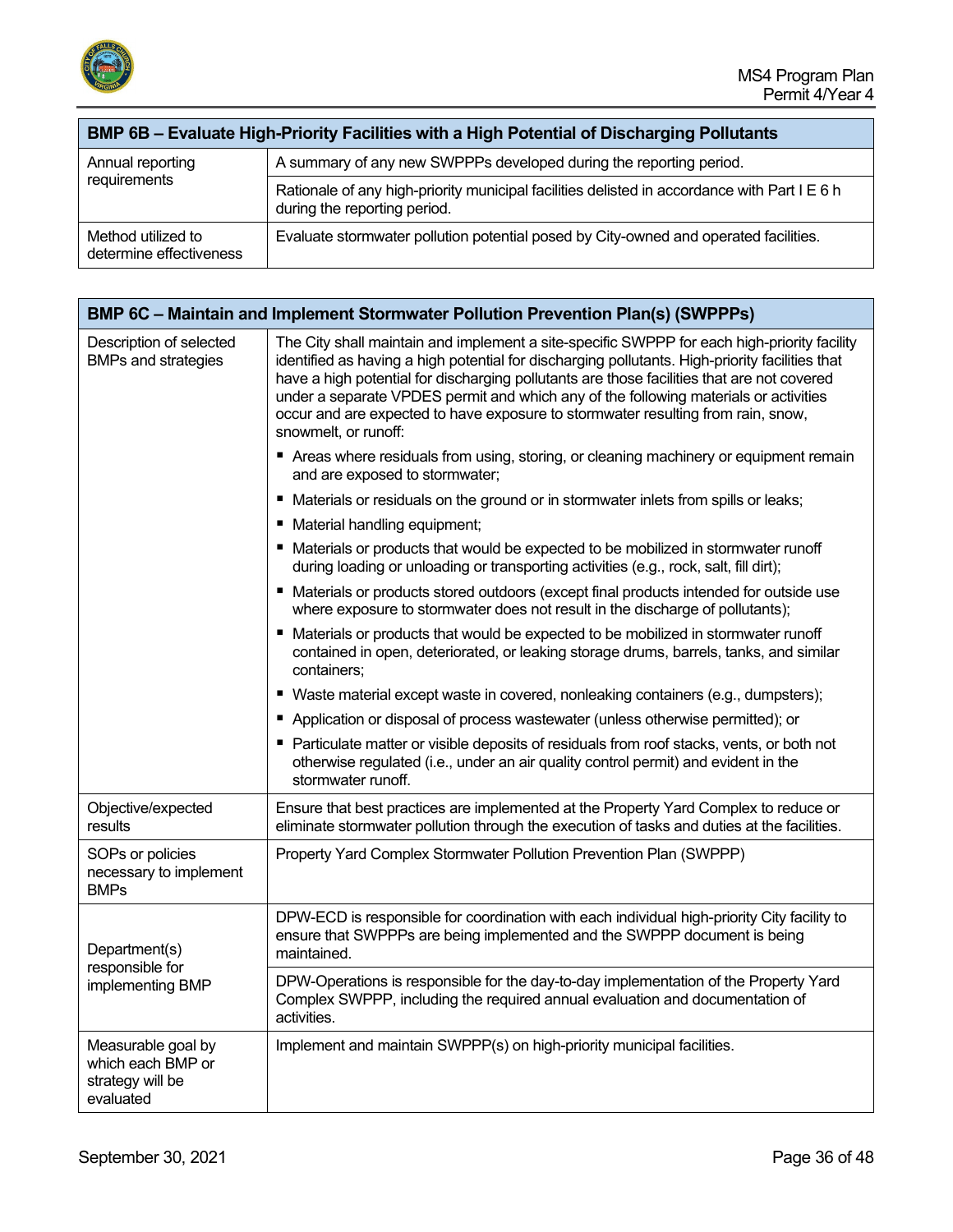

| <b>BMP 6C - Maintain and Implement Stormwater Pollution Prevention Plan(s) (SWPPPs)</b> |                                                    |  |
|-----------------------------------------------------------------------------------------|----------------------------------------------------|--|
| Compliance dates/<br>schedules                                                          | Annually, by June 30, review SWPPP implementation. |  |
| Annual reporting<br>requirements                                                        | A summary of modifications made to any SWPPPs.     |  |
| Method utilized to<br>determine effectiveness                                           | Evaluate SWPPP implementation.                     |  |

| <b>BMP 6D - Implement Turf and Landscape Nutrient Management Plans (NMPs)</b> |                                                                                                                                                                                                 |
|-------------------------------------------------------------------------------|-------------------------------------------------------------------------------------------------------------------------------------------------------------------------------------------------|
| Description of selected<br><b>BMPs and strategies</b>                         | Continue to implement turf and landscape NMPs on City facilities where nutrients are<br>applied to greater than one contiguous acre.                                                            |
| Objective/expected<br>results                                                 | Ensure that the appropriate types and amounts of nutrients are applied to City lands.                                                                                                           |
| SOPs or policies<br>necessary to implement<br><b>BMPs</b>                     | Nutrient Management Plans (NMP), if required. The City does not have any facilities<br>where nutrients are applied to greater than one contiguous acre.                                         |
| Department(s)<br>responsible for<br>implementing BMP                          | DPW-ECD is responsible for ensuring that NMPs are renewed and updated prior to their<br>expiration date, if required.                                                                           |
|                                                                               | The applicable City Department will be responsible for implementation of any NMP and<br>responsible for maintaining documentation required to demonstrate compliance with any<br>NMP developed. |
| Measurable goal by<br>which each BMP or<br>strategy will be<br>evaluated      | Implement and maintain NMPs on City facilities where nutrients are applied to an area<br>greater than one contiguous acre.                                                                      |
| Compliance dates/<br>schedules                                                | MCM #6 does not include any specific compliance dates or schedules outside of what is<br>identified as part of the Annual Reporting Requirements.                                               |
| Annual reporting<br>requirements                                              | A summary of any new turf and landscape nutrient management plans developed<br>including:                                                                                                       |
|                                                                               | Location and the total acreage of each land area; and                                                                                                                                           |
|                                                                               | ■ The date of the approved nutrient management plan.                                                                                                                                            |
| Method utilized to<br>determine effectiveness                                 | Evaluate NMP evaluation for City facilities where nutrients are applied to greater than one<br>contiguous acre.                                                                                 |

| BMP 6E – Require Contractors to Minimize the Discharge of Pollutants to the City's MS4 |                                                                                                                                                                                                                                                                                                                                                            |  |
|----------------------------------------------------------------------------------------|------------------------------------------------------------------------------------------------------------------------------------------------------------------------------------------------------------------------------------------------------------------------------------------------------------------------------------------------------------|--|
| Description of selected<br><b>BMPs and strategies</b>                                  | Require, through the use of contract language, training, standard operating procedures, or<br>other measures within the City's legal authority that contractors employed by the permittee<br>and engaging in activities with the potential to discharge pollutants use appropriate control<br>measures to minimize the discharge of pollutants to the MS4. |  |
| Objective/expected                                                                     | Ensure that contractors engaging in activities with the potential to discharge pollutants use                                                                                                                                                                                                                                                              |  |
| results                                                                                | appropriate control measures to minimize the discharge of pollutants to the MS4.                                                                                                                                                                                                                                                                           |  |
| SOPs or policies                                                                       | Individual City departments work with their purchasing agents to ensure that necessary                                                                                                                                                                                                                                                                     |  |
| necessary to implement                                                                 | language regarding environmental laws, regulations, certifications, and SOPs are                                                                                                                                                                                                                                                                           |  |
| <b>BMPs</b>                                                                            | incorporated into City contracts.                                                                                                                                                                                                                                                                                                                          |  |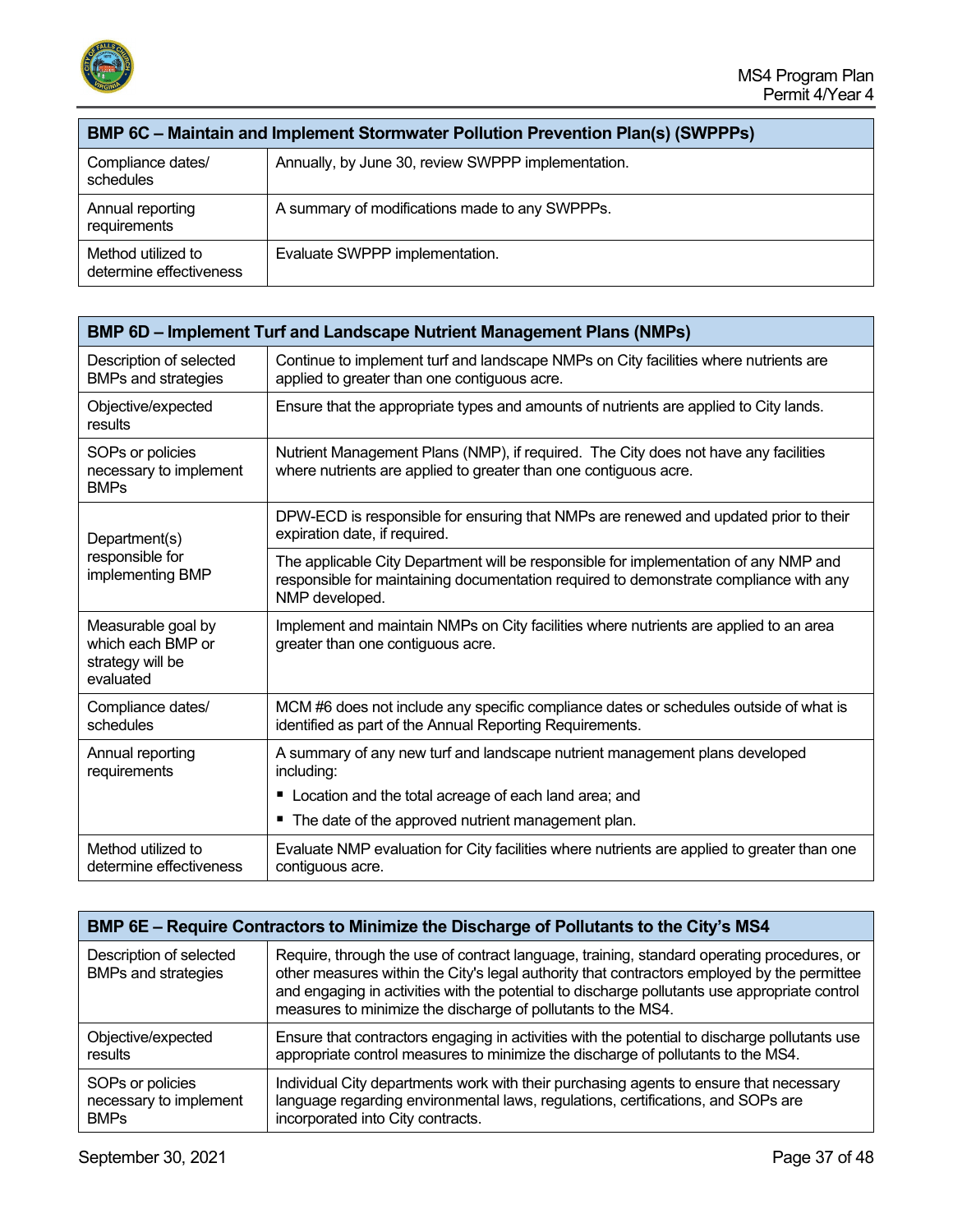

| BMP 6E - Require Contractors to Minimize the Discharge of Pollutants to the City's MS4 |                                                                                                                                                                                                  |
|----------------------------------------------------------------------------------------|--------------------------------------------------------------------------------------------------------------------------------------------------------------------------------------------------|
| Department(s)                                                                          | DPW-ECD is responsible for coordinating with individual City departments and the City                                                                                                            |
| responsible for                                                                        | Attorney's Office to ensure necessary stormwater-related contract language is included in                                                                                                        |
| implementing BMP                                                                       | contracting documents.                                                                                                                                                                           |
| Measurable goal by<br>which each BMP or<br>strategy will be<br>evaluated               | Appropriate language is included in contractual documents to ensure that necessary<br>permits and certifications are obtained and that required pollution prevention efforts are<br>implemented. |
| Compliance dates/                                                                      | MCM #6 does not include any specific compliance dates or schedules outside of what is                                                                                                            |
| schedules                                                                              | identified as part of the Annual Reporting Requirements.                                                                                                                                         |
| Annual reporting                                                                       | Confirmation statement that necessary language regarding environmental laws,                                                                                                                     |
| requirements                                                                           | regulations, certifications, and SOPs are incorporated into City contracts.                                                                                                                      |
| Method utilized to<br>determine effectiveness                                          | Evaluation of applicable City contracts to ensure appropriate language is incorporated.                                                                                                          |

| BMP 6F - Develop and Implement a Written Training Plan |                                                                                                                                                                                                                                                                                                                                                                                                                   |  |
|--------------------------------------------------------|-------------------------------------------------------------------------------------------------------------------------------------------------------------------------------------------------------------------------------------------------------------------------------------------------------------------------------------------------------------------------------------------------------------------|--|
| Description of selected<br><b>BMPs and strategies</b>  | Development and implementation of a written training plan for applicable staff that ensures<br>the following:                                                                                                                                                                                                                                                                                                     |  |
|                                                        | ■ Field personnel receive training in the recognition and reporting of illicit discharges no<br>less than once per 24 months;                                                                                                                                                                                                                                                                                     |  |
|                                                        | Employees performing road, street, and parking lot maintenance receive training in<br>pollution prevention and good housekeeping associated with those activities no less<br>than once per 24 months;                                                                                                                                                                                                             |  |
|                                                        | Employees working in and around maintenance, public works, or recreational facilities<br>receive training in good housekeeping and pollution prevention practices associated<br>with those facilities no less than once per 24 months;                                                                                                                                                                            |  |
|                                                        | Employees and contractors hired by the permittee who apply pesticides and herbicides<br>are trained or certified in accordance with the Virginia Pesticide Control Act (§ 3.2-3900<br>et seq. of the Code of Virginia). Certification by the Virginia Department of Agriculture<br>and Consumer Services (VCACS) Pesticide and Herbicide Applicator program shall<br>constitute compliance with this requirement; |  |
|                                                        | Employees and contractors serving as plan reviewers, inspectors, program<br>administrators, and construction site operators obtain the appropriate certifications as<br>required under the Virginia Erosion and Sediment Control Law and its attendant<br>regulations;                                                                                                                                            |  |
|                                                        | ■ Employees and contractors implementing the stormwater program obtain the<br>appropriate certifications as required under the Virginia SWM Act and its attendant<br>regulations; and                                                                                                                                                                                                                             |  |
|                                                        | Employees whose duties include emergency response have been trained in spill<br>response. Training of emergency responders such as firefighters and law enforcement<br>officers on the handling of spill releases as part of a larger emergency response training<br>shall satisfy this training requirement and be documented in the training plan.                                                              |  |
| Objective/expected<br>results                          | Ensure DPW employees are trained on best practices in their operational areas of<br>responsibility to reduce or eliminate stormwater pollution or other potential water quality<br>impairments through the execution of their tasks and duties.                                                                                                                                                                   |  |
|                                                        | Written Training Schedule and Program                                                                                                                                                                                                                                                                                                                                                                             |  |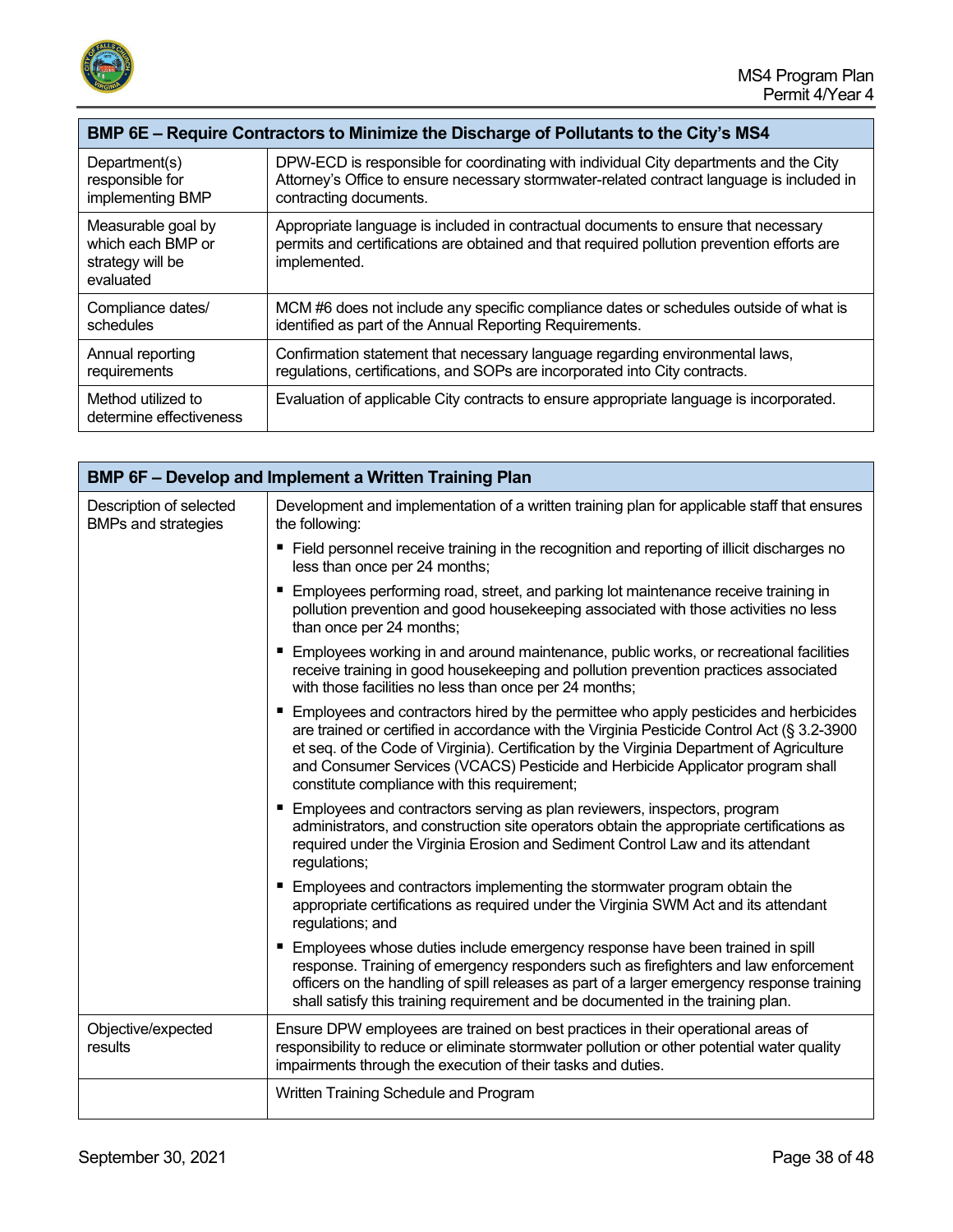



|                                                                          | <b>BMP 6F - Develop and Implement a Written Training Plan</b>                                                                                                                                                                                                                                                                                                                                  |
|--------------------------------------------------------------------------|------------------------------------------------------------------------------------------------------------------------------------------------------------------------------------------------------------------------------------------------------------------------------------------------------------------------------------------------------------------------------------------------|
| SOPs or policies                                                         | The following training modules:                                                                                                                                                                                                                                                                                                                                                                |
| necessary to implement                                                   | ■ Module 1 - General Stormwater & Illicit Discharges                                                                                                                                                                                                                                                                                                                                           |
| <b>BMPs</b>                                                              | Module 2 - Fleet and Facility Operations and Maintenance                                                                                                                                                                                                                                                                                                                                       |
|                                                                          | Module 3 - Streets, Parking, and Drainage Operations and Maintenance                                                                                                                                                                                                                                                                                                                           |
|                                                                          | Module 4 - Parks and Grounds Maintenance<br>п                                                                                                                                                                                                                                                                                                                                                  |
|                                                                          | Module 5 - Land Disturbing Activities                                                                                                                                                                                                                                                                                                                                                          |
|                                                                          | Module 6 - Spill Response                                                                                                                                                                                                                                                                                                                                                                      |
|                                                                          | Module 7 - PCB Training                                                                                                                                                                                                                                                                                                                                                                        |
|                                                                          | DPW-ECD is responsible for updating and implementing a written training program for<br>DPW employees.                                                                                                                                                                                                                                                                                          |
| Department(s)<br>responsible for<br>implementing BMP                     | Departments who apply pesticides and herbicides are responsible for keeping current<br>copies of Virginia Department of Agriculture and Consumer Services (VDACS) Pesticide<br>and Herbicide Applicator certifications of all employees or contractors who apply pesticides<br>and herbicides for the City. Copies of the certifications should be made available to DPW-<br>ECD upon request. |
|                                                                          | DPW is responsible for maintaining required DEQ E&SC and SWM Certifications.                                                                                                                                                                                                                                                                                                                   |
|                                                                          | DPW-ECD is responsible for maintaining Training Attendance Forms for training events<br>that include the date of the training session, the trainer, the topics covered, and the names<br>of the employees who attend the training.                                                                                                                                                             |
| Measurable goal by<br>which each BMP or<br>strategy will be<br>evaluated | Develop and implement a written training program and provide training at the intervals<br>specified in the program.                                                                                                                                                                                                                                                                            |
| Compliance dates/<br>schedules                                           | MCM #6 does not include any specific compliance dates or schedules outside of what is<br>identified as part of the Annual Reporting Requirements.                                                                                                                                                                                                                                              |
| Annual reporting<br>requirements                                         | A list of the training events conducted in accordance with Part I E 6 m, including the<br>following information:                                                                                                                                                                                                                                                                               |
|                                                                          | ■ The date of the training event;                                                                                                                                                                                                                                                                                                                                                              |
|                                                                          | The number of employees who attended the training event; and                                                                                                                                                                                                                                                                                                                                   |
|                                                                          | The objective of the training event.                                                                                                                                                                                                                                                                                                                                                           |
| Method utilized to<br>determine effectiveness                            | Evaluate training and ensure trainings are conducted on the schedule provided in the<br>Pollution Prevention/Good Housekeeping for Municipal Operations Training Plan.                                                                                                                                                                                                                         |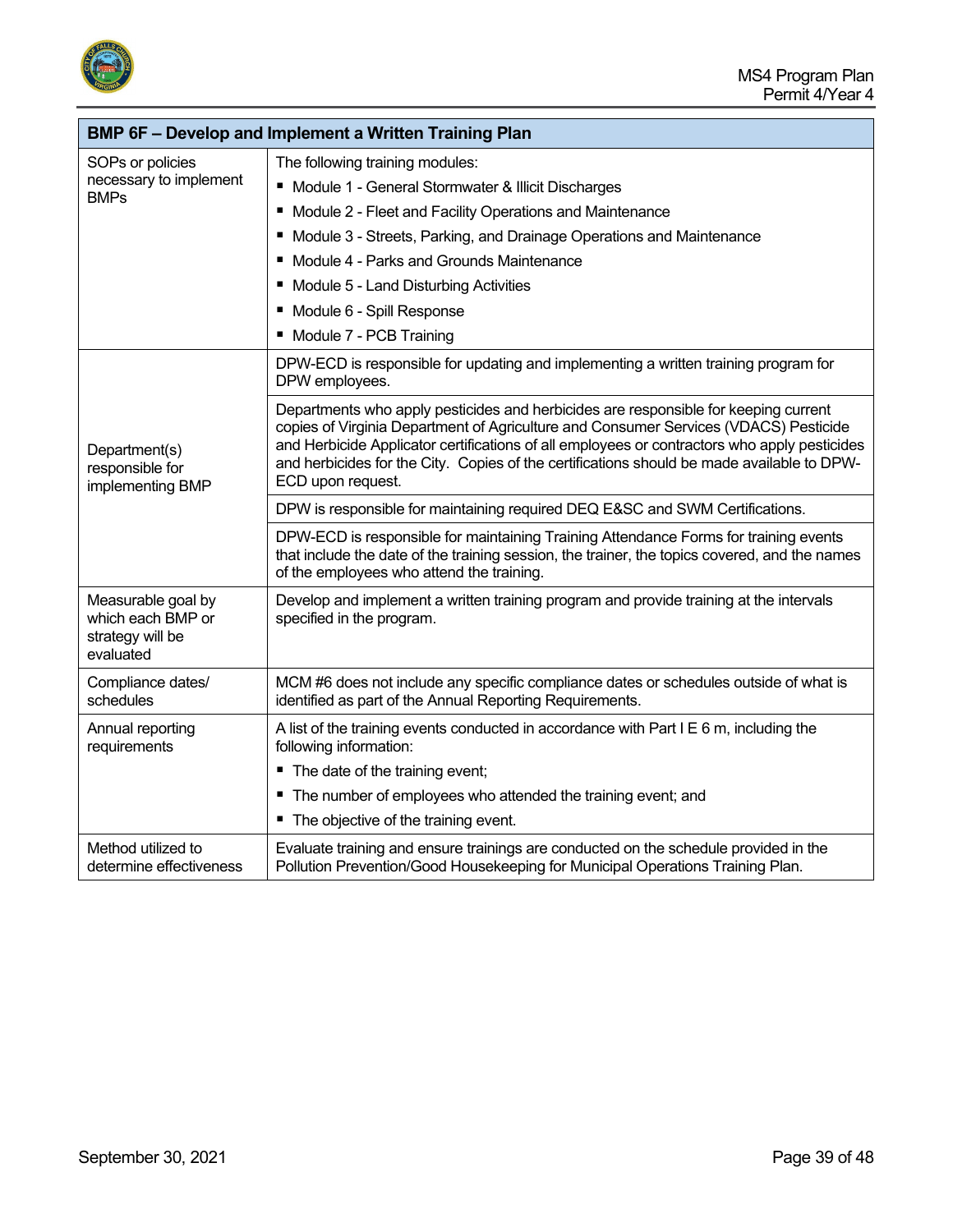

# <span id="page-39-0"></span>**5.0 Compliance with Total Maximum Daily Load (TMDL) Special Conditions**

DEQ evaluates Virginia waterbodies (i.e., streams, reservoirs, and estuaries) on a biennial basis as part of the 305(b)/303(d) Water Quality Assessment process. Individual waterbodies are categorized based on whether they meet the State-adopted water quality standards. Those that do not meet the water quality standards are considered impaired. A subset of the impaired waterbodies undergoes a more thorough evaluation involving long-term monitoring and computer modeling known as a TMDL study. Each TMDL study identifies a source (pollutant) causing the waterbody impairment and calculates the maximum pollutant load that can be introduced into the waterbody without causing the impairment. The allowable pollutant load is then divided up between non-regulated non-point dischargers such as undeveloped lands and agriculture and regulated point source discharges, including MS4s. The MS4 General Permit Part II Special Conditions are applicable to MS4s when and where TMDLs have allocated a pollutant load (wasteload) to the specific MS4 discharge. The City is required to address applicable MS4 General Permit Special Permit Conditions through development and implementation of action plans for each applicable TMDL. TMDL action plans identify the means and methods that the City will utilize to meet the Special Conditions pertaining to the pollutant load. DEQ has developed the following TMDLs, which require the City to develop and implement TMDL action plans:

- Chesapeake Bay TMDL for Nitrogen, Phosphorus, and Sediment;
- Fecal Coliform TMDL for Four Mile Run and Holmes Run Watershed;
- Fecal Coliform TMDL for Hunting Creek, Cameron Run, and Holmes Run Watersheds; and
- Polychlorinated Biphenyl (PCB) TMDL Action Plan for Four Mile Run.

The following TMDL action plans further describe the City's initiatives for complying with the applicable MS4 General Permit Special Conditions.

## <span id="page-39-1"></span>**5.1 Chesapeake Bay TMDL for Nitrogen, Phosphorus, and Sediment**

The City operates an MS4 in the watershed of the Potomac River, which is a tributary to the Chesapeake Bay. As such, the MS4 General Permit Part II A, Chesapeake Bay TMDL Special Condition (CB Special Condition), is applicable to the City's MS4 discharges. The CB Special Condition requires that the City develop and maintain a Chesapeake Bay TMDL Action Plan that addresses nitrogen, phosphorus, and sediment (i.e., pollutants of concern, or POCs) from the following:

- Transitional Sources
- New Sources
- Nutrient Application on City Facilities
- Existing Sources

## <span id="page-39-2"></span>5.1.1 Selected City BMPs and Strategies

The City will rely upon a combination of BMPs and strategies implemented to address the six (6) MCMs discussed in Section 4 and additional BMPs and strategies described in its Chesapeake Bay TMDL Action Plan.

## *5.1.1.1 Control of POCs from Transitional Sources*

The City will control POCs from transitional sources through the implementation of its local VESCP and VSMP consistent with State law and regulation as described in Section 4. The roles, responsibilities, schedules, compliance requirements, and referenced materials and documents described in Section 4 remain applicable.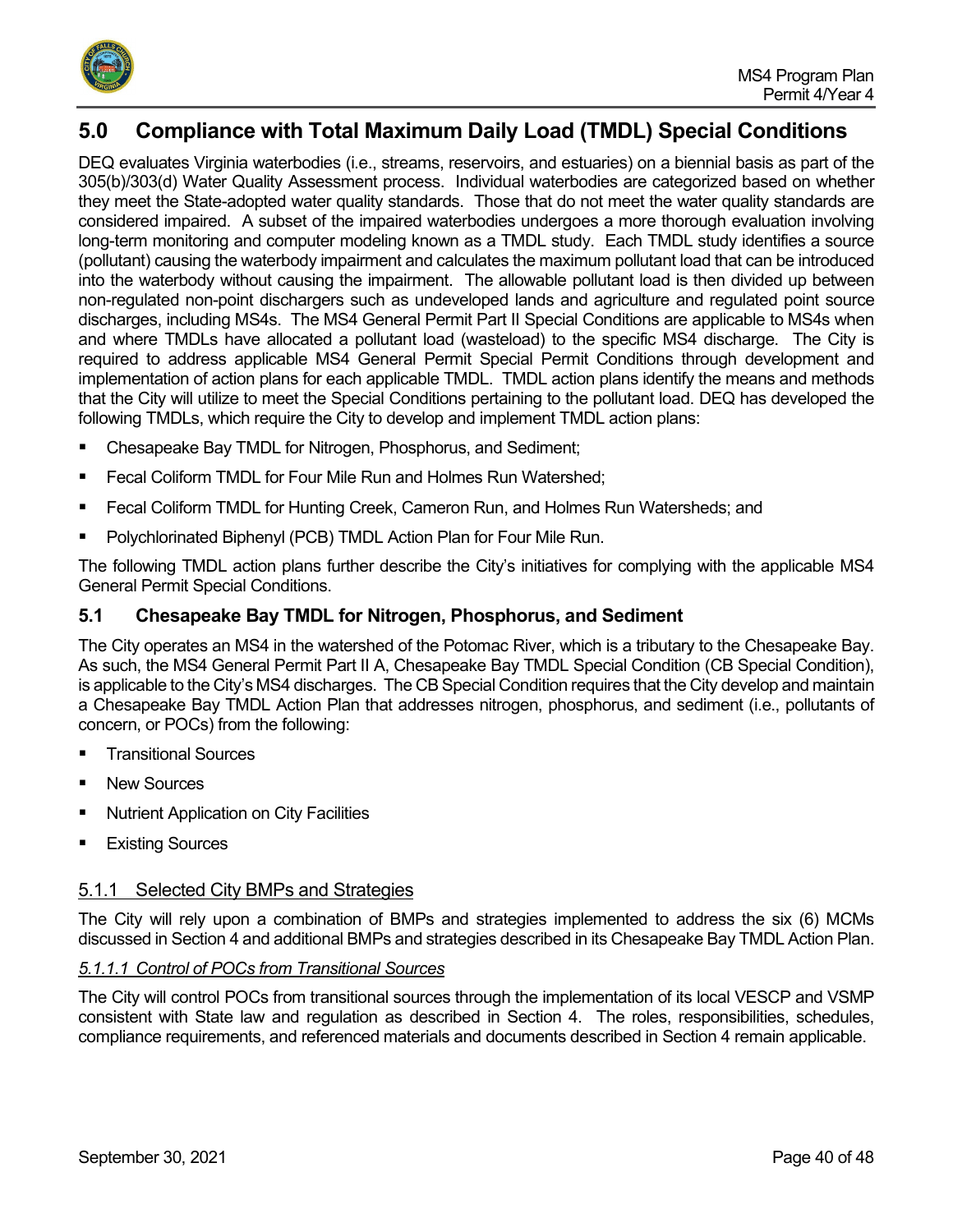

#### *5.1.1.2 Control of POCs from New Sources*

The City will control POCs from new sources through the implementation of its local VSMP consistent with State law and regulation as described in Section 4.5. The roles, responsibilities, schedules, compliance requirements, and referenced materials and documents described in Section 4.5.2 remain applicable.

#### *5.1.1.3 Control of POCs from Nutrient Application on City Facilities*

The City will control POCs from transitional sources through the implementation of the nutrient management plans identified in Section 4.6. The roles, responsibilities, schedules, compliance requirements, and referenced materials and documents described in Section 4.6 remain applicable.

#### *5.1.1.4 Control of POCs from Existing Sources*

The City will control POCs from existing sources through the implementation of its most current Phase II Chesapeake Bay TMDL Action Plan.

#### <span id="page-40-0"></span>5.1.2 Reference Materials and Documents

The most recent versions of the City of Falls Church Phase II Chesapeake Bay TMDL Action Plan are available in the Reference Library.

#### <span id="page-40-1"></span>5.1.3 Compliance Dates/Schedules

The compliance dates/schedules required to be met during the MS4 General Permit reporting cycle regarding the Chesapeake Bay TMDL Special Condition are contained in the following table.

| <b>Due Date</b>   | <b>Compliance Dates/Schedule</b>                                                                                                                                                                                                                                 |
|-------------------|------------------------------------------------------------------------------------------------------------------------------------------------------------------------------------------------------------------------------------------------------------------|
| Prior to 10/30/19 | Provide an opportunity for the public to comment on the additional BMPs proposed to meet the<br>required POC reductions for no less than 15 days.                                                                                                                |
| 10/30/19          | Submit an updated Phase II Chesapeake Bay TMDL Action Plan.                                                                                                                                                                                                      |
| 10/30/23          | Reduce the POC load from Existing Sources served by the City MS4 within the 2010 UA by at<br>least 40% of the L2 Scoping Run (Defined in the Phase II TMDL Chesapeake Bay Action Plan).                                                                          |
| 10/30/23          | Offset 40% of the increased POC loads from new sources that initiated construction between<br>July 1, 2009, and June 30, 2014, that resulted in a land disturbance one acre or greater and the<br>resulting phosphorus load was greater than 0.45 lb./acre/year. |
| 10/30/23          | Offset the increased POC loads from new sources that initiated construction after July 1, 2014,<br>that resulted in a land disturbance one acre or greater and the resulting phosphorus load was<br>greater than 0.45 lb./acre/year.                             |

#### <span id="page-40-2"></span>5.1.4 Annual Reporting Requirements

Items regarding the Chesapeake Bay TMDL Action Plan implementation that are required to be included in the City's MS4 Annual Report submitted to DEQ are contained in the following table.

#### **Annual Reporting Items Required for the Chesapeake Bay TMDL Action Plan**

A list of BMPs implemented during the reporting period but not reported to the DEQ BMP warehouse as part of VSMP implementation.

If credits were obtained, a statement that credits were acquired during the reporting period to meet all or a portion of the required POC reductions identified in the Phase II Chesapeake Bay Action Plan.

The progress, using the final design efficiency of the BMPs, toward meeting the required cumulative reductions for each of the POCs – nitrogen, phosphorus, and sediment.

A list of BMPs that are planned to be implemented during the next reporting period.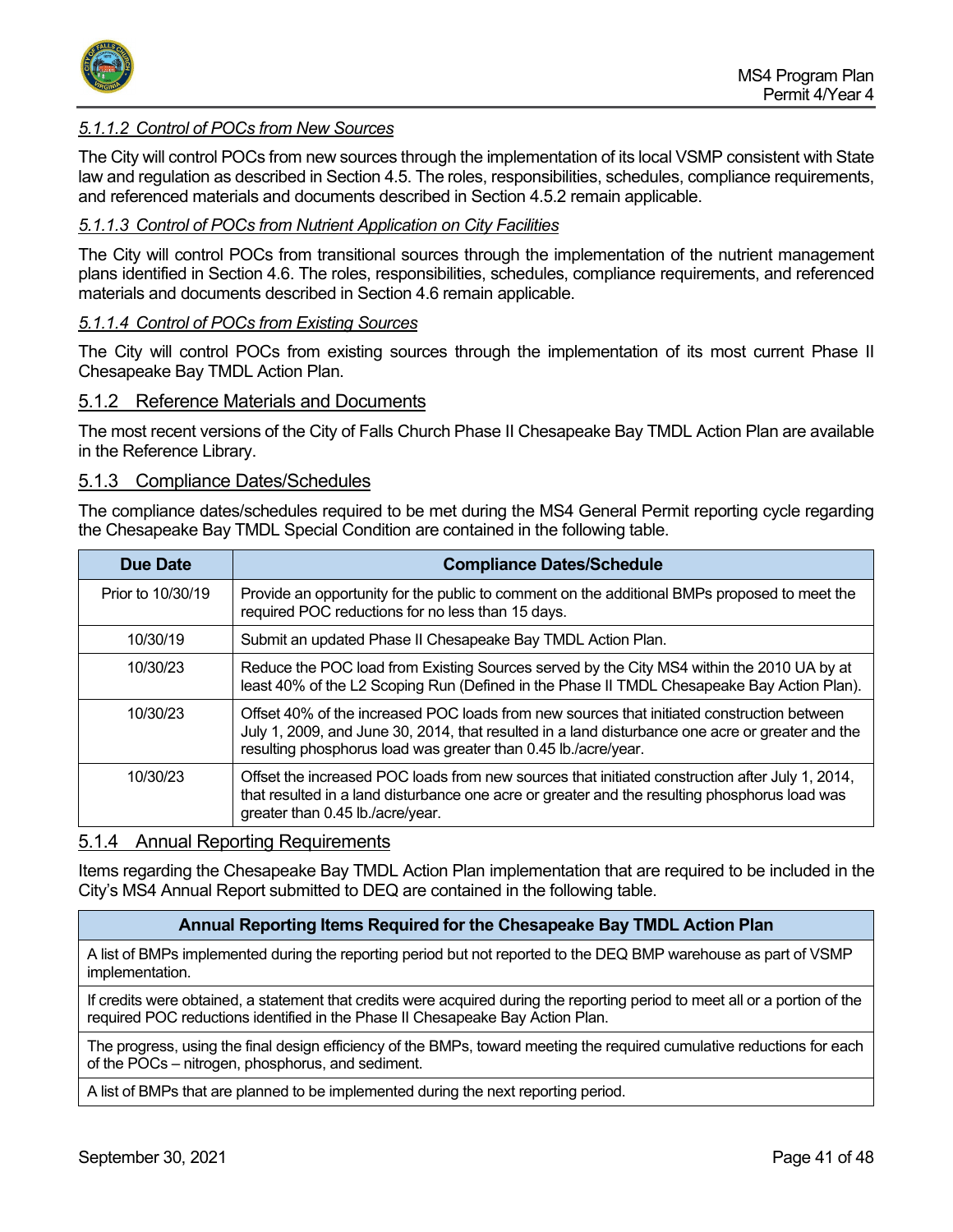

## <span id="page-41-0"></span>**5.2 Local TMDLs**

Numerous receiving waters including stream, rivers, reservoirs, and estuaries have been identified as impaired for not meeting their specified designated uses as specified in Virginia's Water Quality Standards. For many of the receiving waters that are considered impaired, DEQ has developed local TMDLs to restore and maintain water quality in order to ensure that the specified designated uses are met. The MS4 General Permit has integrated the TMDL requirements which are based upon the source of the local receiving water impairment and the TMDL publication date into the Local TMDL Special Condition.

## <span id="page-41-1"></span>5.2.1 Local TMDLs Applicable to the City's MS4

The City must comply with the following three (3) applicable TMDLs under the Local TMDL Special Condition in the MS4 General Permit:

- Fecal Coliform TMDL (Total Maximum Daily Load) Development for Four Mile Run;
- Bacteria TMDLs for the Hunting Creek, Cameron Run, and Holmes Run Watersheds; and
- TMDLs of PCBs for Tidal Portions of the Potomac and Anacostia Rivers in the District of Columbia, Maryland, and Virginia.

## *5.2.1.1 Bacteria TMDLs*

The City developed a Bacteria TMDL Action Plan, dated April 2, 2016, to address the Bacteria TMDL for both the Fecal Coliform TMDL for Four Mile Run and the Fecal Coliform TMDL for Hunting Creek, Cameron Run, and Holmes Run Watersheds. A copy of the approved TMDL Action Plan is available in the Reference Library.

The City is required to update the Bacteria TMDL Action Plan by May 1, 2020, to define the means and methods by which the City will comply with the Local TMDL Special Condition in the current MS4 General Permit. The updated Bacteria TMDL Action Plan will include the BMPs and strategies selected by the City, as well as identify the responsible departments, necessary materials and documents, annual reporting requirements, and other information necessary to comply with the Local TMDL Special Condition for bacteria. Upon development, the updated Bacteria TMDL Action Plan will be available in the Reference Library.

#### *5.2.1.2 TMDLs of PCBs for Tidal Portions of the Potomac and Anacostia Rivers in the District of Columbia, Maryland, and Virginia*

The City developed a PCB TMDL Action Plan, dated June 21, 2016, to address the PCB TMDL. The City is required to update the existing PCB TMDL Action Plan by May 1, 2020, to define the means and methods by which the City will comply with the Local TMDL Special Condition. The PCB TMDL Action Plan will include the BMPs and strategies selected by the City, as well as identify the responsible departments, necessary materials and documents, annual reporting requirements, and other information necessary to comply with the Local TMDL Special Condition for PCBs. Upon development, the updated PCB TMDL Action Plan will be available in the Reference Library.

## <span id="page-41-2"></span>5.2.2 Reference Materials and Documents

The most recent versions of the City of Falls Church Local TMDL Action Plans are available in the Reference Library.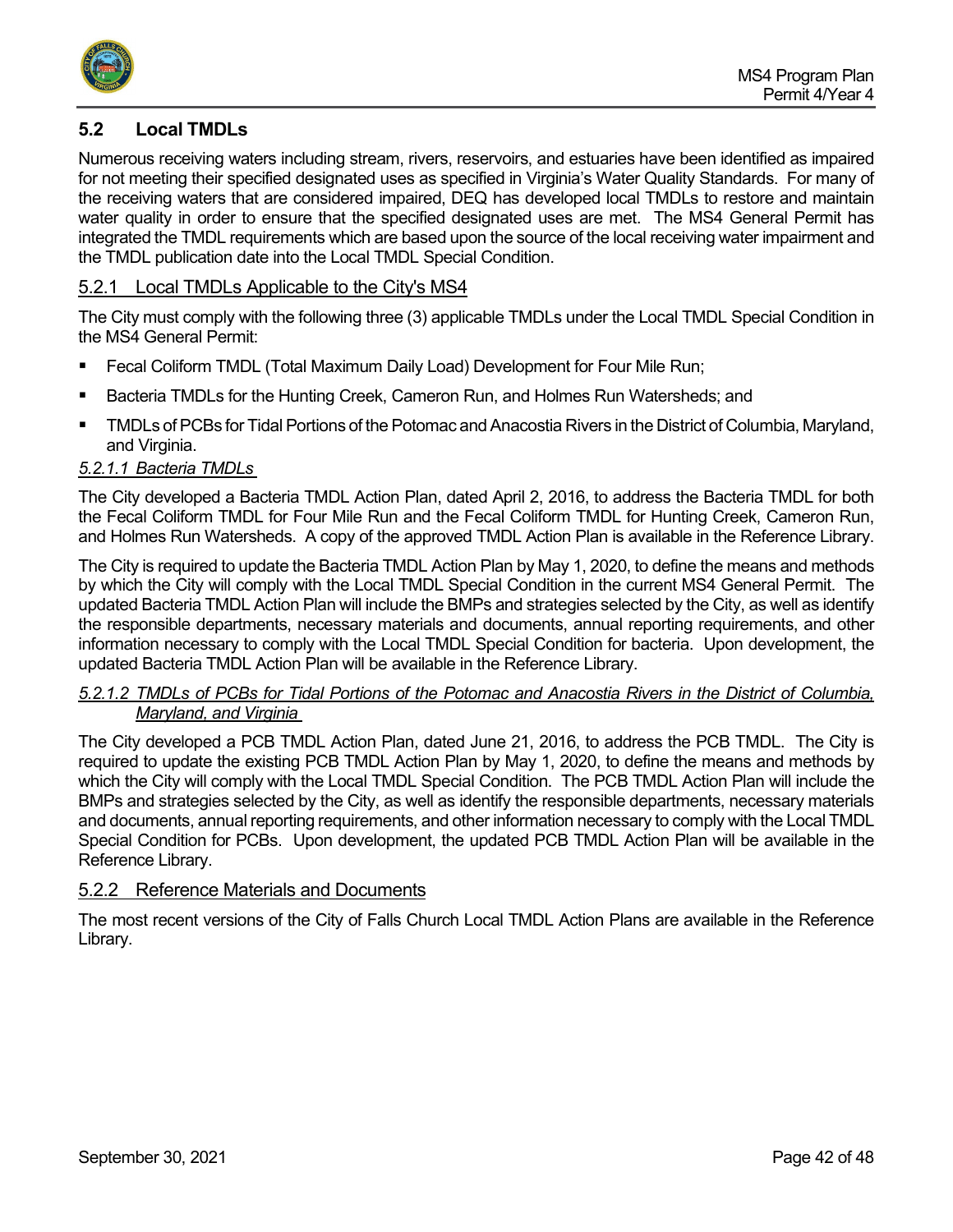

## <span id="page-42-0"></span>5.2.3 Compliance Dates/Schedules

The compliance dates/schedules required to be met during the MS4 General Permit reporting cycle regarding the development and modification of Local TMDL Action Plans are contained in the following table.

| Due Date | <b>Compliance Dates/Schedule</b>                                                                                                                                                                                                                                                                                                                                                                                     |
|----------|----------------------------------------------------------------------------------------------------------------------------------------------------------------------------------------------------------------------------------------------------------------------------------------------------------------------------------------------------------------------------------------------------------------------|
| 5/1/2020 | The City must update the previously approved Fecal Coliform TMDL for Four Mile Run and the<br>Fecal Coliform TMDL for Hunting Creek, Cameron Run, and Holmes Run Watersheds to meet<br>the conditions of the MS4 General Permit Local TMDL Special Condition. Prior to submission to<br>DEQ, the City must provide a minimum of 15 days for the public to provide comment on the<br>proposed TMDL Action Plan.       |
| 5/1/2020 | The City must update the PCB TMDL Action Plan for the TMDLs of PCBs for Tidal Portions of<br>the Potomac and Anacostia Rivers in the District of Columbia, Maryland, and Virginia to meet<br>the conditions of the MS4 General Permit Local TMDL Special Condition. Prior to submission to<br>DEQ, the City must provide a minimum of 15 days for the public to provide comment on the<br>proposed TMDL Action Plan. |

## <span id="page-42-1"></span>5.2.4 Annual Reporting Requirements

Items regarding Local TMDL Action Plan implementation that are required to be included in the City's MS4 Annual Report submitted to DEQ are contained in the following table.

#### **Annual Reporting Items Required for Local TMDL Action Plans**

A list of BMPs implemented during the reporting period but not reported to the DEQ BMP warehouse as part of VSMP implementation.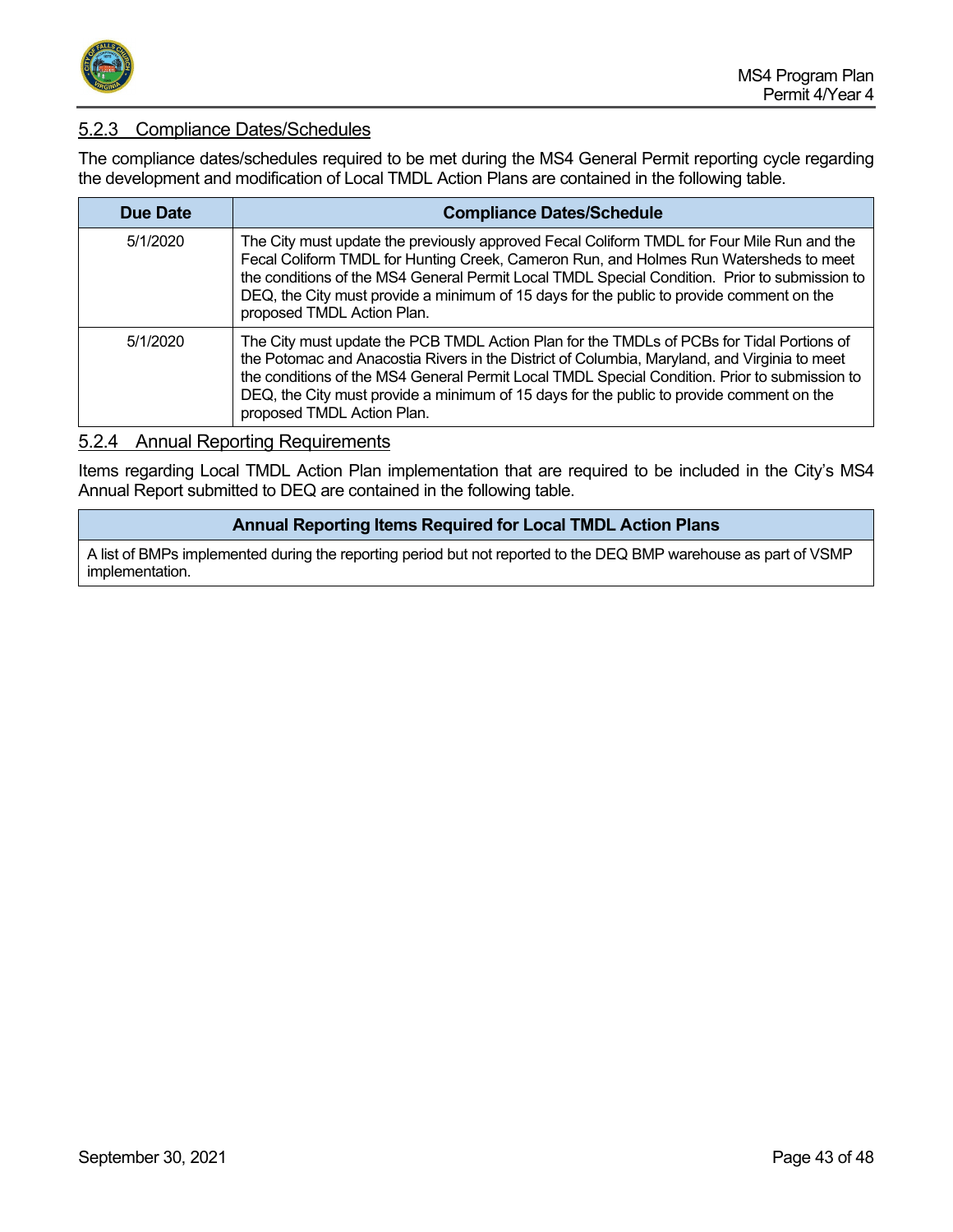

# <span id="page-43-0"></span>**6.0 MS4 Program Plan Revisions**

Revisions to the MS4 Program Plan are expected throughout the life of the MS4 General Permit as part of the iterative process to reduce pollutant loading and protect water quality to the MEP. The City must summarize revisions to the MS4 Program Plan as part of the MS4 Annual Report. The City must document modifications to the MS4 Program Plan in the table below.

| <b>Revision</b><br><b>Date</b> | <b>Program Plan</b><br><b>Section</b> | <b>Revision Description</b>                                                                                          | <b>Effective Date</b> |
|--------------------------------|---------------------------------------|----------------------------------------------------------------------------------------------------------------------|-----------------------|
| 05/01/2019                     | <b>Entire Plan</b>                    | Updated the MS4 Program Plan prepared for the 2013 MS4<br>General Permit to comply with the 2018 MS4 General Permit. | 05/01/2019            |
| 06/12/2019                     | Appendix A                            | Updated Reference Library to include dates for appendices                                                            | 06/12/2019            |
| 09/30/2021                     | <b>Applicable Sections</b>            | Applicable sections and the Reference Library were updated<br>to include revised plans.                              | 10/01/2021            |
|                                |                                       |                                                                                                                      |                       |
|                                |                                       |                                                                                                                      |                       |
|                                |                                       |                                                                                                                      |                       |
|                                |                                       |                                                                                                                      |                       |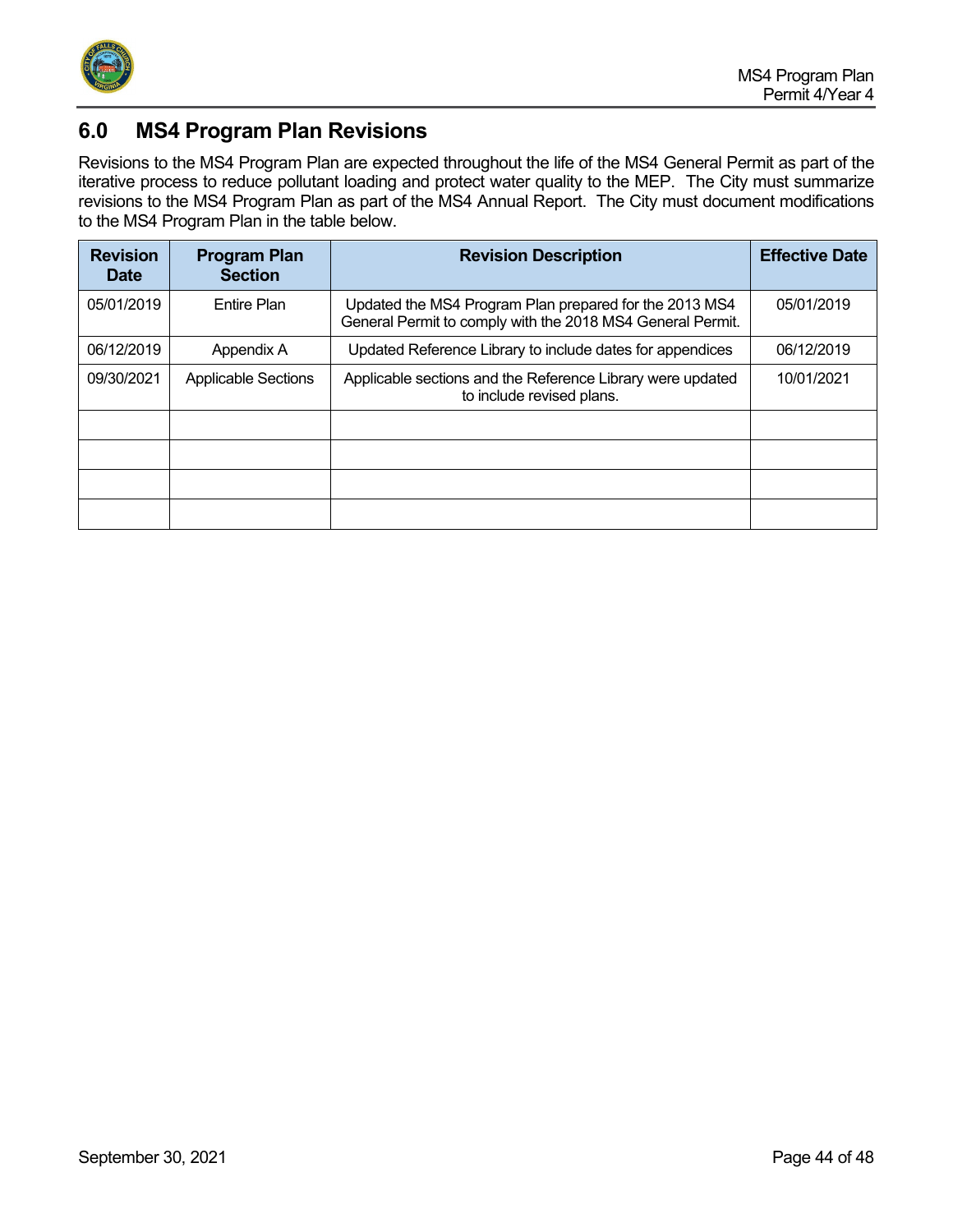

**APPENDIX A**

**Reference Library**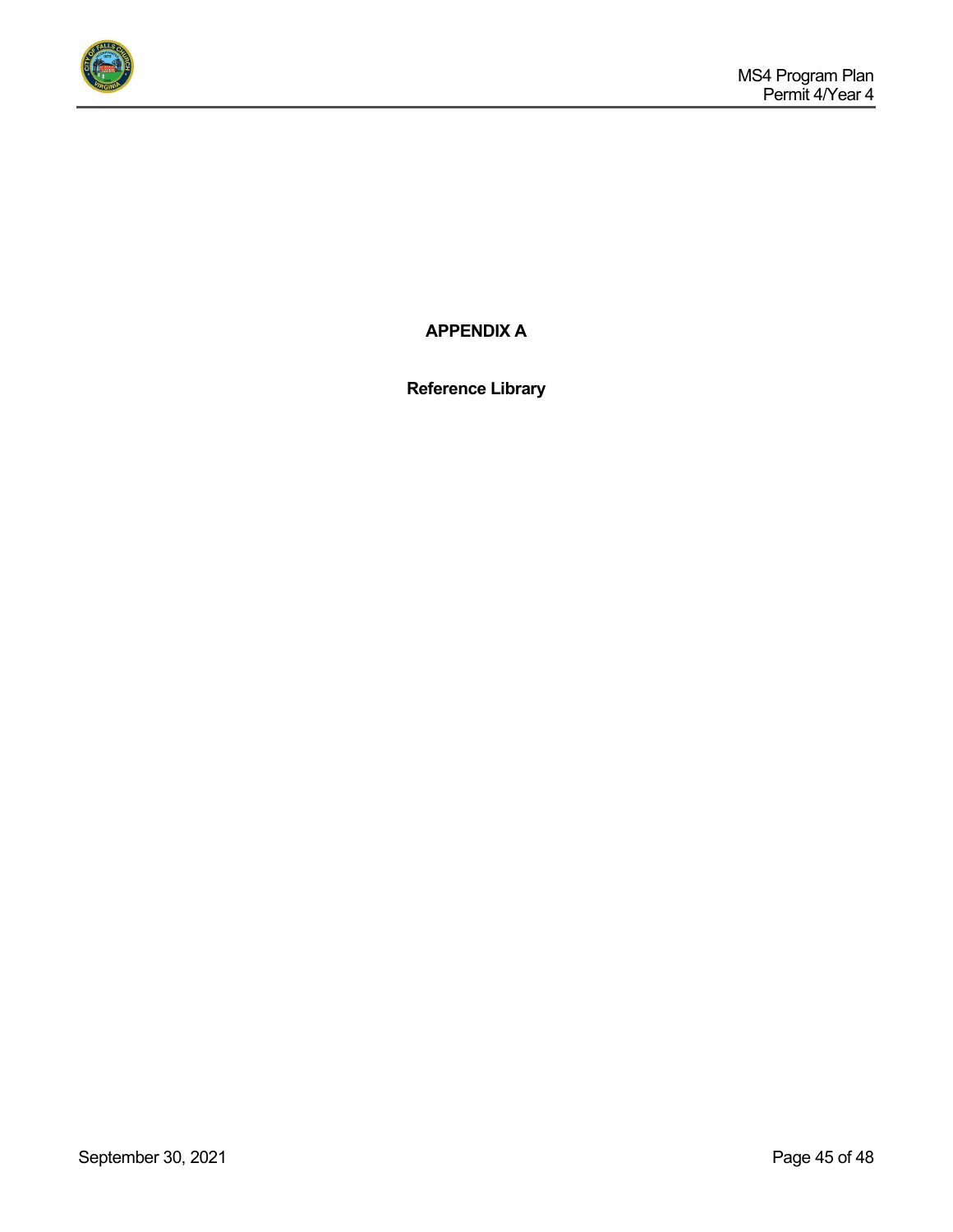

## **Reference Library**

| <b>Document</b><br>No. | <b>Requirement</b> | <b>Document Name</b>                                                            | <b>Version</b>            | <b>Expiration</b><br><b>Date</b> | <b>Location</b>                                                              |
|------------------------|--------------------|---------------------------------------------------------------------------------|---------------------------|----------------------------------|------------------------------------------------------------------------------|
| 1                      | All MCMs           | City Code of<br>Ordinances,<br>Chapters 4, 35, 42,<br>and 48                    | 01/28/2019                | N/A                              | https://library.municode.com/v<br>a/falls_church/codes/code_of<br>ordinances |
| $\overline{2}$         | All MCMs           | P4/Y1 (FY2019) MS4<br><b>Annual Report</b>                                      | 9/30/2019                 | N/A                              | https://www.fallschurchva.gov/<br>262/Yearly-Permits                         |
|                        |                    | P4/Y2 (FY2020) MS4<br><b>Annual Report</b>                                      | 9/30/2020                 | N/A                              |                                                                              |
|                        |                    | P4/Y3 (FY2021) MS4<br><b>Annual Report</b>                                      | 9/30/2021                 | N/A                              |                                                                              |
| 3                      | MCM#1              | <b>Public Education and</b><br>Outreach Plan                                    | 02/06/2020                | N/A                              | Reference Library                                                            |
| $\overline{4}$         | MCM#1              | <b>NVRC</b> Example<br>Invoice with Vendor<br>Number                            | 02/21/2021                | <b>TBD</b>                       | Reference Library                                                            |
| 5                      | $MCM$ #2           | <b>Public Involvement</b><br>and Participation<br>Procedures                    | 02/06/2020                | N/A                              | Reference Library (Included in<br>PEOP)                                      |
| 6                      | $MCM$ #2           | <b>VPIS MOU</b>                                                                 | 01/11/2018                | N/A                              | Reference Library                                                            |
| 7                      | $MCM$ #2           | City MS4/Stormwater<br>Webpages                                                 | 2020 (Regular<br>Updates) | N/A                              | https://www.fallschurchva.gov/<br>173/Stormwater                             |
| 8                      | MCM#3              | City MS4 Map                                                                    | 07/01/2019                | N/A                              | Maintained in GIS                                                            |
| 9                      | MCM#3              | City MS4 Outfall Data<br><b>Information Table</b>                               | 07/01/2019                | N/A                              | Maintained in GIS                                                            |
| 10                     | MCM#3              | 2020 303(d)/305(b)<br>List                                                      | 03/6/2018                 | N/A                              | DEQ Link is no Longer<br>Available                                           |
| 11                     | MCM#3              | Physical<br>Interconnection<br>Notification Letter -<br><b>Fairfax County</b>   | 03/30/2018                | N/A                              | Reference Library                                                            |
| 12                     | MCMH3              | Physical<br>Interconnection<br>Notification Letter -<br><b>Arlington County</b> | 03/30/2018                | N/A                              | Reference Library                                                            |
| 13                     | MCMH3              | Physical<br>Interconnection<br>Notification Letter -<br><b>VDOT</b>             | 03/30/2018                | N/A                              | Reference Library                                                            |
| 14                     | MCM#3              | Illicit Discharge<br>Detection and<br>Elimination (IDDE)<br>Procedures          | 07/9/2015                 | N/A                              | Reference Library                                                            |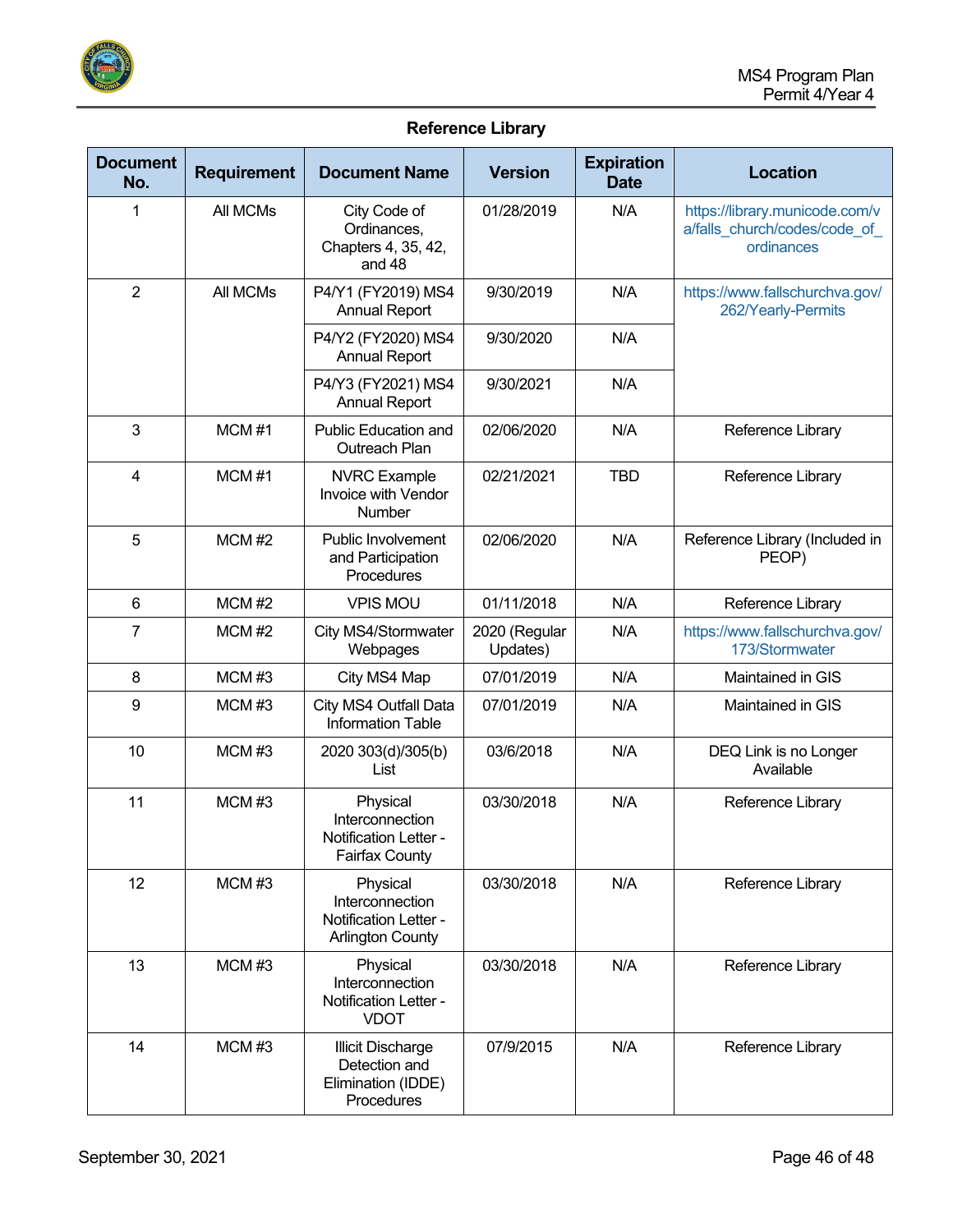

| <b>Document</b><br>No. | <b>Requirement</b> | <b>Document Name</b>                                                                                                                                       | <b>Version</b>                     | <b>Expiration</b><br><b>Date</b> | <b>Location</b>                        |
|------------------------|--------------------|------------------------------------------------------------------------------------------------------------------------------------------------------------|------------------------------------|----------------------------------|----------------------------------------|
| 15                     | MCM #4 & 5         | DEQ VSMP Approval<br><b>Notification Letter</b>                                                                                                            | 07/03/2014                         | N/A                              | Reference Library                      |
| 16                     | MCM #4 & 5         | City of Falls Church<br>Local VSMP<br><b>Application Package</b><br>including<br>Recordkeeping and<br>Reporting<br>Procedures                              | 05/06/2015                         | N/A                              | Reference Library                      |
| 17                     | MCM #4 & 5         | <b>VESCP and VSMP</b><br>Inspection and<br>Enforcement<br>Records                                                                                          | Regular<br>Updates                 | N/A                              | Inspection and Enforcement<br>Database |
| 18                     | <b>MCM #5</b>      | Stormwater<br>Management (SWM)<br><b>Facility Inspection</b><br><b>Standard Operating</b><br>Procedure (SOP)<br>Manual                                     | 04/20/2021                         | N/A                              | Reference Library                      |
| 19                     | <b>MCM #5</b>      | Stormwater<br>Management (SWM)<br><b>Facility Tracking</b><br>Spreadsheet/Databa<br>se                                                                     | Regular<br>Updates                 | N/A                              | Maintained in GIS                      |
| 20                     | MCM#6              | Department of Public<br><b>Works Operations</b><br><b>Division Pollution</b><br>Prevention/Good<br>Housekeeping<br><b>Standard Operating</b><br>Procedures | 01/27/2021                         | N/A                              | Reference Library                      |
| 21                     | MCM#6              | <b>High-Priority Facility</b><br>Review                                                                                                                    | 04/21/2014<br>(Regular<br>Updates) | N/A                              | Reference Library                      |
| 22                     | MCM#6              | <b>Property Yard</b><br><b>Complex Stormwater</b><br><b>Pollution Prevention</b><br>Plan (SWPPP)                                                           | 02/2021                            | N/A                              | Reference Library                      |
| 23                     | MCM#6              | Pollution Prevention /<br>Good Housekeeping<br>for Municipal<br><b>Operations Training</b><br>Plan                                                         | 06/04/2019                         | N/A                              | Reference Library                      |
| 24                     | MCM#6              | DEQ E&SC and<br><b>SWM Certifications</b>                                                                                                                  | Multiple<br>Certifications         | N/A                              | Reference Library                      |